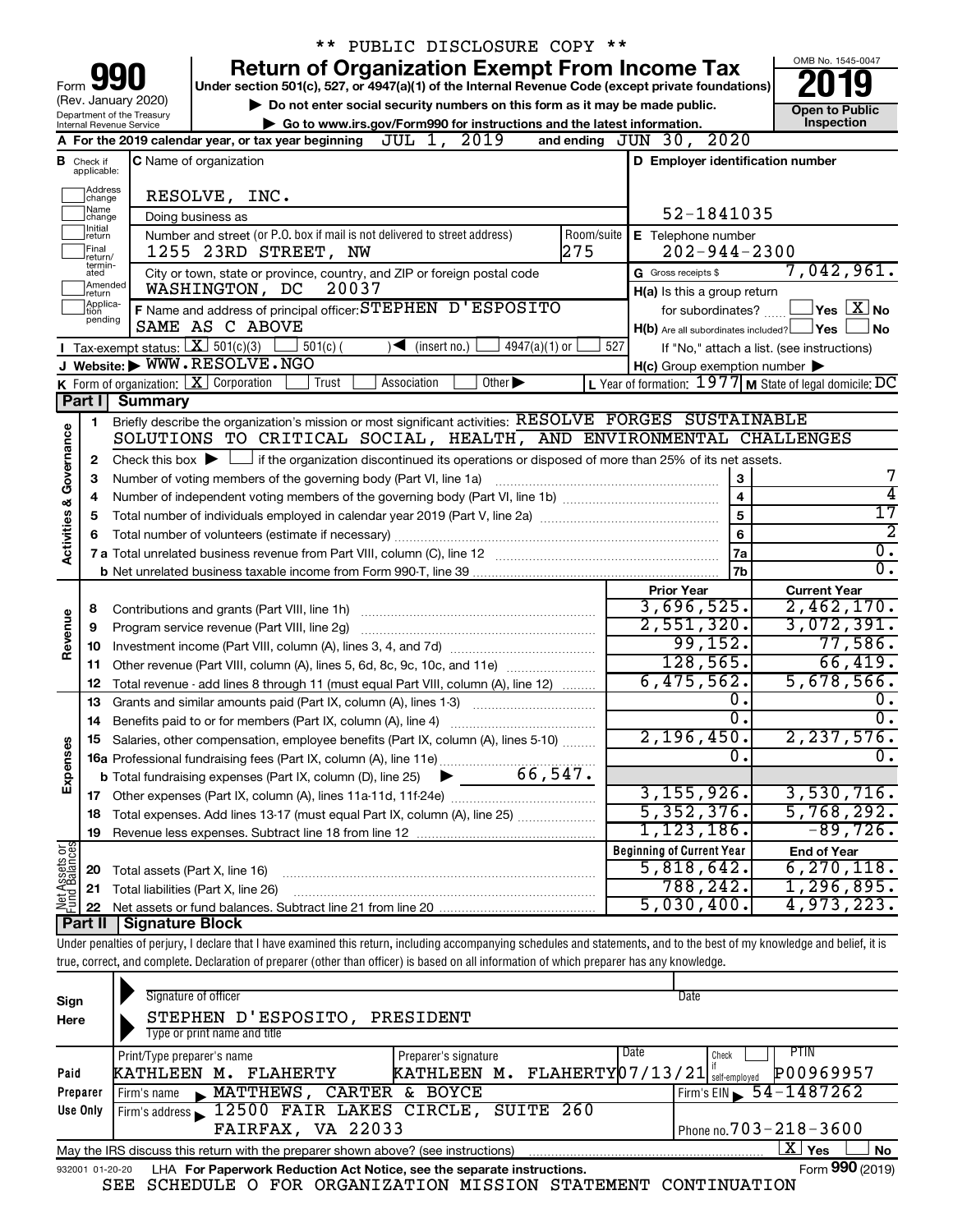|              | RESOLVE, INC.<br>Form 990 (2019)                                                                                                             | 52-1841035                       | Page 2                                    |
|--------------|----------------------------------------------------------------------------------------------------------------------------------------------|----------------------------------|-------------------------------------------|
|              | <b>Part III   Statement of Program Service Accomplishments</b>                                                                               |                                  |                                           |
|              |                                                                                                                                              |                                  | $\boxed{\text{X}}$                        |
| 1            | Briefly describe the organization's mission:                                                                                                 |                                  |                                           |
|              | RESOLVE FORGES SUSTAINABLE SOLUTIONS TO CRITICAL SOCIAL, HEALTH, AND<br>ENVIRONMENTAL CHALLENGES BY CREATING INNOVATIVE PARTNERSHIPS WHERE   |                                  |                                           |
|              | THEY ARE LEAST LIKELY AND MOST NEEDED. WE ENVISION A LESS POLARIZED                                                                          |                                  |                                           |
|              | WORLD WITH A SHARED COMMITMENT TO TRANSFORMING AMBITIOUS IDEAS INTO                                                                          |                                  |                                           |
| $\mathbf{2}$ | Did the organization undertake any significant program services during the year which were not listed on the                                 |                                  |                                           |
|              | prior Form 990 or 990-EZ?                                                                                                                    |                                  | $\overline{\ }$ Yes $\overline{\rm X}$ No |
|              | If "Yes," describe these new services on Schedule O.                                                                                         |                                  |                                           |
| 3            | Did the organization cease conducting, or make significant changes in how it conducts, any program services?                                 | $\Box$ Yes $\boxed{\text{X}}$ No |                                           |
|              | If "Yes," describe these changes on Schedule O.                                                                                              |                                  |                                           |
| 4            | Describe the organization's program service accomplishments for each of its three largest program services, as measured by expenses.         |                                  |                                           |
|              | Section 501(c)(3) and 501(c)(4) organizations are required to report the amount of grants and allocations to others, the total expenses, and |                                  |                                           |
|              | revenue, if any, for each program service reported.                                                                                          |                                  |                                           |
| 4a           | 1, 359, 815. including grants of \$<br>) (Expenses \$<br>(Code:                                                                              | 1,070,328.<br>) (Revenue \$      |                                           |
|              | HEALTHY COMMUNITIES - WE PROMOTE EQUITABLE HEALTH ACCESS AND OUTCOMES                                                                        |                                  |                                           |
|              | FOR ALL PEOPLE, COMMUNITIES, AND POPULATIONS BY FOSTERING AND                                                                                |                                  |                                           |
|              | SUPPORTING THE DEVELOPMENT OF POLICIES, STRATEGIES, AND PARTNERSHIPS.                                                                        |                                  |                                           |
|              | OUR SUCCESSES INCLUDE IMPROVING FOOD AND WATER SAFETY, CHAMPIONING<br>SUSTAINABLE AGRICULTURAL PRACTICES, AND ENHANCING COMMUNITY DISASTER   |                                  |                                           |
|              | PREPAREDNESS AND RESILIENCY.                                                                                                                 |                                  |                                           |
|              |                                                                                                                                              |                                  |                                           |
|              |                                                                                                                                              |                                  |                                           |
|              |                                                                                                                                              |                                  |                                           |
|              |                                                                                                                                              |                                  |                                           |
|              |                                                                                                                                              |                                  |                                           |
|              |                                                                                                                                              |                                  |                                           |
| 4b           | $1,089,974.$ including grants of \$<br>(Expenses \$<br>(Code:                                                                                | 1, 176, 767.<br>) (Revenue \$    |                                           |
|              | CONSERVATION - WE PROTECT ECOSYSTEMS, SPECIES, AND PEOPLE THROUGH                                                                            |                                  |                                           |
|              | GROUND-BREAKING RESEARCH AND PEER REVIEWED PUBLICATIONS; BY CREATING                                                                         |                                  |                                           |
|              | LOCAL, MULTI-SECTOR CONSTITUENCIES FOR TARGETED LAND PROTECTION AND                                                                          |                                  |                                           |
|              | RESTORATION; PRODUCING LEADING EDGE BIODIVERSITY SCIENCE THAT UNDERPINS                                                                      |                                  |                                           |
|              | GLOBAL CONSERVATION EFFORTS; AND DESIGNING AND SCALING TECHNOLOGY TO                                                                         |                                  |                                           |
|              | PROTECT SPECIES AND COMMUNITIES. OUR SUCCESS INCLUDES LAND AND                                                                               |                                  |                                           |
|              | WATERSHED RESTORATION AGREEMENTS, GROUND-BREAKING PEER REVIEWED                                                                              |                                  |                                           |
|              | PUBLICATIONS, AND BREAKTHROUGH CONSERVATION TECHNOLOGIES.                                                                                    |                                  |                                           |
|              |                                                                                                                                              |                                  |                                           |
|              |                                                                                                                                              |                                  |                                           |
|              |                                                                                                                                              |                                  |                                           |
|              |                                                                                                                                              |                                  |                                           |
| 4с           | $\overline{1,274,890}$ . including grants of \$<br>(Expenses \$<br>(Code:                                                                    | 620, 800.<br>) (Revenue \$       |                                           |
|              | SUSTAINABLE RESOURCES - WE SEEK TO IMPROVE THE SOCIAL, ENVIRONMENTAL,                                                                        |                                  |                                           |
|              | AND DEVELOPMENT CONTRIBUTION OF THE NATURAL RESOURCE SECTOR AND                                                                              |                                  |                                           |
|              | ACCELERATE THE TRANSITION TO A LOW-CARBON FUTURE. WE PROMOTE THE                                                                             |                                  |                                           |
|              | ETHICAL AND SUSTAINABLE PRODUCTION, USE, AND RE-USE OF NATURAL                                                                               |                                  |                                           |
|              | RESOURCES AND THE PRODUCTS MADE WITH THEM. WE WORK AT A LOCAL AND                                                                            |                                  |                                           |
|              | GLOBAL LEVEL TO IMPLEMENT VOLUNTARY, MARKET, POLICY, AND DEVELOPMENT                                                                         |                                  |                                           |
|              | SOLUTIONS TO CRITICAL RESOURCE AND SOCIAL CHALLENGES. OUR SUCCESSES<br>INCLUDE MORE RESPONSIBLE MINERALS SUPPLY CHAINS, TOOLS FOR BETTER     |                                  |                                           |
|              | COMPANY/COMMUNITY RELATIONSHIPS, IMPACT INVESTMENT IN SOCIAL                                                                                 |                                  |                                           |
|              | ENTERPRISE, AND CLIMATE RESPONSE INNOVATIONS.                                                                                                |                                  |                                           |
|              |                                                                                                                                              |                                  |                                           |
|              |                                                                                                                                              |                                  |                                           |
|              | 4d Other program services (Describe on Schedule O.)                                                                                          |                                  |                                           |
|              | 1,529,603. including grants of \$<br>(Expenses \$<br>(Revenue \$                                                                             | 204, 496.                        |                                           |
|              | 5, 254, 282.<br>4e Total program service expenses >                                                                                          | Form 990 (2019)                  |                                           |
|              | 932002 01-20-20                                                                                                                              |                                  |                                           |
|              | 2                                                                                                                                            |                                  |                                           |
|              | 17060713 758571 RE68<br>2019.06000 RESOLVE, INC.                                                                                             | <b>RE68</b>                      | $\overline{\phantom{a}}^2$                |
|              |                                                                                                                                              |                                  |                                           |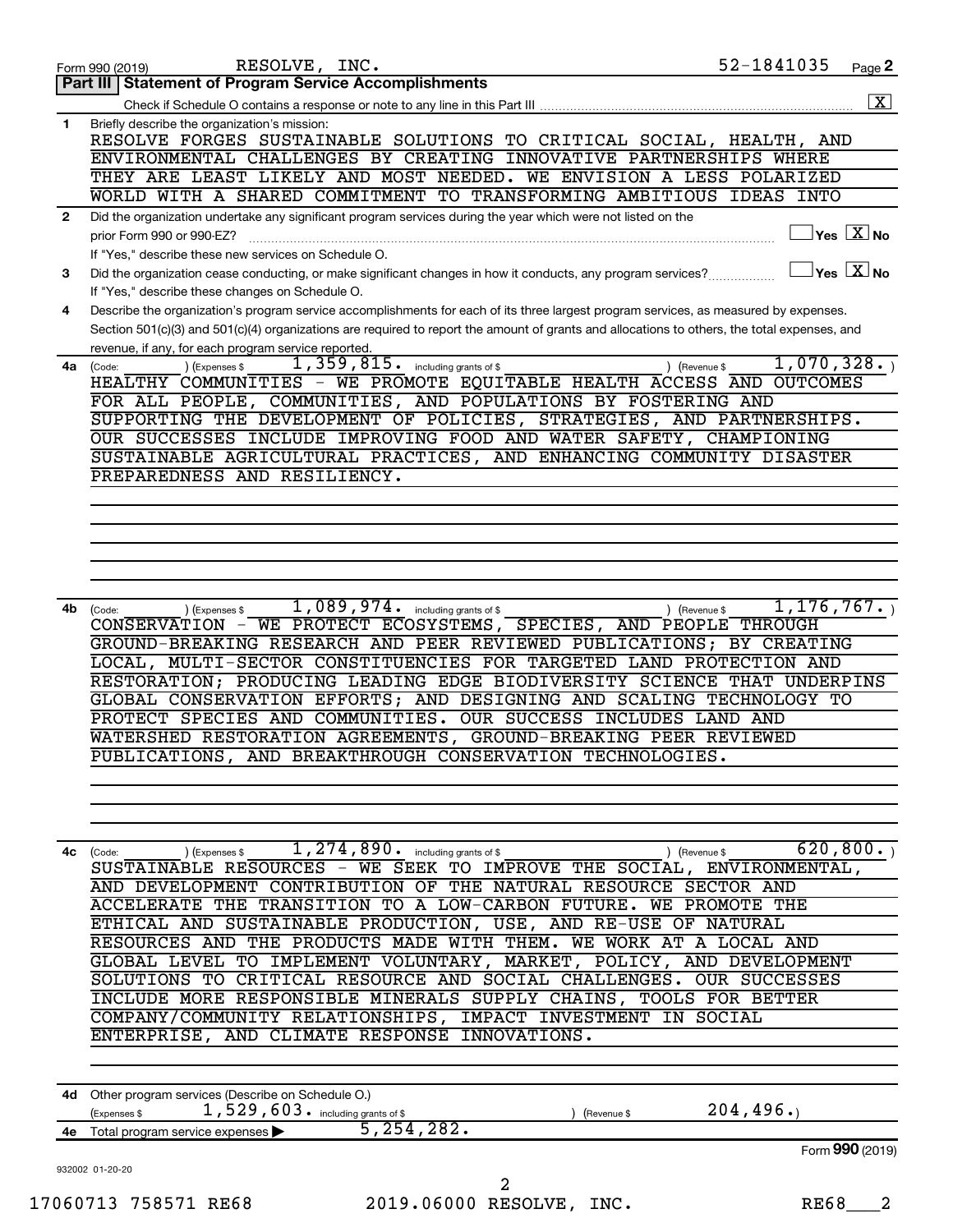|  | Form 990 (2019) |
|--|-----------------|
|  |                 |

**Part IV Checklist of Required Schedules**

|           |                                                                                                                                                                                                                                                           |                          | Yes | No                      |
|-----------|-----------------------------------------------------------------------------------------------------------------------------------------------------------------------------------------------------------------------------------------------------------|--------------------------|-----|-------------------------|
| 1.        | Is the organization described in section 501(c)(3) or 4947(a)(1) (other than a private foundation)?                                                                                                                                                       |                          |     |                         |
|           |                                                                                                                                                                                                                                                           | 1                        | х   |                         |
| 2         |                                                                                                                                                                                                                                                           | $\mathbf{2}$             | х   |                         |
| 3         | Did the organization engage in direct or indirect political campaign activities on behalf of or in opposition to candidates for                                                                                                                           |                          |     |                         |
|           | public office? If "Yes," complete Schedule C, Part I                                                                                                                                                                                                      | 3                        |     | x.                      |
|           | Section 501(c)(3) organizations. Did the organization engage in lobbying activities, or have a section 501(h) election in effect                                                                                                                          |                          |     |                         |
|           |                                                                                                                                                                                                                                                           | 4                        |     | х                       |
| 5         | Is the organization a section 501(c)(4), 501(c)(5), or 501(c)(6) organization that receives membership dues, assessments, or                                                                                                                              |                          |     | х                       |
|           |                                                                                                                                                                                                                                                           | 5                        |     |                         |
| 6         | Did the organization maintain any donor advised funds or any similar funds or accounts for which donors have the right to<br>provide advice on the distribution or investment of amounts in such funds or accounts? If "Yes," complete Schedule D, Part I |                          |     | х                       |
|           |                                                                                                                                                                                                                                                           | 6                        |     |                         |
| 7         | Did the organization receive or hold a conservation easement, including easements to preserve open space,                                                                                                                                                 | $\overline{\phantom{a}}$ |     | x                       |
| 8         | Did the organization maintain collections of works of art, historical treasures, or other similar assets? If "Yes," complete                                                                                                                              |                          |     |                         |
|           |                                                                                                                                                                                                                                                           | 8                        |     | x                       |
| 9         | Did the organization report an amount in Part X, line 21, for escrow or custodial account liability, serve as a custodian for                                                                                                                             |                          |     |                         |
|           | amounts not listed in Part X; or provide credit counseling, debt management, credit repair, or debt negotiation services?                                                                                                                                 |                          |     |                         |
|           |                                                                                                                                                                                                                                                           | 9                        |     | х                       |
| 10        | Did the organization, directly or through a related organization, hold assets in donor-restricted endowments                                                                                                                                              |                          |     |                         |
|           |                                                                                                                                                                                                                                                           | 10                       |     | x                       |
| 11        | If the organization's answer to any of the following questions is "Yes," then complete Schedule D, Parts VI, VII, VIII, IX, or X                                                                                                                          |                          |     |                         |
|           | as applicable.                                                                                                                                                                                                                                            |                          |     |                         |
|           | a Did the organization report an amount for land, buildings, and equipment in Part X, line 10? If "Yes," complete Schedule D,                                                                                                                             |                          |     |                         |
|           | Part VI                                                                                                                                                                                                                                                   | 11a                      | X   |                         |
|           | <b>b</b> Did the organization report an amount for investments - other securities in Part X, line 12, that is 5% or more of its total                                                                                                                     |                          |     |                         |
|           | assets reported in Part X, line 16? If "Yes," complete Schedule D, Part VII [[[[[[[[[[[[[[[[[[[[[[[[[[[[[[[[[                                                                                                                                             | 11b                      |     | x                       |
|           | c Did the organization report an amount for investments - program related in Part X, line 13, that is 5% or more of its total                                                                                                                             |                          |     |                         |
|           |                                                                                                                                                                                                                                                           | 11c                      |     | х                       |
|           | d Did the organization report an amount for other assets in Part X, line 15, that is 5% or more of its total assets reported in                                                                                                                           |                          |     |                         |
|           |                                                                                                                                                                                                                                                           | 11d                      | x   |                         |
|           |                                                                                                                                                                                                                                                           | 11e                      | х   |                         |
| f         | Did the organization's separate or consolidated financial statements for the tax year include a footnote that addresses                                                                                                                                   |                          |     |                         |
|           | the organization's liability for uncertain tax positions under FIN 48 (ASC 740)? If "Yes," complete Schedule D, Part X                                                                                                                                    | 11f                      | X   |                         |
|           | 12a Did the organization obtain separate, independent audited financial statements for the tax year? If "Yes," complete                                                                                                                                   |                          |     | x                       |
|           |                                                                                                                                                                                                                                                           | 12a                      |     |                         |
|           | <b>b</b> Was the organization included in consolidated, independent audited financial statements for the tax year?                                                                                                                                        |                          | X   |                         |
|           | If "Yes," and if the organization answered "No" to line 12a, then completing Schedule D, Parts XI and XII is optional                                                                                                                                     | 12 <sub>b</sub><br>13    |     | $\overline{\textbf{x}}$ |
| 13<br>14a |                                                                                                                                                                                                                                                           | 14a                      |     | x                       |
| b         | Did the organization have aggregate revenues or expenses of more than \$10,000 from grantmaking, fundraising, business,                                                                                                                                   |                          |     |                         |
|           | investment, and program service activities outside the United States, or aggregate foreign investments valued at \$100,000                                                                                                                                |                          |     |                         |
|           |                                                                                                                                                                                                                                                           | 14b                      | х   |                         |
| 15        | Did the organization report on Part IX, column (A), line 3, more than \$5,000 of grants or other assistance to or for any                                                                                                                                 |                          |     |                         |
|           |                                                                                                                                                                                                                                                           | 15                       |     | х                       |
| 16        | Did the organization report on Part IX, column (A), line 3, more than \$5,000 of aggregate grants or other assistance to                                                                                                                                  |                          |     |                         |
|           |                                                                                                                                                                                                                                                           | 16                       |     | х                       |
| 17        | Did the organization report a total of more than \$15,000 of expenses for professional fundraising services on Part IX,                                                                                                                                   |                          |     |                         |
|           |                                                                                                                                                                                                                                                           | 17                       |     | х                       |
| 18        | Did the organization report more than \$15,000 total of fundraising event gross income and contributions on Part VIII, lines                                                                                                                              |                          |     |                         |
|           |                                                                                                                                                                                                                                                           | 18                       |     | х                       |
| 19        | Did the organization report more than \$15,000 of gross income from gaming activities on Part VIII, line 9a? If "Yes,"                                                                                                                                    |                          |     |                         |
|           |                                                                                                                                                                                                                                                           | 19                       |     | х                       |
| 20a       |                                                                                                                                                                                                                                                           | 20a                      |     | x                       |
|           |                                                                                                                                                                                                                                                           | 20 <sub>b</sub>          |     |                         |
| 21        | Did the organization report more than \$5,000 of grants or other assistance to any domestic organization or                                                                                                                                               |                          |     |                         |
|           |                                                                                                                                                                                                                                                           | 21                       |     | х                       |
|           | 932003 01-20-20                                                                                                                                                                                                                                           |                          |     | Form 990 (2019)         |

17060713 758571 RE68 2019.06000 RESOLVE, INC. RE68 RE68 3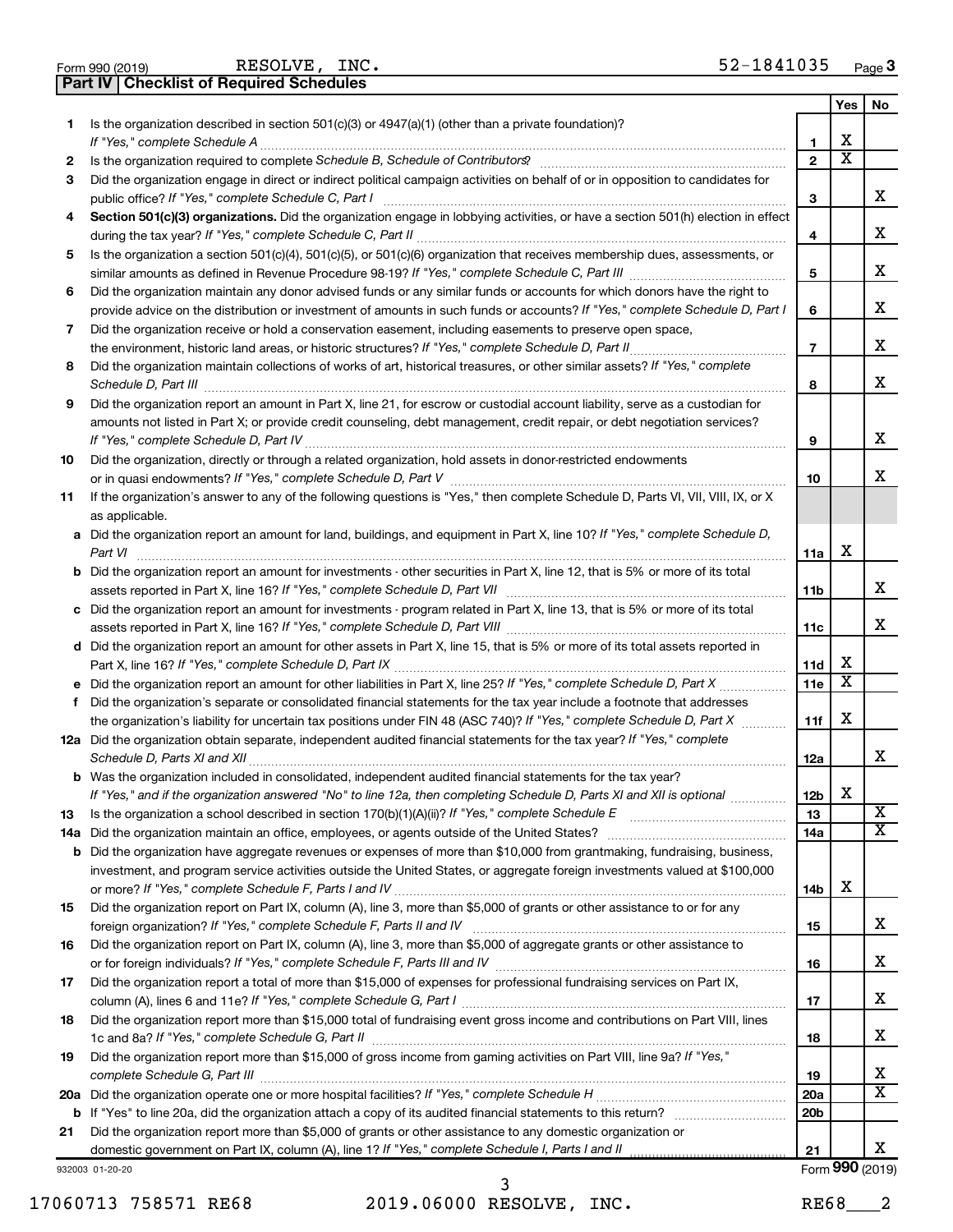| Form 990 (2019) |  |  |
|-----------------|--|--|

**Part IV Checklist of Required Schedules**

*(continued)*

|        |                                                                                                                                                                                                               |                 | Yes                          | No                      |
|--------|---------------------------------------------------------------------------------------------------------------------------------------------------------------------------------------------------------------|-----------------|------------------------------|-------------------------|
| 22     | Did the organization report more than \$5,000 of grants or other assistance to or for domestic individuals on                                                                                                 |                 |                              |                         |
|        | Part IX, column (A), line 2? If "Yes," complete Schedule I, Parts I and III [11]] [11]] [11] [11] [11] [11] [1                                                                                                | 22              |                              | x                       |
| 23     | Did the organization answer "Yes" to Part VII, Section A, line 3, 4, or 5 about compensation of the organization's current                                                                                    |                 |                              |                         |
|        | and former officers, directors, trustees, key employees, and highest compensated employees? If "Yes," complete                                                                                                |                 |                              |                         |
|        | Schedule J                                                                                                                                                                                                    | 23              | X                            |                         |
|        | 24a Did the organization have a tax-exempt bond issue with an outstanding principal amount of more than \$100,000 as of the                                                                                   |                 |                              |                         |
|        | last day of the year, that was issued after December 31, 2002? If "Yes," answer lines 24b through 24d and complete                                                                                            |                 |                              |                         |
|        | Schedule K. If "No," go to line 25a                                                                                                                                                                           | 24a             |                              | x                       |
|        | <b>b</b> Did the organization invest any proceeds of tax-exempt bonds beyond a temporary period exception?                                                                                                    | 24 <sub>b</sub> |                              |                         |
|        | c Did the organization maintain an escrow account other than a refunding escrow at any time during the year to defease                                                                                        |                 |                              |                         |
|        | any tax-exempt bonds?                                                                                                                                                                                         | 24c             |                              |                         |
|        |                                                                                                                                                                                                               | 24 <sub>d</sub> |                              |                         |
|        | 25a Section 501(c)(3), 501(c)(4), and 501(c)(29) organizations. Did the organization engage in an excess benefit                                                                                              |                 |                              | x                       |
|        |                                                                                                                                                                                                               | 25a             |                              |                         |
|        | <b>b</b> Is the organization aware that it engaged in an excess benefit transaction with a disqualified person in a prior year, and                                                                           |                 |                              |                         |
|        | that the transaction has not been reported on any of the organization's prior Forms 990 or 990-EZ? If "Yes," complete                                                                                         |                 |                              | x                       |
|        | Schedule L, Part I                                                                                                                                                                                            | 25b             |                              |                         |
| 26     | Did the organization report any amount on Part X, line 5 or 22, for receivables from or payables to any current                                                                                               |                 |                              |                         |
|        | or former officer, director, trustee, key employee, creator or founder, substantial contributor, or 35%<br>controlled entity or family member of any of these persons? If "Yes," complete Schedule L, Part II | 26              |                              | x                       |
| 27     | Did the organization provide a grant or other assistance to any current or former officer, director, trustee, key employee,                                                                                   |                 |                              |                         |
|        | creator or founder, substantial contributor or employee thereof, a grant selection committee member, or to a 35% controlled                                                                                   |                 |                              |                         |
|        | entity (including an employee thereof) or family member of any of these persons? If "Yes," complete Schedule L, Part III                                                                                      | 27              |                              | x                       |
| 28     | Was the organization a party to a business transaction with one of the following parties (see Schedule L, Part IV                                                                                             |                 |                              |                         |
|        | instructions, for applicable filing thresholds, conditions, and exceptions):                                                                                                                                  |                 |                              |                         |
|        | a A current or former officer, director, trustee, key employee, creator or founder, or substantial contributor? If                                                                                            |                 |                              |                         |
|        | "Yes," complete Schedule L, Part IV                                                                                                                                                                           | 28a             |                              | х                       |
|        |                                                                                                                                                                                                               | 28b             |                              | $\overline{\mathtt{x}}$ |
|        | c A 35% controlled entity of one or more individuals and/or organizations described in lines 28a or 28b?If                                                                                                    |                 |                              |                         |
|        |                                                                                                                                                                                                               | 28c             |                              | х                       |
| 29     |                                                                                                                                                                                                               | 29              | X                            |                         |
| 30     | Did the organization receive contributions of art, historical treasures, or other similar assets, or qualified conservation                                                                                   |                 |                              |                         |
|        |                                                                                                                                                                                                               | 30              |                              | x                       |
| 31     | Did the organization liquidate, terminate, or dissolve and cease operations? If "Yes," complete Schedule N, Part I                                                                                            | 31              |                              | $\overline{\mathtt{x}}$ |
| 32     | Did the organization sell, exchange, dispose of, or transfer more than 25% of its net assets? If "Yes," complete                                                                                              |                 |                              |                         |
|        | Schedule N, Part II                                                                                                                                                                                           | 32              |                              | X                       |
| 33     | Did the organization own 100% of an entity disregarded as separate from the organization under Regulations                                                                                                    |                 |                              |                         |
|        |                                                                                                                                                                                                               | 33              |                              | x                       |
| 34     | Was the organization related to any tax-exempt or taxable entity? If "Yes," complete Schedule R, Part II, III, or IV, and                                                                                     |                 |                              |                         |
|        | Part V, line 1                                                                                                                                                                                                | 34              | X<br>$\overline{\mathbf{x}}$ |                         |
|        |                                                                                                                                                                                                               | 35a             |                              |                         |
|        | <b>b</b> If "Yes" to line 35a, did the organization receive any payment from or engage in any transaction with a controlled entity                                                                            |                 |                              | x                       |
|        | Section 501(c)(3) organizations. Did the organization make any transfers to an exempt non-charitable related organization?                                                                                    | 35b             |                              |                         |
| 36     |                                                                                                                                                                                                               | 36              |                              | х                       |
| 37     | Did the organization conduct more than 5% of its activities through an entity that is not a related organization                                                                                              |                 |                              |                         |
|        | and that is treated as a partnership for federal income tax purposes? If "Yes," complete Schedule R, Part VI                                                                                                  | 37              |                              | x                       |
| 38     | Did the organization complete Schedule O and provide explanations in Schedule O for Part VI, lines 11b and 19?                                                                                                |                 |                              |                         |
|        |                                                                                                                                                                                                               | 38              | х                            |                         |
| Part V | <b>Statements Regarding Other IRS Filings and Tax Compliance</b>                                                                                                                                              |                 |                              |                         |
|        |                                                                                                                                                                                                               |                 |                              |                         |
|        |                                                                                                                                                                                                               |                 | Yes                          | No                      |
|        | 32<br>1a                                                                                                                                                                                                      |                 |                              |                         |
|        | $\Omega$<br><b>b</b> Enter the number of Forms W-2G included in line 1a. Enter -0- if not applicable <i>manumerane</i> of the<br>1 <sub>b</sub>                                                               |                 |                              |                         |
|        | c Did the organization comply with backup withholding rules for reportable payments to vendors and reportable gaming                                                                                          |                 |                              |                         |
|        |                                                                                                                                                                                                               | 1c              | х                            |                         |
|        | 932004 01-20-20                                                                                                                                                                                               |                 |                              | Form 990 (2019)         |
|        | 4                                                                                                                                                                                                             |                 |                              |                         |

 $17060713$   $758571$  RE68  $2019.06000$  RESOLVE, INC.  $\,$  RE68  $\_$  2  $\,$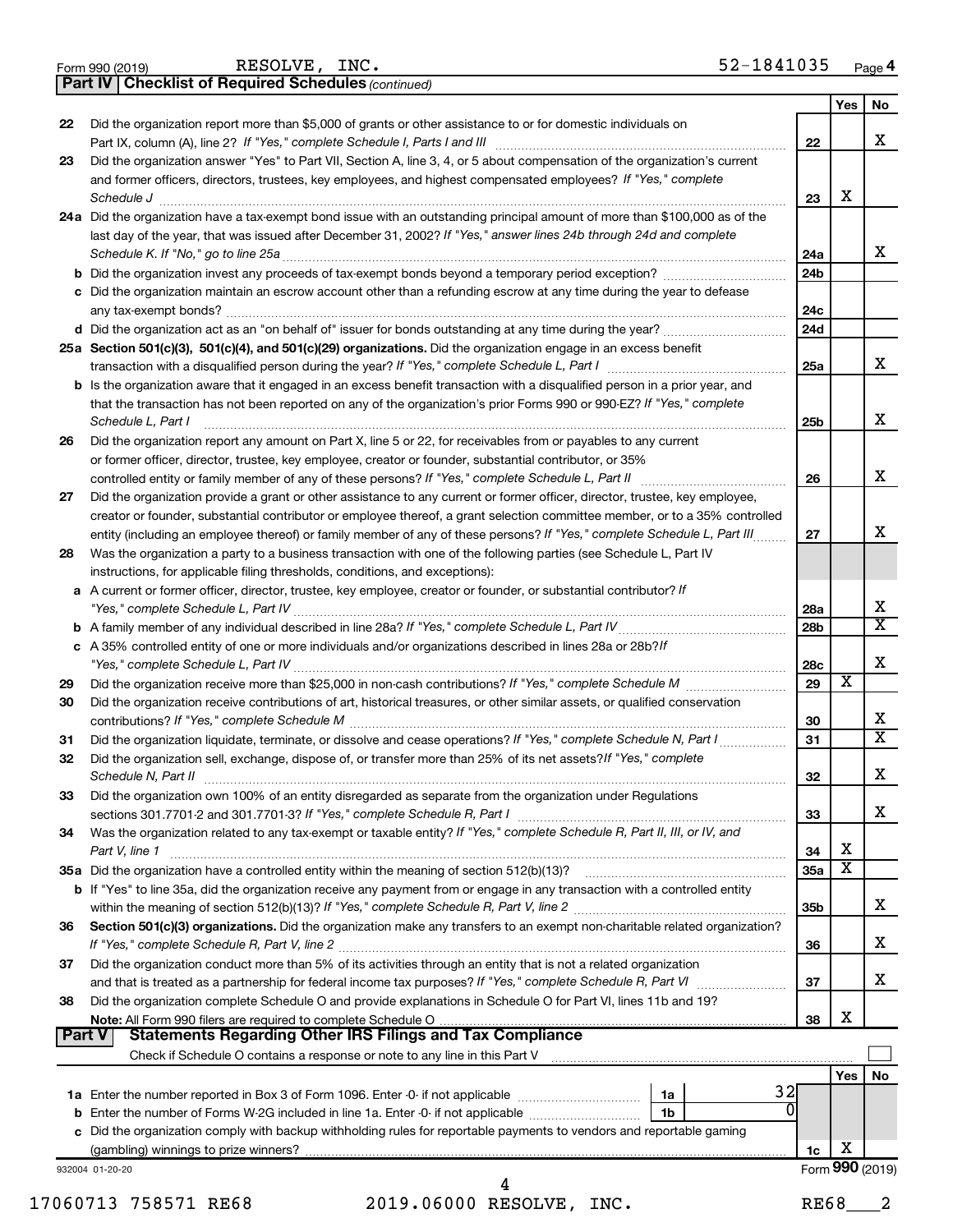|        | 52-1841035<br>RESOLVE, INC.<br>Form 990 (2019)                                                                                                  |                |     | Page 5                  |  |  |  |  |  |
|--------|-------------------------------------------------------------------------------------------------------------------------------------------------|----------------|-----|-------------------------|--|--|--|--|--|
| Part V | Statements Regarding Other IRS Filings and Tax Compliance (continued)                                                                           |                |     |                         |  |  |  |  |  |
|        |                                                                                                                                                 |                | Yes | No                      |  |  |  |  |  |
|        | 2a Enter the number of employees reported on Form W-3, Transmittal of Wage and Tax Statements,                                                  |                |     |                         |  |  |  |  |  |
|        | 17<br>filed for the calendar year ending with or within the year covered by this return <i>[[[[[[[[[[[[[]]]</i> ]]<br>2a                        |                | X   |                         |  |  |  |  |  |
|        |                                                                                                                                                 |                |     |                         |  |  |  |  |  |
|        | Note: If the sum of lines 1a and 2a is greater than 250, you may be required to e-file (see instructions) <i>marroummann</i>                    |                |     |                         |  |  |  |  |  |
|        | 3a Did the organization have unrelated business gross income of \$1,000 or more during the year?                                                | 3a             |     | x                       |  |  |  |  |  |
|        | <b>b</b> If "Yes," has it filed a Form 990-T for this year? If "No" to line 3b, provide an explanation on Schedule O                            | 3b             |     |                         |  |  |  |  |  |
|        | 4a At any time during the calendar year, did the organization have an interest in, or a signature or other authority over, a                    |                |     |                         |  |  |  |  |  |
|        | financial account in a foreign country (such as a bank account, securities account, or other financial account)?                                | 4a             |     | х                       |  |  |  |  |  |
|        | <b>b</b> If "Yes," enter the name of the foreign country $\blacktriangleright$                                                                  |                |     |                         |  |  |  |  |  |
|        | See instructions for filing requirements for FinCEN Form 114, Report of Foreign Bank and Financial Accounts (FBAR).                             |                |     |                         |  |  |  |  |  |
|        |                                                                                                                                                 | 5a             |     | х                       |  |  |  |  |  |
|        |                                                                                                                                                 | 5 <sub>b</sub> |     | $\overline{\mathbf{X}}$ |  |  |  |  |  |
| с      |                                                                                                                                                 | 5c             |     |                         |  |  |  |  |  |
|        | 6a Does the organization have annual gross receipts that are normally greater than \$100,000, and did the organization solicit                  |                |     |                         |  |  |  |  |  |
|        | any contributions that were not tax deductible as charitable contributions?                                                                     | 6a             |     | x                       |  |  |  |  |  |
|        | <b>b</b> If "Yes," did the organization include with every solicitation an express statement that such contributions or gifts                   |                |     |                         |  |  |  |  |  |
|        | were not tax deductible?                                                                                                                        | 6b             |     |                         |  |  |  |  |  |
| 7      | Organizations that may receive deductible contributions under section 170(c).                                                                   |                |     |                         |  |  |  |  |  |
| a      | Did the organization receive a payment in excess of \$75 made partly as a contribution and partly for goods and services provided to the payor? | 7a             |     | x                       |  |  |  |  |  |
| b      |                                                                                                                                                 | 7b             |     |                         |  |  |  |  |  |
|        | c Did the organization sell, exchange, or otherwise dispose of tangible personal property for which it was required                             |                |     |                         |  |  |  |  |  |
|        | to file Form 8282?                                                                                                                              | 7c             |     | х                       |  |  |  |  |  |
|        | 7d                                                                                                                                              |                |     |                         |  |  |  |  |  |
| е      | Did the organization receive any funds, directly or indirectly, to pay premiums on a personal benefit contract?                                 | 7e             |     | х<br>X                  |  |  |  |  |  |
| Ť      | Did the organization, during the year, pay premiums, directly or indirectly, on a personal benefit contract?                                    | 7f             |     |                         |  |  |  |  |  |
| g      | If the organization received a contribution of qualified intellectual property, did the organization file Form 8899 as required?                | 7g             |     |                         |  |  |  |  |  |
| h      | If the organization received a contribution of cars, boats, airplanes, or other vehicles, did the organization file a Form 1098-C?              | 7h             |     |                         |  |  |  |  |  |
|        | Sponsoring organizations maintaining donor advised funds. Did a donor advised fund maintained by the<br>8                                       |                |     |                         |  |  |  |  |  |
|        | sponsoring organization have excess business holdings at any time during the year?                                                              | 8              |     |                         |  |  |  |  |  |
| 9      | Sponsoring organizations maintaining donor advised funds.                                                                                       |                |     |                         |  |  |  |  |  |
| а      | Did the sponsoring organization make any taxable distributions under section 4966?                                                              | 9а             |     |                         |  |  |  |  |  |
| b      |                                                                                                                                                 | 9b             |     |                         |  |  |  |  |  |
| 10     | Section 501(c)(7) organizations. Enter:                                                                                                         |                |     |                         |  |  |  |  |  |
| а      | 10a                                                                                                                                             |                |     |                         |  |  |  |  |  |
| b      | Gross receipts, included on Form 990, Part VIII, line 12, for public use of club facilities<br>10b                                              |                |     |                         |  |  |  |  |  |
| 11     | Section 501(c)(12) organizations. Enter:<br>11a                                                                                                 |                |     |                         |  |  |  |  |  |
| а      | Gross income from other sources (Do not net amounts due or paid to other sources against                                                        |                |     |                         |  |  |  |  |  |
| b      |                                                                                                                                                 |                |     |                         |  |  |  |  |  |
|        | 11b<br>12a Section 4947(a)(1) non-exempt charitable trusts. Is the organization filing Form 990 in lieu of Form 1041?                           | 12a            |     |                         |  |  |  |  |  |
|        | <b>b</b> If "Yes," enter the amount of tax-exempt interest received or accrued during the year<br>12b                                           |                |     |                         |  |  |  |  |  |
| 13     | Section 501(c)(29) qualified nonprofit health insurance issuers.                                                                                |                |     |                         |  |  |  |  |  |
|        |                                                                                                                                                 | 13a            |     |                         |  |  |  |  |  |
|        | Note: See the instructions for additional information the organization must report on Schedule O.                                               |                |     |                         |  |  |  |  |  |
|        | <b>b</b> Enter the amount of reserves the organization is required to maintain by the states in which the                                       |                |     |                         |  |  |  |  |  |
|        | 13b                                                                                                                                             |                |     |                         |  |  |  |  |  |
|        | 13c                                                                                                                                             |                |     |                         |  |  |  |  |  |
| 14a    | Did the organization receive any payments for indoor tanning services during the tax year?                                                      | 14a            |     | х                       |  |  |  |  |  |
|        | b If "Yes," has it filed a Form 720 to report these payments? If "No," provide an explanation on Schedule O                                     | 14b            |     |                         |  |  |  |  |  |
| 15     | Is the organization subject to the section 4960 tax on payment(s) of more than \$1,000,000 in remuneration or                                   |                |     |                         |  |  |  |  |  |
|        |                                                                                                                                                 | 15             |     | х                       |  |  |  |  |  |
|        | If "Yes," see instructions and file Form 4720, Schedule N.                                                                                      |                |     |                         |  |  |  |  |  |
| 16     | Is the organization an educational institution subject to the section 4968 excise tax on net investment income?<br>.                            | 16             |     | х                       |  |  |  |  |  |
|        | If "Yes," complete Form 4720, Schedule O.                                                                                                       |                |     |                         |  |  |  |  |  |
|        |                                                                                                                                                 |                |     |                         |  |  |  |  |  |

Form (2019) **990**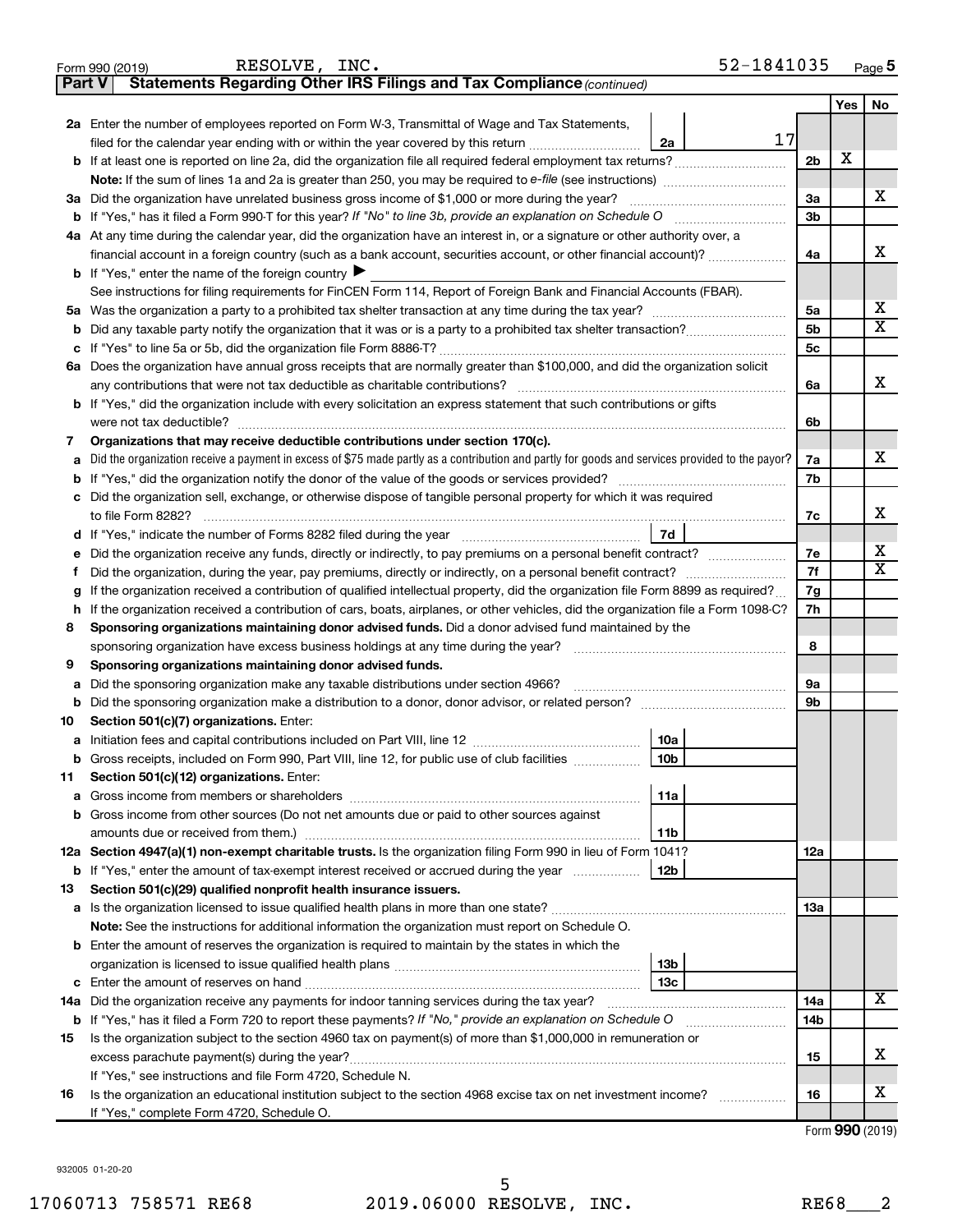|    | RESOLVE, INC.<br>Form 990 (2019)                                                                                                                                                                                               |    | 52-1841035 |                 |                         | Page 6                  |
|----|--------------------------------------------------------------------------------------------------------------------------------------------------------------------------------------------------------------------------------|----|------------|-----------------|-------------------------|-------------------------|
|    | Part VI   Governance, Management, and Disclosure For each "Yes" response to lines 2 through 7b below, and for a "No" response                                                                                                  |    |            |                 |                         |                         |
|    | to line 8a, 8b, or 10b below, describe the circumstances, processes, or changes on Schedule O. See instructions.                                                                                                               |    |            |                 |                         |                         |
|    |                                                                                                                                                                                                                                |    |            |                 |                         | $\boxed{\textbf{X}}$    |
|    | <b>Section A. Governing Body and Management</b>                                                                                                                                                                                |    |            |                 |                         |                         |
|    |                                                                                                                                                                                                                                |    |            |                 | Yes                     | No                      |
|    | 1a Enter the number of voting members of the governing body at the end of the tax year                                                                                                                                         | 1a |            |                 |                         |                         |
|    | If there are material differences in voting rights among members of the governing body, or if the governing                                                                                                                    |    |            |                 |                         |                         |
|    | body delegated broad authority to an executive committee or similar committee, explain on Schedule O.<br><b>b</b> Enter the number of voting members included on line 1a, above, who are independent                           |    |            |                 |                         |                         |
| 2  | Did any officer, director, trustee, or key employee have a family relationship or a business relationship with any other                                                                                                       | 1b |            |                 |                         |                         |
|    |                                                                                                                                                                                                                                |    |            | 2               |                         | х                       |
| 3  | Did the organization delegate control over management duties customarily performed by or under the direct supervision                                                                                                          |    |            |                 |                         |                         |
|    |                                                                                                                                                                                                                                |    |            | 3               |                         | х                       |
| 4  | Did the organization make any significant changes to its governing documents since the prior Form 990 was filed?                                                                                                               |    |            | 4               |                         | $\overline{\textbf{x}}$ |
| 5  |                                                                                                                                                                                                                                |    |            | 5               |                         | $\overline{\mathbf{x}}$ |
| 6  |                                                                                                                                                                                                                                |    |            | 6               |                         | $\overline{\mathbf{x}}$ |
|    | 7a Did the organization have members, stockholders, or other persons who had the power to elect or appoint one or                                                                                                              |    |            |                 |                         |                         |
|    |                                                                                                                                                                                                                                |    |            | 7a              |                         | х                       |
|    | <b>b</b> Are any governance decisions of the organization reserved to (or subject to approval by) members, stockholders, or                                                                                                    |    |            |                 |                         |                         |
|    | persons other than the governing body?                                                                                                                                                                                         |    |            | 7b              |                         | х                       |
| 8  | Did the organization contemporaneously document the meetings held or written actions undertaken during the year by the following:                                                                                              |    |            |                 |                         |                         |
|    |                                                                                                                                                                                                                                |    |            | 8a              | х                       |                         |
|    |                                                                                                                                                                                                                                |    |            | 8b              | $\overline{\textbf{x}}$ |                         |
| 9  | Is there any officer, director, trustee, or key employee listed in Part VII, Section A, who cannot be reached at the                                                                                                           |    |            |                 |                         |                         |
|    |                                                                                                                                                                                                                                |    |            | 9               |                         | x                       |
|    | Section B. Policies (This Section B requests information about policies not required by the Internal Revenue Code.)                                                                                                            |    |            |                 |                         |                         |
|    |                                                                                                                                                                                                                                |    |            |                 | Yes                     | No                      |
|    |                                                                                                                                                                                                                                |    |            | 10a             |                         | $\overline{\mathbf{X}}$ |
|    | <b>b</b> If "Yes," did the organization have written policies and procedures governing the activities of such chapters, affiliates,                                                                                            |    |            |                 |                         |                         |
|    |                                                                                                                                                                                                                                |    |            | 10b             |                         |                         |
|    | 11a Has the organization provided a complete copy of this Form 990 to all members of its governing body before filing the form?                                                                                                |    |            | 11a             |                         | $\overline{\mathbf{X}}$ |
|    | <b>b</b> Describe in Schedule O the process, if any, used by the organization to review this Form 990.                                                                                                                         |    |            |                 |                         |                         |
|    |                                                                                                                                                                                                                                |    |            | 12a             | х                       |                         |
|    | <b>b</b> Were officers, directors, or trustees, and key employees required to disclose annually interests that could give rise to conflicts?                                                                                   |    |            | 12 <sub>b</sub> | X                       |                         |
|    | c Did the organization regularly and consistently monitor and enforce compliance with the policy? If "Yes," describe                                                                                                           |    |            |                 | х                       |                         |
|    | in Schedule O how this was done encourance and an according to the state of the state of the state of the state of the state of the state of the state of the state of the state of the state of the state of the state of the |    |            | 12c             |                         |                         |
| 13 |                                                                                                                                                                                                                                |    |            | 13              | A<br>X                  |                         |
| 14 |                                                                                                                                                                                                                                |    |            | 14              |                         |                         |
| 15 | Did the process for determining compensation of the following persons include a review and approval by independent<br>persons, comparability data, and contemporaneous substantiation of the deliberation and decision?        |    |            |                 |                         |                         |
|    |                                                                                                                                                                                                                                |    |            | <b>15a</b>      |                         | х                       |
|    |                                                                                                                                                                                                                                |    |            | 15b             |                         | $\overline{\mathtt{x}}$ |
|    | If "Yes" to line 15a or 15b, describe the process in Schedule O (see instructions).                                                                                                                                            |    |            |                 |                         |                         |
|    | 16a Did the organization invest in, contribute assets to, or participate in a joint venture or similar arrangement with a                                                                                                      |    |            |                 |                         |                         |
|    | taxable entity during the year?                                                                                                                                                                                                |    |            | <b>16a</b>      | х                       |                         |
|    | <b>b</b> If "Yes," did the organization follow a written policy or procedure requiring the organization to evaluate its participation                                                                                          |    |            |                 |                         |                         |
|    | in joint venture arrangements under applicable federal tax law, and take steps to safeguard the organization's                                                                                                                 |    |            |                 |                         |                         |
|    |                                                                                                                                                                                                                                |    |            | 16 <sub>b</sub> | х                       |                         |
|    | <b>Section C. Disclosure</b>                                                                                                                                                                                                   |    |            |                 |                         |                         |
| 17 | List the states with which a copy of this Form 990 is required to be filed $\blacktriangleright$ CA                                                                                                                            |    |            |                 |                         |                         |
| 18 | Section 6104 requires an organization to make its Forms 1023 (1024 or 1024-A, if applicable), 990, and 990-T (Section 501(c)(3)s only) available                                                                               |    |            |                 |                         |                         |
|    | for public inspection. Indicate how you made these available. Check all that apply.                                                                                                                                            |    |            |                 |                         |                         |
|    | $\lfloor x \rfloor$ Another's website<br>$\lfloor x \rfloor$ Upon request<br>Own website<br>Other (explain on Schedule O)                                                                                                      |    |            |                 |                         |                         |
| 19 | Describe on Schedule O whether (and if so, how) the organization made its governing documents, conflict of interest policy, and financial                                                                                      |    |            |                 |                         |                         |
|    | statements available to the public during the tax year.                                                                                                                                                                        |    |            |                 |                         |                         |
| 20 | State the name, address, and telephone number of the person who possesses the organization's books and records                                                                                                                 |    |            |                 |                         |                         |
|    | THE ORGANIZATION - 202-944-2300                                                                                                                                                                                                |    |            |                 |                         |                         |
|    | 1255 23RD STREET, NW, NO. 275, WASHINGTON, DC<br>20037                                                                                                                                                                         |    |            |                 |                         |                         |
|    | 932006 01-20-20                                                                                                                                                                                                                |    |            |                 | Form 990 (2019)         |                         |
|    | 6<br>2019.06000 RESOLVE, INC.<br>17060713 758571 RE68                                                                                                                                                                          |    |            |                 |                         |                         |
|    |                                                                                                                                                                                                                                |    |            |                 | RE68 2                  |                         |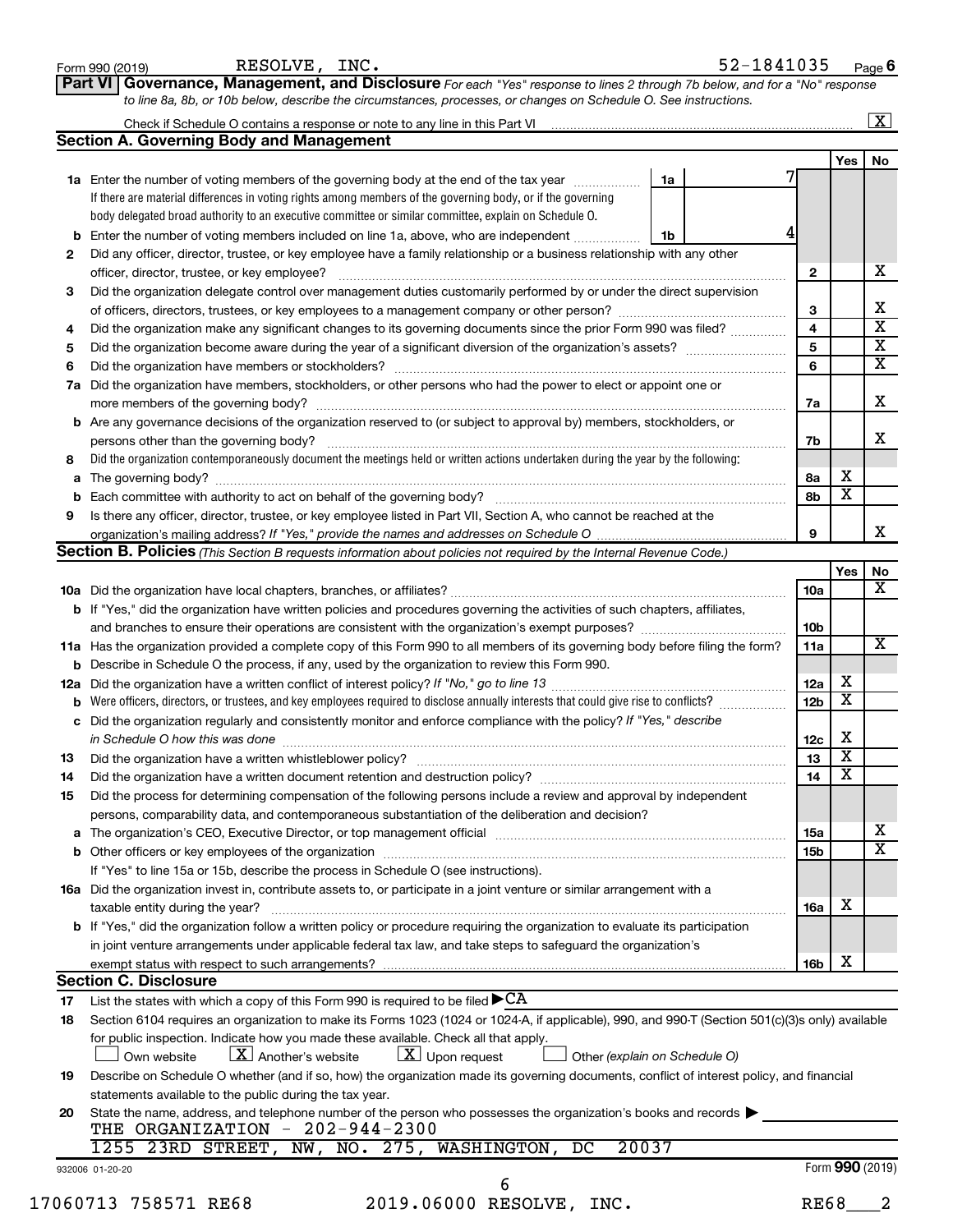| Part VII Compensation of Officers, Directors, Trustees, Key Employees, Highest Compensated |  |
|--------------------------------------------------------------------------------------------|--|
| <b>Employees, and Independent Contractors</b>                                              |  |
| Check if Schedule O contains a response or note to any line in this Part VII               |  |

**Section A. Officers, Directors, Trustees, Key Employees, and Highest Compensated Employees**

**1a**  Complete this table for all persons required to be listed. Report compensation for the calendar year ending with or within the organization's tax year.  $\bullet$  List all of the organization's current officers, directors, trustees (whether individuals or organizations), regardless of amount of compensation.

Enter -0- in columns (D), (E), and (F) if no compensation was paid.

**•** List all of the organization's current key employees, if any. See instructions for definition of "key employee."

• List the organization's five *current* highest compensated employees (other than an officer, director, trustee, or key employee) who received reportable compensation (Box 5 of Form W-2 and/or Box 7 of Form 1099-MISC) of more than \$100,000 from the organization and any related organizations.

 $\bullet$  List all of the organization's former officers, key employees, and highest compensated employees who received more than \$100,000 of reportable compensation from the organization and any related organizations.

**•** List all of the organization's former directors or trustees that received, in the capacity as a former director or trustee of the organization, more than \$10,000 of reportable compensation from the organization and any related organizations.

See instructions for the order in which to list the persons above.

Check this box if neither the organization nor any related organization compensated any current officer, director, or trustee.  $\Box$ 

| (A)                                |                | (C)<br>(B)                     |                                                              |                                 |              |                                 |        | (D)             | (E)             | (F)             |
|------------------------------------|----------------|--------------------------------|--------------------------------------------------------------|---------------------------------|--------------|---------------------------------|--------|-----------------|-----------------|-----------------|
| Name and title                     | Average        |                                |                                                              | Position                        |              |                                 |        | Reportable      | Reportable      | Estimated       |
|                                    | hours per      |                                | (do not check more than one<br>box, unless person is both an |                                 |              |                                 |        | compensation    | compensation    | amount of       |
|                                    | week           |                                |                                                              | officer and a director/trustee) |              |                                 |        | from            | from related    | other           |
|                                    | (list any      |                                |                                                              |                                 |              |                                 |        | the             | organizations   | compensation    |
|                                    | hours for      |                                |                                                              |                                 |              |                                 |        | organization    | (W-2/1099-MISC) | from the        |
|                                    | related        |                                |                                                              |                                 |              |                                 |        | (W-2/1099-MISC) |                 | organization    |
|                                    | organizations  |                                |                                                              |                                 |              |                                 |        |                 |                 | and related     |
|                                    | below          | Individual trustee or director | nstitutional trustee                                         | Officer                         | Key employee | Highest compensated<br>employee | Former |                 |                 | organizations   |
| STEPHEN D'ESPOSITO<br>(1)          | line)<br>40.00 |                                |                                                              |                                 |              |                                 |        |                 |                 |                 |
| PRESIDENT AND CEO                  |                | X                              |                                                              | $\mathbf X$                     |              |                                 |        | 212,443.        | 0.              | 47,878.         |
| (2)<br>ABBY DILLEY                 | 40.00          |                                |                                                              |                                 |              |                                 |        |                 |                 |                 |
| CO-CHAIR                           |                | $\mathbf X$                    |                                                              |                                 |              |                                 |        | 185,951.        | 0.              | 18,329.         |
| <b>GLENN SIGURDSON</b><br>(3)      | 5.00           |                                |                                                              |                                 |              |                                 |        |                 |                 |                 |
| CO-CHAIR                           |                | X                              |                                                              | $\mathbf X$                     |              |                                 |        | 0.              | 0.              | $\mathbf 0$ .   |
| (4)<br><b>JEFFREY WRIGHT</b>       | 1.00           |                                |                                                              |                                 |              |                                 |        |                 |                 |                 |
| VICE CHAIR                         |                | $\mathbf X$                    |                                                              | $\mathbf X$                     |              |                                 |        | $\mathbf 0$ .   | $\mathbf 0$ .   | $\mathbf 0$ .   |
| (5)<br>RAMANIE KUNANAYAGAM         | 1.00           |                                |                                                              |                                 |              |                                 |        |                 |                 |                 |
| <b>DIRECTOR</b>                    |                | X                              |                                                              |                                 |              |                                 |        | $\mathbf 0$ .   | $\mathbf 0$ .   | $\mathbf 0$ .   |
| (6)<br>DAVID BAKER                 | 1.00           |                                |                                                              |                                 |              |                                 |        |                 |                 |                 |
| <b>DIRECTOR</b>                    |                | $\mathbf X$                    |                                                              |                                 |              |                                 |        | $\mathbf 0$ .   | 0.              | 0.              |
| ERIN BONGARD<br>(7)                | 40.00          |                                |                                                              |                                 |              |                                 |        |                 |                 |                 |
| <b>BUSINESS MANAGER</b>            |                |                                |                                                              | $\mathbf X$                     |              |                                 |        | 119,543.        | 0.              | 19,860.         |
| (8)<br>PAUL DE MORGAN              | 40.00          |                                |                                                              |                                 |              |                                 |        |                 |                 |                 |
| SENIOR MEDIATOR                    |                |                                |                                                              |                                 |              | X                               |        | 167,370.        | 0.              | 16,723.         |
| (9)<br>ERIC DINERSTIEN             | 40.00          |                                |                                                              |                                 |              |                                 |        |                 |                 |                 |
| DIRECTOR BIODIVERSITY              |                |                                |                                                              |                                 |              | X                               |        | 159,811.        | 0.              | 39,508.         |
| (10) JENNIFER PEYSER VANHOOREWEGHE | 40.00          |                                |                                                              |                                 |              |                                 |        |                 |                 |                 |
| SENIOR MEDIATOR                    |                |                                |                                                              |                                 |              | $\mathbf x$                     |        | 142,094.        | 0.              | 14,684.         |
|                                    |                |                                |                                                              |                                 |              |                                 |        |                 |                 |                 |
|                                    |                |                                |                                                              |                                 |              |                                 |        |                 |                 |                 |
|                                    |                |                                |                                                              |                                 |              |                                 |        |                 |                 |                 |
|                                    |                |                                |                                                              |                                 |              |                                 |        |                 |                 |                 |
|                                    |                |                                |                                                              |                                 |              |                                 |        |                 |                 |                 |
|                                    |                |                                |                                                              |                                 |              |                                 |        |                 |                 |                 |
|                                    |                |                                |                                                              |                                 |              |                                 |        |                 |                 |                 |
|                                    |                |                                |                                                              |                                 |              |                                 |        |                 |                 |                 |
|                                    |                |                                |                                                              |                                 |              |                                 |        |                 |                 |                 |
|                                    |                |                                |                                                              |                                 |              |                                 |        |                 |                 |                 |
|                                    |                |                                |                                                              |                                 |              |                                 |        |                 |                 |                 |
|                                    |                |                                |                                                              |                                 |              |                                 |        |                 |                 |                 |
|                                    |                |                                |                                                              |                                 |              |                                 |        |                 |                 | $000 \approx 1$ |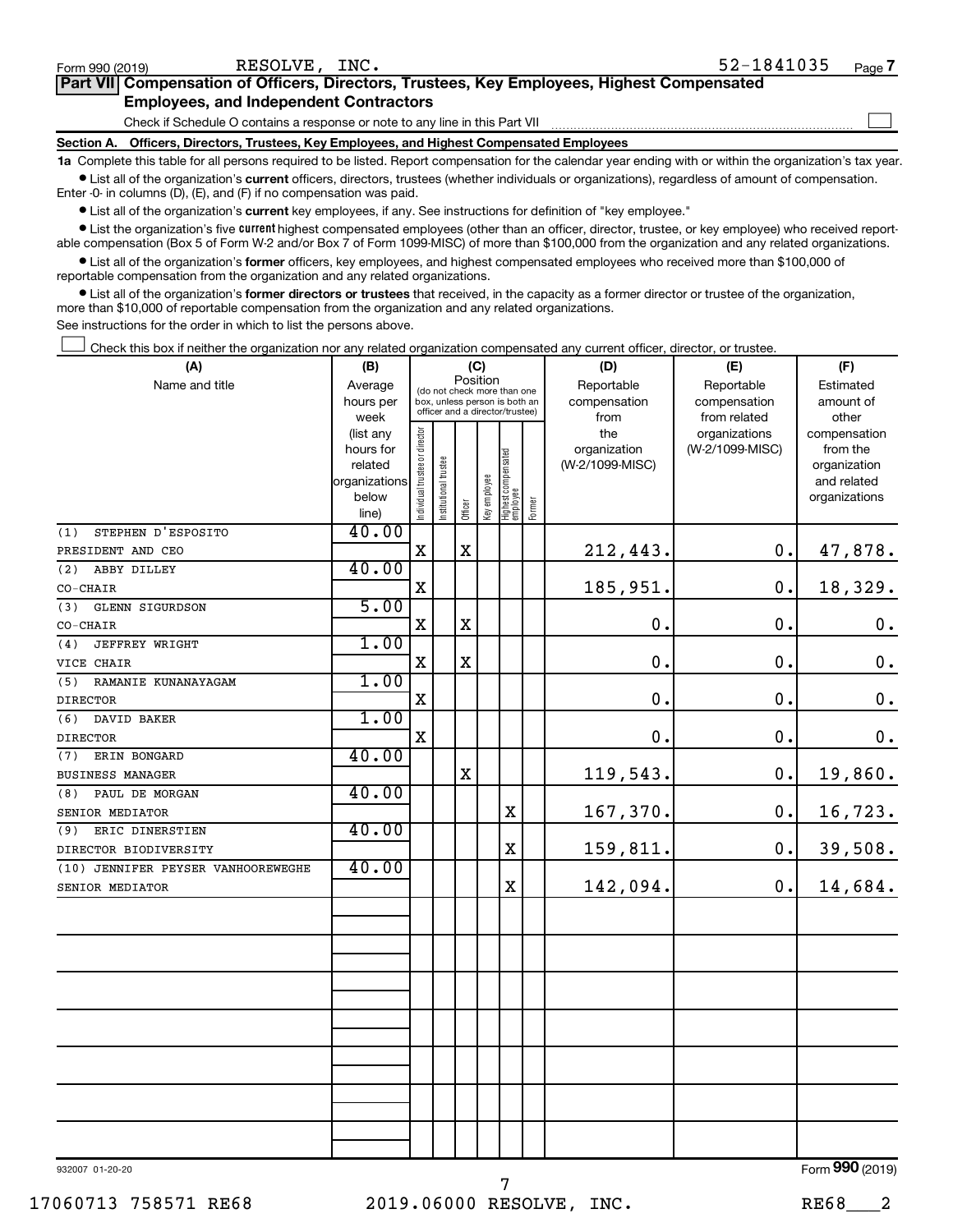| Form 990 (2019)                                                                                                                                                                                                                                                                                                                                    | RESOLVE, INC.                                                        |                               |                       |         |                                                                                                                    |                                   |        |                                           | 52-1841035                                        |                        |                     | Page 8                                                                   |
|----------------------------------------------------------------------------------------------------------------------------------------------------------------------------------------------------------------------------------------------------------------------------------------------------------------------------------------------------|----------------------------------------------------------------------|-------------------------------|-----------------------|---------|--------------------------------------------------------------------------------------------------------------------|-----------------------------------|--------|-------------------------------------------|---------------------------------------------------|------------------------|---------------------|--------------------------------------------------------------------------|
| <b>Part VII</b><br>Section A. Officers, Directors, Trustees, Key Employees, and Highest Compensated Employees (continued)                                                                                                                                                                                                                          |                                                                      |                               |                       |         |                                                                                                                    |                                   |        |                                           |                                                   |                        |                     |                                                                          |
| (A)<br>Name and title                                                                                                                                                                                                                                                                                                                              | (B)<br>Average<br>hours per<br>week                                  |                               |                       |         | (C)<br>Position<br>(do not check more than one<br>box, unless person is both an<br>officer and a director/trustee) |                                   |        | (D)<br>Reportable<br>compensation<br>from | (E)<br>Reportable<br>compensation<br>from related |                        |                     | (F)<br>Estimated<br>amount of<br>other                                   |
|                                                                                                                                                                                                                                                                                                                                                    | (list any<br>hours for<br>related<br>organizations<br>below<br>line) | ndividual trustee or director | Institutional trustee | Officer | Key employee                                                                                                       | Highest compensated<br>  employee | Former | the<br>organization<br>(W-2/1099-MISC)    | organizations<br>(W-2/1099-MISC)                  |                        |                     | compensation<br>from the<br>organization<br>and related<br>organizations |
|                                                                                                                                                                                                                                                                                                                                                    |                                                                      |                               |                       |         |                                                                                                                    |                                   |        |                                           |                                                   |                        |                     |                                                                          |
|                                                                                                                                                                                                                                                                                                                                                    |                                                                      |                               |                       |         |                                                                                                                    |                                   |        |                                           |                                                   |                        |                     |                                                                          |
|                                                                                                                                                                                                                                                                                                                                                    |                                                                      |                               |                       |         |                                                                                                                    |                                   |        |                                           |                                                   |                        |                     |                                                                          |
|                                                                                                                                                                                                                                                                                                                                                    |                                                                      |                               |                       |         |                                                                                                                    |                                   |        |                                           |                                                   |                        |                     |                                                                          |
|                                                                                                                                                                                                                                                                                                                                                    |                                                                      |                               |                       |         |                                                                                                                    |                                   |        |                                           |                                                   |                        |                     |                                                                          |
|                                                                                                                                                                                                                                                                                                                                                    |                                                                      |                               |                       |         |                                                                                                                    |                                   |        | 987, 212.<br>$\overline{0}$ .             |                                                   | $\overline{0}$ .<br>σ. |                     | 156,982.                                                                 |
| Total number of individuals (including but not limited to those listed above) who received more than \$100,000 of reportable<br>2                                                                                                                                                                                                                  |                                                                      |                               |                       |         |                                                                                                                    |                                   |        | 987, 212.                                 |                                                   | $\overline{0}$ .       |                     | $\overline{0}$ .<br>156,982.                                             |
| compensation from the organization $\blacktriangleright$                                                                                                                                                                                                                                                                                           |                                                                      |                               |                       |         |                                                                                                                    |                                   |        |                                           |                                                   |                        |                     | 6                                                                        |
| Did the organization list any former officer, director, trustee, key employee, or highest compensated employee on<br>3                                                                                                                                                                                                                             |                                                                      |                               |                       |         |                                                                                                                    |                                   |        |                                           |                                                   |                        | 3                   | Yes<br>No<br>х                                                           |
| line 1a? If "Yes," complete Schedule J for such individual [11] manufacture manufacture in the set of the set o<br>For any individual listed on line 1a, is the sum of reportable compensation and other compensation from the organization<br>and related organizations greater than \$150,000? If "Yes," complete Schedule J for such individual |                                                                      |                               |                       |         |                                                                                                                    |                                   |        |                                           |                                                   |                        | 4                   | х                                                                        |
| Did any person listed on line 1a receive or accrue compensation from any unrelated organization or individual for services<br>5                                                                                                                                                                                                                    |                                                                      |                               |                       |         |                                                                                                                    |                                   |        |                                           |                                                   |                        | 5                   | x                                                                        |
| <b>Section B. Independent Contractors</b><br>Complete this table for your five highest compensated independent contractors that received more than \$100,000 of compensation from<br>1                                                                                                                                                             |                                                                      |                               |                       |         |                                                                                                                    |                                   |        |                                           |                                                   |                        |                     |                                                                          |
| the organization. Report compensation for the calendar year ending with or within the organization's tax year.                                                                                                                                                                                                                                     |                                                                      |                               |                       |         |                                                                                                                    |                                   |        |                                           |                                                   |                        |                     |                                                                          |
| <b>CLIFTON LARSON ALLEN</b>                                                                                                                                                                                                                                                                                                                        | (A)<br>Name and business address                                     |                               |                       |         |                                                                                                                    |                                   |        | (B)<br>Description of services            |                                                   |                        | (C)<br>Compensation |                                                                          |
| 901 N GLEBE ROAD, #200, ARLINGTON, VA 22203ACCOUNTING<br>AMY LARKIN, 444 MANHATTAN AVE. APT. 7J,                                                                                                                                                                                                                                                   |                                                                      |                               |                       |         |                                                                                                                    |                                   |        |                                           |                                                   |                        |                     | 155,106.                                                                 |
| NEW YORK, NY 10026                                                                                                                                                                                                                                                                                                                                 |                                                                      |                               |                       |         |                                                                                                                    |                                   |        | CONSULTING                                |                                                   |                        |                     | 116, 253.                                                                |
|                                                                                                                                                                                                                                                                                                                                                    |                                                                      |                               |                       |         |                                                                                                                    |                                   |        |                                           |                                                   |                        |                     |                                                                          |
|                                                                                                                                                                                                                                                                                                                                                    |                                                                      |                               |                       |         |                                                                                                                    |                                   |        |                                           |                                                   |                        |                     |                                                                          |
| Total number of independent contractors (including but not limited to those listed above) who received more than<br>2<br>\$100,000 of compensation from the organization >                                                                                                                                                                         |                                                                      |                               |                       |         |                                                                                                                    | 2                                 |        |                                           |                                                   |                        |                     |                                                                          |
|                                                                                                                                                                                                                                                                                                                                                    |                                                                      |                               |                       |         |                                                                                                                    |                                   |        |                                           |                                                   |                        |                     | Form 990 (2019)                                                          |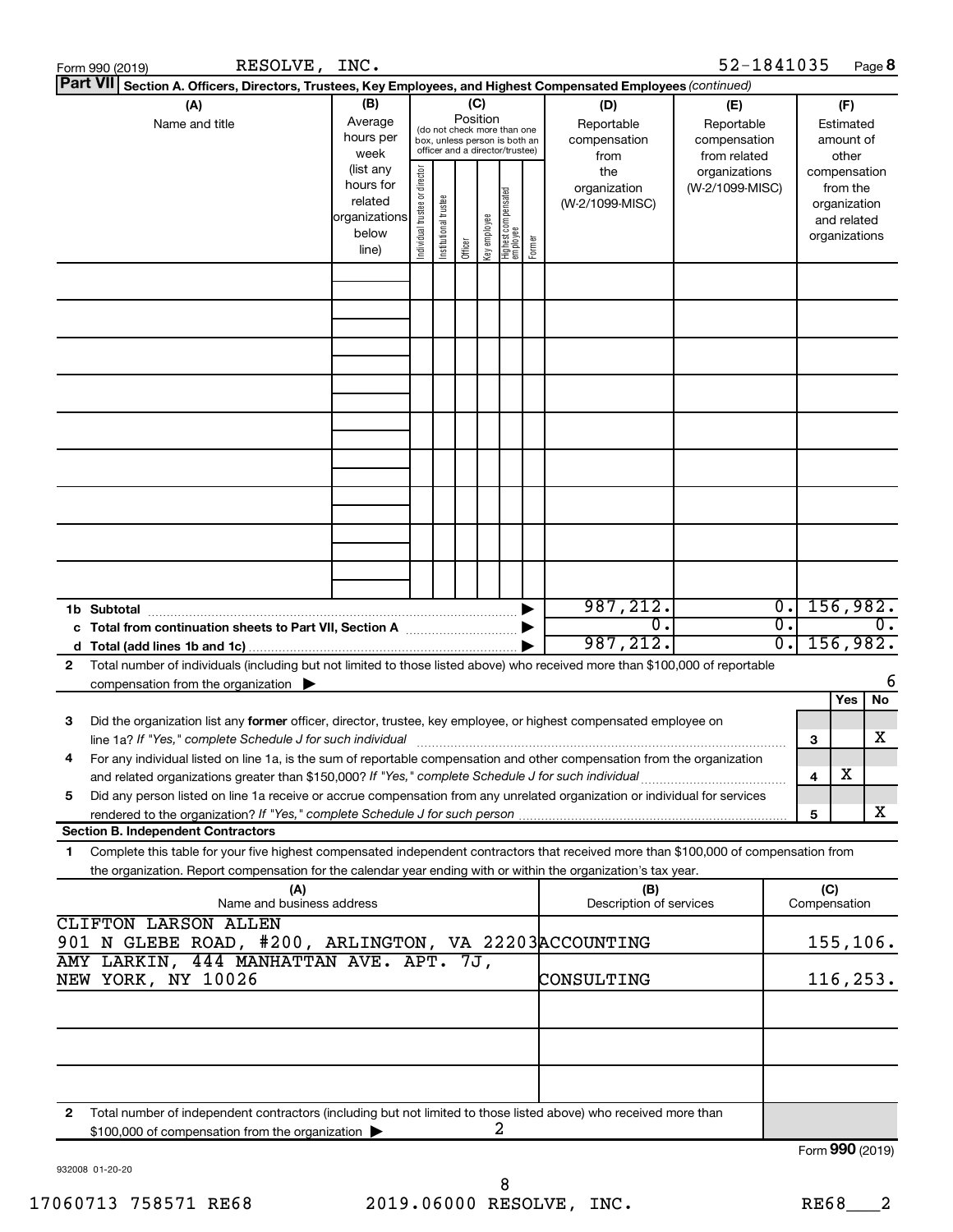|                                                           |                                                    |      | Form 990 (2019)                                                            | RESOLVE,       | INC.            |                      |               |                                       | 52-1841035                    | Page 9                                                          |
|-----------------------------------------------------------|----------------------------------------------------|------|----------------------------------------------------------------------------|----------------|-----------------|----------------------|---------------|---------------------------------------|-------------------------------|-----------------------------------------------------------------|
| <b>Part VIII</b>                                          |                                                    |      | <b>Statement of Revenue</b>                                                |                |                 |                      |               |                                       |                               |                                                                 |
|                                                           |                                                    |      |                                                                            |                |                 |                      |               |                                       |                               |                                                                 |
|                                                           |                                                    |      |                                                                            |                |                 |                      | Total revenue | Related or exempt<br>function revenue | Unrelated<br>business revenue | (D)<br>Revenue excluded<br>from tax under<br>sections 512 - 514 |
|                                                           |                                                    |      | 1 a Federated campaigns                                                    |                | 1a              |                      |               |                                       |                               |                                                                 |
| Contributions, Gifts, Grants<br>and Other Similar Amounts |                                                    |      | <b>b</b> Membership dues                                                   |                | 1 <sub>b</sub>  |                      |               |                                       |                               |                                                                 |
|                                                           |                                                    |      | c Fundraising events                                                       |                | 1 <sub>c</sub>  |                      |               |                                       |                               |                                                                 |
|                                                           |                                                    | d    | Related organizations                                                      |                | 1 <sub>d</sub>  |                      |               |                                       |                               |                                                                 |
|                                                           |                                                    |      | e Government grants (contributions)                                        |                | 1e              |                      |               |                                       |                               |                                                                 |
|                                                           |                                                    |      | All other contributions, gifts, grants, and                                |                |                 |                      |               |                                       |                               |                                                                 |
|                                                           |                                                    |      | similar amounts not included above                                         |                | 1f              | 2,462,170.           |               |                                       |                               |                                                                 |
|                                                           |                                                    |      | Noncash contributions included in lines 1a-1f                              |                | $1g$ \$         | 100,100.             |               |                                       |                               |                                                                 |
|                                                           |                                                    |      |                                                                            |                |                 | ▶                    | 2,462,170.    |                                       |                               |                                                                 |
|                                                           |                                                    |      |                                                                            |                |                 | <b>Business Code</b> |               |                                       |                               |                                                                 |
| Program Service<br>Revenue                                |                                                    | 2 a  | CONTRACT REVENUE                                                           |                |                 | 900099               | 2, 335, 164.  | 2,335,164.                            |                               |                                                                 |
|                                                           |                                                    | b    | OTHER PROGRAM SERVICE REVENUE                                              |                |                 | 900099               | 737, 227.     | 737,227.                              |                               |                                                                 |
|                                                           |                                                    | c    |                                                                            |                |                 |                      |               |                                       |                               |                                                                 |
|                                                           |                                                    | d    | the control of the control of the control of the control of the control of |                |                 |                      |               |                                       |                               |                                                                 |
|                                                           |                                                    | e    |                                                                            |                |                 |                      |               |                                       |                               |                                                                 |
|                                                           |                                                    | f    | All other program service revenue <i></i>                                  |                |                 |                      |               |                                       |                               |                                                                 |
|                                                           |                                                    |      |                                                                            |                |                 |                      | 3,072,391.    |                                       |                               |                                                                 |
|                                                           | 3                                                  |      | Investment income (including dividends, interest, and                      |                |                 |                      | 40,599.       |                                       |                               | 40,599.                                                         |
|                                                           | Income from investment of tax-exempt bond proceeds |      |                                                                            |                |                 |                      |               |                                       |                               |                                                                 |
|                                                           | 4<br>5                                             |      |                                                                            |                |                 |                      |               |                                       |                               |                                                                 |
|                                                           |                                                    |      |                                                                            |                | (i) Real        | (ii) Personal        |               |                                       |                               |                                                                 |
|                                                           |                                                    |      | <b>6 a</b> Gross rents<br>.                                                | 6a             | 66,419.         |                      |               |                                       |                               |                                                                 |
|                                                           |                                                    | b    | Less: rental expenses                                                      | 6b             | $\mathbf{0}$ .  |                      |               |                                       |                               |                                                                 |
|                                                           |                                                    | c    | Rental income or (loss)                                                    | 6c             | 66,419.         |                      |               |                                       |                               |                                                                 |
|                                                           |                                                    | d    | Net rental income or (loss)                                                |                |                 |                      | 66,419.       |                                       |                               | 66,419.                                                         |
|                                                           |                                                    |      | 7 a Gross amount from sales of                                             |                | (i) Securities  | (ii) Other           |               |                                       |                               |                                                                 |
|                                                           |                                                    |      | assets other than inventory                                                | 7a             | 1,401,382.      |                      |               |                                       |                               |                                                                 |
|                                                           |                                                    |      | <b>b</b> Less: cost or other basis                                         |                |                 |                      |               |                                       |                               |                                                                 |
|                                                           |                                                    |      | and sales expenses                                                         | 7 <sub>b</sub> | 1,364,395.      |                      |               |                                       |                               |                                                                 |
| evenue                                                    |                                                    |      | c Gain or (loss)                                                           | 7c             | 36,987.         |                      |               |                                       |                               |                                                                 |
|                                                           |                                                    |      |                                                                            |                |                 |                      | 36,987.       |                                       |                               | 36,987.                                                         |
| Other F                                                   |                                                    |      | 8 a Gross income from fundraising events (not                              |                |                 |                      |               |                                       |                               |                                                                 |
|                                                           |                                                    |      | including \$                                                               |                |                 |                      |               |                                       |                               |                                                                 |
|                                                           |                                                    |      | contributions reported on line 1c). See                                    |                |                 |                      |               |                                       |                               |                                                                 |
|                                                           |                                                    |      |                                                                            |                |                 |                      |               |                                       |                               |                                                                 |
|                                                           |                                                    |      | <b>b</b> Less: direct expenses <i></i>                                     |                | l 8b            |                      |               |                                       |                               |                                                                 |
|                                                           |                                                    |      | c Net income or (loss) from fundraising events                             |                |                 |                      |               |                                       |                               |                                                                 |
|                                                           |                                                    |      | 9 a Gross income from gaming activities. See                               |                |                 |                      |               |                                       |                               |                                                                 |
|                                                           |                                                    |      |                                                                            |                | l 9b            |                      |               |                                       |                               |                                                                 |
|                                                           |                                                    |      | c Net income or (loss) from gaming activities                              |                |                 |                      |               |                                       |                               |                                                                 |
|                                                           |                                                    |      | 10 a Gross sales of inventory, less returns                                |                |                 |                      |               |                                       |                               |                                                                 |
|                                                           |                                                    |      |                                                                            |                |                 |                      |               |                                       |                               |                                                                 |
|                                                           |                                                    |      | <b>b</b> Less: cost of goods sold                                          |                | 10 <sub>b</sub> |                      |               |                                       |                               |                                                                 |
|                                                           |                                                    |      | c Net income or (loss) from sales of inventory                             |                |                 |                      |               |                                       |                               |                                                                 |
|                                                           |                                                    |      |                                                                            |                |                 | <b>Business Code</b> |               |                                       |                               |                                                                 |
| Miscellaneous<br>Revenue                                  |                                                    | 11 a | <u> 1989 - Johann Barbara, martxa alemaniar arg</u>                        |                |                 |                      |               |                                       |                               |                                                                 |
|                                                           |                                                    | b    | the control of the control of the control of the control of the control of |                |                 |                      |               |                                       |                               |                                                                 |
|                                                           |                                                    | c    |                                                                            |                |                 |                      |               |                                       |                               |                                                                 |
|                                                           |                                                    |      |                                                                            |                |                 |                      |               |                                       |                               |                                                                 |
|                                                           |                                                    |      |                                                                            |                |                 |                      |               |                                       |                               |                                                                 |
|                                                           | 12                                                 |      |                                                                            |                |                 |                      | 5,678,566.    | 3,072,391.                            | $\mathbf{0}$ .                | 144,005.                                                        |
| 932009 01-20-20                                           |                                                    |      |                                                                            |                |                 |                      |               |                                       |                               | Form 990 (2019)                                                 |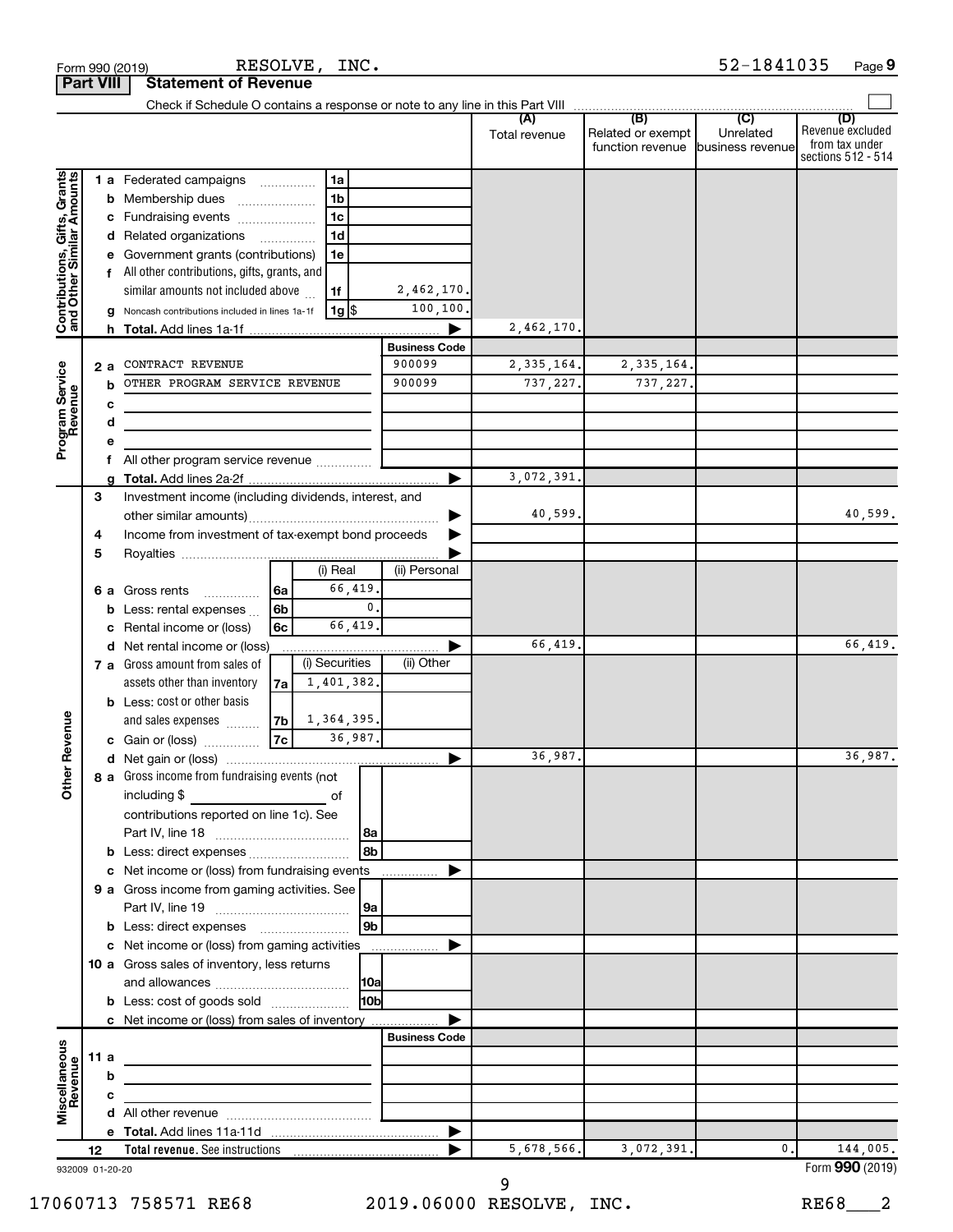RESOLVE, INC.

|              | Section 501(c)(3) and 501(c)(4) organizations must complete all columns. All other organizations must complete column (A).                                                                                 |                       |                                    |                                           |                                |
|--------------|------------------------------------------------------------------------------------------------------------------------------------------------------------------------------------------------------------|-----------------------|------------------------------------|-------------------------------------------|--------------------------------|
|              | Check if Schedule O contains a response or note to any line in this Part IX                                                                                                                                |                       |                                    |                                           | X                              |
|              | Do not include amounts reported on lines 6b,<br>7b, 8b, 9b, and 10b of Part VIII.                                                                                                                          | (A)<br>Total expenses | (B)<br>Program service<br>expenses | (C)<br>Management and<br>general expenses | (D)<br>Fundraising<br>expenses |
| 1.           | Grants and other assistance to domestic organizations                                                                                                                                                      |                       |                                    |                                           |                                |
|              | and domestic governments. See Part IV, line 21                                                                                                                                                             |                       |                                    |                                           |                                |
| $\mathbf{2}$ | Grants and other assistance to domestic                                                                                                                                                                    |                       |                                    |                                           |                                |
|              | individuals. See Part IV, line 22                                                                                                                                                                          |                       |                                    |                                           |                                |
| 3            | Grants and other assistance to foreign                                                                                                                                                                     |                       |                                    |                                           |                                |
|              | organizations, foreign governments, and foreign                                                                                                                                                            |                       |                                    |                                           |                                |
|              | individuals. See Part IV, lines 15 and 16                                                                                                                                                                  |                       |                                    |                                           |                                |
| 4            | Benefits paid to or for members                                                                                                                                                                            |                       |                                    |                                           |                                |
| 5            | Compensation of current officers, directors,                                                                                                                                                               |                       |                                    |                                           |                                |
|              | trustees, and key employees                                                                                                                                                                                | 611,956.              | 548,747.                           | 48,998.                                   | 14,211.                        |
| 6            | Compensation not included above to disqualified                                                                                                                                                            |                       |                                    |                                           |                                |
|              | persons (as defined under section 4958(f)(1)) and                                                                                                                                                          |                       |                                    |                                           |                                |
|              | persons described in section 4958(c)(3)(B)                                                                                                                                                                 |                       |                                    |                                           |                                |
| 7            |                                                                                                                                                                                                            | 1,082,908.            | 971,054.                           | 86,706.                                   | 25, 148.                       |
| 8            | Pension plan accruals and contributions (include                                                                                                                                                           | 99,197.               |                                    |                                           |                                |
|              | section 401(k) and 403(b) employer contributions)                                                                                                                                                          | 314,951.              | 86,235.<br>275,817.                | 10, 119.                                  | 2,843.<br>8,625.               |
| 9            |                                                                                                                                                                                                            | 128,564.              | 112,890.                           | 30,509.<br>12, 213.                       | 3,461.                         |
| 10           |                                                                                                                                                                                                            |                       |                                    |                                           |                                |
| 11           | Fees for services (nonemployees):                                                                                                                                                                          |                       |                                    |                                           |                                |
|              |                                                                                                                                                                                                            | 34,948.               | 32, 113.                           | 2,835.                                    |                                |
| b            |                                                                                                                                                                                                            | 200, 678.             | 154, 522.                          | 46, 156.                                  |                                |
|              |                                                                                                                                                                                                            |                       |                                    |                                           |                                |
| d            |                                                                                                                                                                                                            |                       |                                    |                                           |                                |
| е            | Professional fundraising services. See Part IV, line 17                                                                                                                                                    | 21,527.               | 21,527.                            |                                           |                                |
| f            | Investment management fees<br>Other. (If line 11g amount exceeds 10% of line 25,                                                                                                                           |                       |                                    |                                           |                                |
| g            | column (A) amount, list line 11g expenses on Sch O.)                                                                                                                                                       | 1,802,895.            | 1,802,895.                         |                                           |                                |
|              |                                                                                                                                                                                                            |                       |                                    |                                           |                                |
| 12<br>13     | Advertising and promotion                                                                                                                                                                                  | 146, 330.             | 140,604.                           | 5,726.                                    |                                |
| 14           |                                                                                                                                                                                                            | 63,004.               | 48,896.                            | 14, 108.                                  |                                |
| 15           |                                                                                                                                                                                                            |                       |                                    |                                           |                                |
| 16           |                                                                                                                                                                                                            | 494,870.              | 377,978.                           | 116,892.                                  |                                |
| 17           |                                                                                                                                                                                                            | 295, 160.             | 266, 106.                          | 19,054.                                   | 10,000.                        |
| 18           | Payments of travel or entertainment expenses                                                                                                                                                               |                       |                                    |                                           |                                |
|              | for any federal, state, or local public officials                                                                                                                                                          |                       |                                    |                                           |                                |
| 19           | Conferences, conventions, and meetings                                                                                                                                                                     | 10,822.               | 8,822.                             |                                           | 2,000.                         |
| 20           | Interest                                                                                                                                                                                                   |                       |                                    |                                           |                                |
| 21           |                                                                                                                                                                                                            |                       |                                    |                                           |                                |
| 22           | Depreciation, depletion, and amortization                                                                                                                                                                  | 95,483.               | 66,518.                            | 28,965.                                   |                                |
| 23           | Insurance                                                                                                                                                                                                  | 27,622.               | 21,269.                            | 6, 353.                                   |                                |
| 24           | Other expenses. Itemize expenses not covered<br>above (List miscellaneous expenses on line 24e. If<br>line 24e amount exceeds 10% of line 25, column (A)<br>amount, list line 24e expenses on Schedule O.) |                       |                                    |                                           |                                |
| a            | GRANTS & PROGRAM SUPPOR                                                                                                                                                                                    | 170,000.              | 170,000.                           |                                           |                                |
|              | <b>TELECOMMUNICATIONS</b>                                                                                                                                                                                  | 78,271.               | 63,781.                            | 14,490.                                   |                                |
|              | <b>BAD DEBT EXPENSE</b>                                                                                                                                                                                    | 44,997.               | 44,997.                            |                                           |                                |
|              | <b>MISCELLANEOUS</b>                                                                                                                                                                                       | 21,041.               | 20, 297.                           | 744.                                      |                                |
| е            | All other expenses                                                                                                                                                                                         | 23,068.               | 19,214.                            | 3,595.                                    | 259.                           |
| 25           | Total functional expenses. Add lines 1 through 24e                                                                                                                                                         | 5,768,292.            | 5,254,282.                         | 447,463.                                  | 66,547.                        |
| 26           | Joint costs. Complete this line only if the organization                                                                                                                                                   |                       |                                    |                                           |                                |
|              | reported in column (B) joint costs from a combined                                                                                                                                                         |                       |                                    |                                           |                                |
|              | educational campaign and fundraising solicitation.                                                                                                                                                         |                       |                                    |                                           |                                |

932010 01-20-20

Check here  $\blacktriangleright$   $\lfloor$ 

Check here  $\begin{array}{c} \begin{array}{|c} \hline \end{array} \end{array}$  if following SOP 98-2 (ASC 958-720)

Form (2019) **990**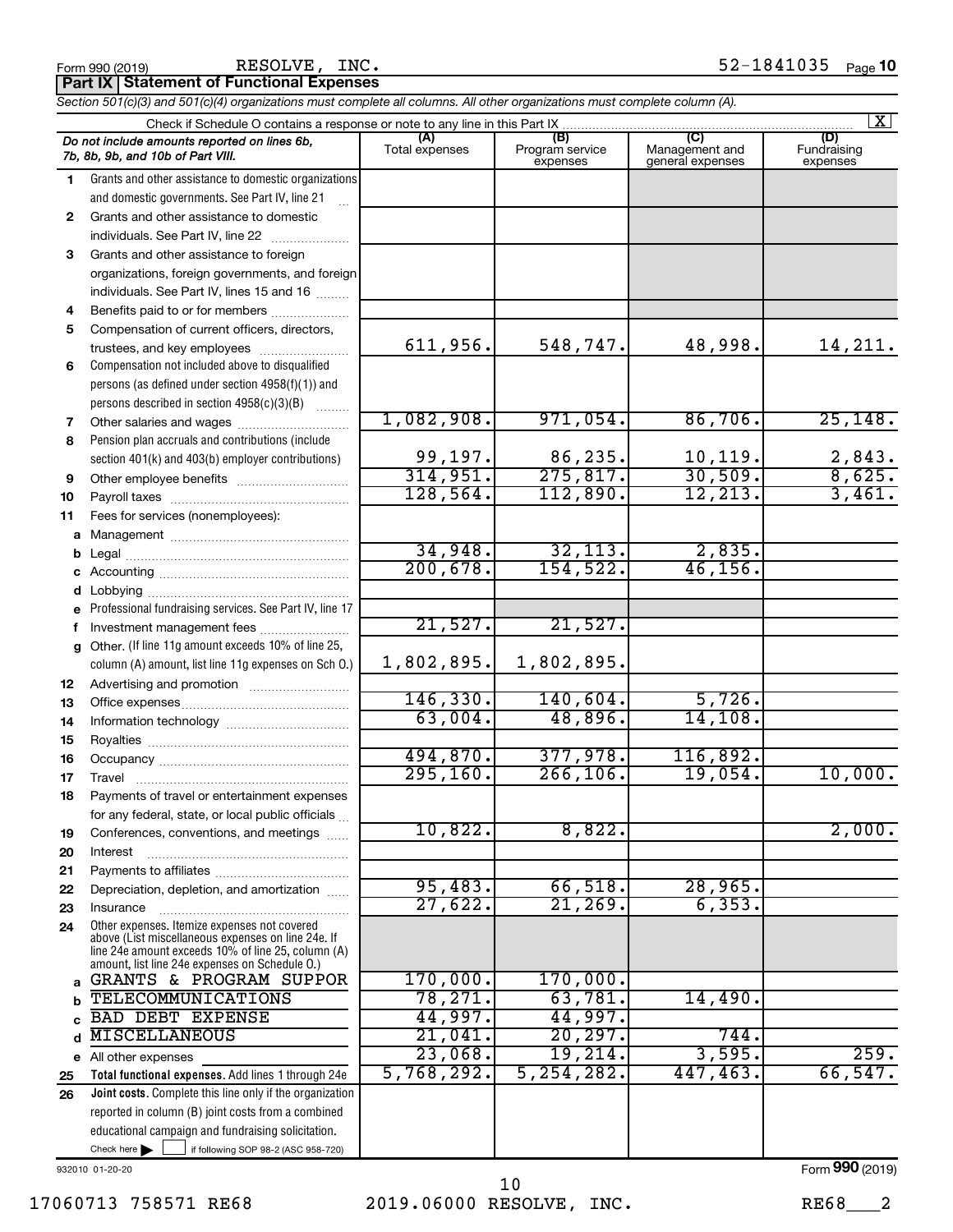Form 990 (2019) RESOLVE, INC. 52-1841035 <sub>Page</sub> 11

L

|                             |          | <b>Part X   Balance Sheet</b>                                                                          |                 |                           |                          |                 |                        |
|-----------------------------|----------|--------------------------------------------------------------------------------------------------------|-----------------|---------------------------|--------------------------|-----------------|------------------------|
|                             |          |                                                                                                        |                 |                           |                          |                 |                        |
|                             |          |                                                                                                        |                 |                           | (A)<br>Beginning of year |                 | (B)<br>End of year     |
|                             | 1        |                                                                                                        |                 |                           | 1, 153, 699.             | 1               | 2, 249, 492.           |
|                             | 2        |                                                                                                        |                 |                           |                          | $\mathbf{2}$    |                        |
|                             | З        |                                                                                                        |                 |                           |                          | 3               |                        |
|                             | 4        |                                                                                                        |                 | 1,906,168.                | $\overline{4}$           | 1,174,760.      |                        |
|                             | 5        | Loans and other receivables from any current or former officer, director,                              |                 |                           |                          |                 |                        |
|                             |          | trustee, key employee, creator or founder, substantial contributor, or 35%                             |                 |                           |                          |                 |                        |
|                             |          | controlled entity or family member of any of these persons                                             |                 |                           |                          | 5               |                        |
|                             | 6        | Loans and other receivables from other disqualified persons (as defined                                |                 |                           |                          |                 |                        |
|                             |          | under section $4958(f)(1)$ , and persons described in section $4958(c)(3)(B)$                          |                 | 6                         |                          |                 |                        |
|                             | 7        |                                                                                                        |                 |                           |                          | $\overline{7}$  |                        |
| Assets                      | 8        |                                                                                                        |                 |                           |                          | 8               |                        |
|                             | 9        | Prepaid expenses and deferred charges                                                                  |                 |                           | 13, 117.                 | 9               | 14, 172.               |
|                             |          | <b>10a</b> Land, buildings, and equipment: cost or other                                               |                 |                           |                          |                 |                        |
|                             |          | basis. Complete Part VI of Schedule D  10a                                                             |                 | $\frac{891,554}{778,002}$ |                          |                 |                        |
|                             | b        | Less: accumulated depreciation                                                                         | 10 <sub>b</sub> |                           | 202,844.                 | 10 <sub>c</sub> | 113,552.<br>1,750,142. |
|                             | 11       |                                                                                                        |                 |                           | 1,811,342.               | 11              |                        |
|                             | 12       |                                                                                                        |                 | 12                        |                          |                 |                        |
|                             | 13       |                                                                                                        |                 | 13                        |                          |                 |                        |
|                             | 14       |                                                                                                        |                 |                           | 731,472.                 | 14              | 968,000.               |
|                             | 15       |                                                                                                        |                 |                           | 5,818,642.               | 15              | 6, 270, 118.           |
|                             | 16       |                                                                                                        |                 |                           | 404, 400.                | 16<br>17        | 801, 168.              |
|                             | 17<br>18 |                                                                                                        |                 |                           |                          | 18              |                        |
|                             | 19       |                                                                                                        |                 | 19                        |                          |                 |                        |
|                             | 20       |                                                                                                        |                 |                           | 20                       |                 |                        |
|                             | 21       | Escrow or custodial account liability. Complete Part IV of Schedule D                                  |                 |                           |                          | 21              |                        |
|                             | 22       | Loans and other payables to any current or former officer, director,                                   |                 |                           |                          |                 |                        |
| Liabilities                 |          | trustee, key employee, creator or founder, substantial contributor, or 35%                             |                 |                           |                          |                 |                        |
|                             |          |                                                                                                        |                 |                           |                          | 22              |                        |
|                             | 23       | Secured mortgages and notes payable to unrelated third parties                                         |                 |                           |                          | 23              |                        |
|                             | 24       | Unsecured notes and loans payable to unrelated third parties                                           |                 |                           |                          | 24              | 264, 100.              |
|                             | 25       | Other liabilities (including federal income tax, payables to related third                             |                 |                           |                          |                 |                        |
|                             |          | parties, and other liabilities not included on lines 17-24). Complete Part X                           |                 |                           |                          |                 |                        |
|                             |          | of Schedule D<br>                                                                                      |                 |                           | 383, 842.                | 25              | 231,627.               |
|                             | 26       | Total liabilities. Add lines 17 through 25                                                             |                 |                           | 788,242.                 | 26              | 1,296,895.             |
|                             |          | Organizations that follow FASB ASC 958, check here $\blacktriangleright \lfloor \underline{X} \rfloor$ |                 |                           |                          |                 |                        |
|                             |          | and complete lines 27, 28, 32, and 33.                                                                 |                 |                           |                          |                 |                        |
|                             | 27       | Net assets without donor restrictions                                                                  |                 |                           | 819,220.                 | 27              | 2,022,480.             |
|                             | 28       |                                                                                                        |                 |                           | 4, 211, 180.             | 28              | 2,950,743.             |
|                             |          | Organizations that do not follow FASB ASC 958, check here $\blacktriangleright$                        |                 |                           |                          |                 |                        |
|                             |          | and complete lines 29 through 33.                                                                      |                 |                           |                          |                 |                        |
|                             | 29       |                                                                                                        |                 |                           |                          | 29              |                        |
| Net Assets or Fund Balances | 30       | Paid-in or capital surplus, or land, building, or equipment fund                                       |                 |                           |                          | 30              |                        |
|                             | 31       | Retained earnings, endowment, accumulated income, or other funds                                       |                 |                           |                          | 31              |                        |
|                             | 32       |                                                                                                        |                 |                           | 5,030,400.               | 32              | 4,973,223.             |
|                             | 33       |                                                                                                        |                 |                           | 5,818,642.               | 33              | 6, 270, 118.           |
|                             |          |                                                                                                        |                 |                           |                          |                 | Form 990 (2019)        |

RESOLVE, INC.

17060713 758571 RE68 2019.06000 RESOLVE, INC. RE68 2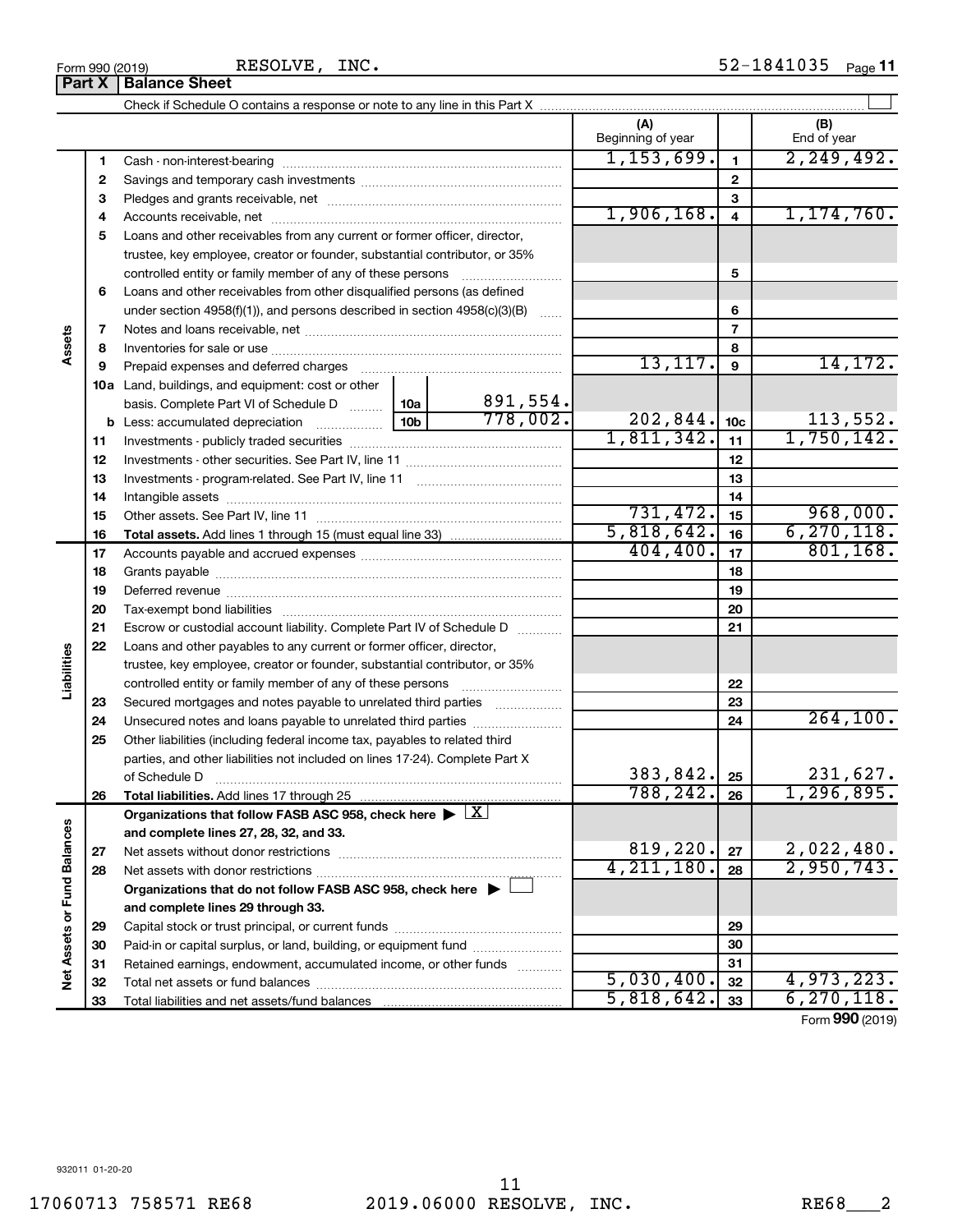| <b>Reconciliation of Net Assets</b><br>Part XI<br>5,678,566.<br>$\blacksquare$<br>1<br>5,768,292.<br>$\overline{2}$<br>2<br>$-89,726.$<br>3<br>Revenue less expenses. Subtract line 2 from line 1<br>з<br>5,030,400.<br>$\overline{\mathbf{4}}$<br>4<br>32,549.<br>5<br>5<br>6<br>6<br>$\overline{7}$<br>Investment expenses www.communication.com/www.communication.com/www.communication.com/www.com<br>7<br>8<br>8<br>$\overline{0}$ .<br>Other changes in net assets or fund balances (explain on Schedule O)<br>9<br>9<br>Net assets or fund balances at end of year. Combine lines 3 through 9 (must equal Part X, line 32,<br>10<br>4,973,223.<br>10<br>Part XII Financial Statements and Reporting | RESOLVE, INC.<br>Form 990 (2019) | 52-1841035 | Page 12 |
|------------------------------------------------------------------------------------------------------------------------------------------------------------------------------------------------------------------------------------------------------------------------------------------------------------------------------------------------------------------------------------------------------------------------------------------------------------------------------------------------------------------------------------------------------------------------------------------------------------------------------------------------------------------------------------------------------------|----------------------------------|------------|---------|
|                                                                                                                                                                                                                                                                                                                                                                                                                                                                                                                                                                                                                                                                                                            |                                  |            |         |
|                                                                                                                                                                                                                                                                                                                                                                                                                                                                                                                                                                                                                                                                                                            |                                  |            |         |
|                                                                                                                                                                                                                                                                                                                                                                                                                                                                                                                                                                                                                                                                                                            |                                  |            |         |
|                                                                                                                                                                                                                                                                                                                                                                                                                                                                                                                                                                                                                                                                                                            |                                  |            |         |
|                                                                                                                                                                                                                                                                                                                                                                                                                                                                                                                                                                                                                                                                                                            |                                  |            |         |
|                                                                                                                                                                                                                                                                                                                                                                                                                                                                                                                                                                                                                                                                                                            |                                  |            |         |
|                                                                                                                                                                                                                                                                                                                                                                                                                                                                                                                                                                                                                                                                                                            |                                  |            |         |
|                                                                                                                                                                                                                                                                                                                                                                                                                                                                                                                                                                                                                                                                                                            |                                  |            |         |
|                                                                                                                                                                                                                                                                                                                                                                                                                                                                                                                                                                                                                                                                                                            |                                  |            |         |
|                                                                                                                                                                                                                                                                                                                                                                                                                                                                                                                                                                                                                                                                                                            |                                  |            |         |
|                                                                                                                                                                                                                                                                                                                                                                                                                                                                                                                                                                                                                                                                                                            |                                  |            |         |
|                                                                                                                                                                                                                                                                                                                                                                                                                                                                                                                                                                                                                                                                                                            |                                  |            |         |
|                                                                                                                                                                                                                                                                                                                                                                                                                                                                                                                                                                                                                                                                                                            |                                  |            |         |
|                                                                                                                                                                                                                                                                                                                                                                                                                                                                                                                                                                                                                                                                                                            |                                  |            |         |
|                                                                                                                                                                                                                                                                                                                                                                                                                                                                                                                                                                                                                                                                                                            |                                  |            |         |
| $\lfloor x \rfloor$                                                                                                                                                                                                                                                                                                                                                                                                                                                                                                                                                                                                                                                                                        |                                  |            |         |
| <b>No</b><br>Yes                                                                                                                                                                                                                                                                                                                                                                                                                                                                                                                                                                                                                                                                                           |                                  |            |         |
| $\boxed{\text{X}}$ Accrual<br>Accounting method used to prepare the Form 990: $\Box$ Cash<br>$\Box$ Other<br>1.                                                                                                                                                                                                                                                                                                                                                                                                                                                                                                                                                                                            |                                  |            |         |
| If the organization changed its method of accounting from a prior year or checked "Other," explain in Schedule O.                                                                                                                                                                                                                                                                                                                                                                                                                                                                                                                                                                                          |                                  |            |         |
| x<br>2a                                                                                                                                                                                                                                                                                                                                                                                                                                                                                                                                                                                                                                                                                                    |                                  |            |         |
| If "Yes," check a box below to indicate whether the financial statements for the year were compiled or reviewed on a                                                                                                                                                                                                                                                                                                                                                                                                                                                                                                                                                                                       |                                  |            |         |
| separate basis, consolidated basis, or both:                                                                                                                                                                                                                                                                                                                                                                                                                                                                                                                                                                                                                                                               |                                  |            |         |
| Consolidated basis<br>Both consolidated and separate basis<br>Separate basis                                                                                                                                                                                                                                                                                                                                                                                                                                                                                                                                                                                                                               |                                  |            |         |
| x<br>2 <sub>b</sub>                                                                                                                                                                                                                                                                                                                                                                                                                                                                                                                                                                                                                                                                                        |                                  |            |         |
| If "Yes," check a box below to indicate whether the financial statements for the year were audited on a separate basis,                                                                                                                                                                                                                                                                                                                                                                                                                                                                                                                                                                                    |                                  |            |         |
| consolidated basis, or both:                                                                                                                                                                                                                                                                                                                                                                                                                                                                                                                                                                                                                                                                               |                                  |            |         |
| $\boxed{\textbf{X}}$ Consolidated basis<br>Separate basis<br>Both consolidated and separate basis                                                                                                                                                                                                                                                                                                                                                                                                                                                                                                                                                                                                          |                                  |            |         |
| c If "Yes" to line 2a or 2b, does the organization have a committee that assumes responsibility for oversight of the audit,                                                                                                                                                                                                                                                                                                                                                                                                                                                                                                                                                                                |                                  |            |         |
| х<br>2c<br>review, or compilation of its financial statements and selection of an independent accountant?                                                                                                                                                                                                                                                                                                                                                                                                                                                                                                                                                                                                  |                                  |            |         |
| If the organization changed either its oversight process or selection process during the tax year, explain on Schedule O.                                                                                                                                                                                                                                                                                                                                                                                                                                                                                                                                                                                  |                                  |            |         |
| 3a As a result of a federal award, was the organization required to undergo an audit or audits as set forth in the Single Audit                                                                                                                                                                                                                                                                                                                                                                                                                                                                                                                                                                            |                                  |            |         |
| х<br>Act and OMB Circular A-133?<br>За                                                                                                                                                                                                                                                                                                                                                                                                                                                                                                                                                                                                                                                                     |                                  |            |         |
| b If "Yes," did the organization undergo the required audit or audits? If the organization did not undergo the required audit                                                                                                                                                                                                                                                                                                                                                                                                                                                                                                                                                                              |                                  |            |         |
| 3b<br>$000 \text{ hours}$                                                                                                                                                                                                                                                                                                                                                                                                                                                                                                                                                                                                                                                                                  |                                  |            |         |

Form (2019) **990**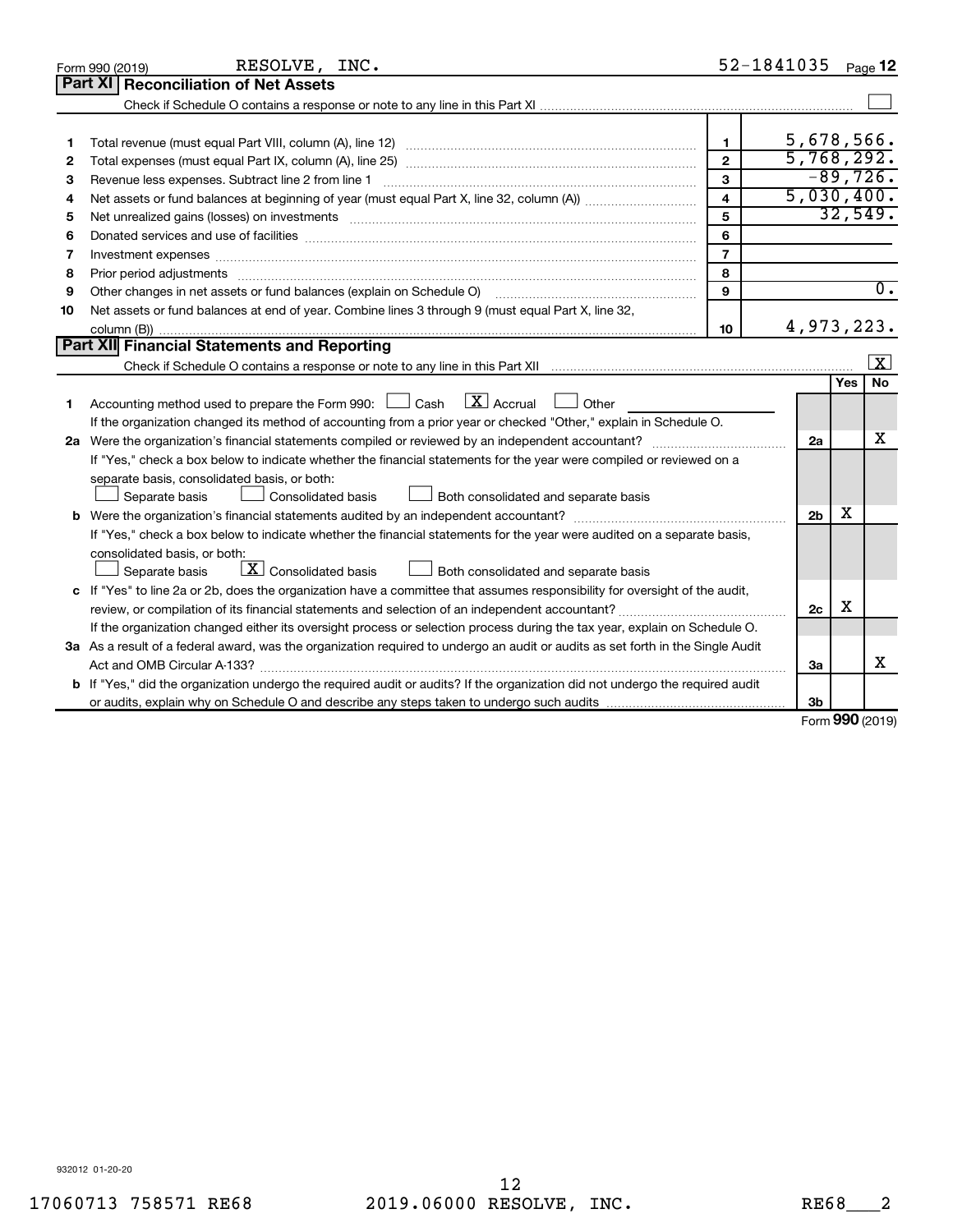**SCHEDULE A**

Department of the Treasury Internal Revenue Service

| (Form 990 or 990-EZ) |  |  |
|----------------------|--|--|
|----------------------|--|--|

Form 990 or 990-EZ)<br>
Complete if the organization is a section 501(c)(3) organization or a section<br> **Public Charity Status and Public Support 4947(a)(1) nonexempt charitable trust.**

**| Attach to Form 990 or Form 990-EZ.** 

**| Go to www.irs.gov/Form990 for instructions and the latest information.**

| <b>Open to Public</b><br>Inspection |
|-------------------------------------|
| identification numbe                |

OMB No. 1545-0047

| Name of the organization<br><b>Employer identification number</b> |  |                                                                                                                                               |               |                                                        |     |                                 |                                                      |  |                                                    |
|-------------------------------------------------------------------|--|-----------------------------------------------------------------------------------------------------------------------------------------------|---------------|--------------------------------------------------------|-----|---------------------------------|------------------------------------------------------|--|----------------------------------------------------|
|                                                                   |  |                                                                                                                                               | RESOLVE, INC. |                                                        |     |                                 |                                                      |  | 52-1841035                                         |
| Part I                                                            |  | Reason for Public Charity Status (All organizations must complete this part.) See instructions.                                               |               |                                                        |     |                                 |                                                      |  |                                                    |
|                                                                   |  | The organization is not a private foundation because it is: (For lines 1 through 12, check only one box.)                                     |               |                                                        |     |                                 |                                                      |  |                                                    |
| 1                                                                 |  | A church, convention of churches, or association of churches described in section 170(b)(1)(A)(i).                                            |               |                                                        |     |                                 |                                                      |  |                                                    |
| 2                                                                 |  | A school described in section 170(b)(1)(A)(ii). (Attach Schedule E (Form 990 or 990-EZ).)                                                     |               |                                                        |     |                                 |                                                      |  |                                                    |
| з                                                                 |  | A hospital or a cooperative hospital service organization described in section 170(b)(1)(A)(iii).                                             |               |                                                        |     |                                 |                                                      |  |                                                    |
| 4                                                                 |  | A medical research organization operated in conjunction with a hospital described in section 170(b)(1)(A)(iii). Enter the hospital's name,    |               |                                                        |     |                                 |                                                      |  |                                                    |
|                                                                   |  | city, and state:                                                                                                                              |               |                                                        |     |                                 |                                                      |  |                                                    |
| 5                                                                 |  | An organization operated for the benefit of a college or university owned or operated by a governmental unit described in                     |               |                                                        |     |                                 |                                                      |  |                                                    |
|                                                                   |  | section 170(b)(1)(A)(iv). (Complete Part II.)                                                                                                 |               |                                                        |     |                                 |                                                      |  |                                                    |
| 6                                                                 |  | A federal, state, or local government or governmental unit described in section 170(b)(1)(A)(v).                                              |               |                                                        |     |                                 |                                                      |  |                                                    |
| 7                                                                 |  | An organization that normally receives a substantial part of its support from a governmental unit or from the general public described in     |               |                                                        |     |                                 |                                                      |  |                                                    |
|                                                                   |  | section 170(b)(1)(A)(vi). (Complete Part II.)                                                                                                 |               |                                                        |     |                                 |                                                      |  |                                                    |
| 8                                                                 |  | A community trust described in section 170(b)(1)(A)(vi). (Complete Part II.)                                                                  |               |                                                        |     |                                 |                                                      |  |                                                    |
| 9                                                                 |  | An agricultural research organization described in section 170(b)(1)(A)(ix) operated in conjunction with a land-grant college                 |               |                                                        |     |                                 |                                                      |  |                                                    |
|                                                                   |  | or university or a non-land-grant college of agriculture (see instructions). Enter the name, city, and state of the college or                |               |                                                        |     |                                 |                                                      |  |                                                    |
|                                                                   |  | university:                                                                                                                                   |               |                                                        |     |                                 |                                                      |  |                                                    |
| $10 \quad \boxed{\text{X}}$                                       |  | An organization that normally receives: (1) more than 33 1/3% of its support from contributions, membership fees, and gross receipts from     |               |                                                        |     |                                 |                                                      |  |                                                    |
|                                                                   |  | activities related to its exempt functions - subject to certain exceptions, and (2) no more than 33 1/3% of its support from gross investment |               |                                                        |     |                                 |                                                      |  |                                                    |
|                                                                   |  | income and unrelated business taxable income (less section 511 tax) from businesses acquired by the organization after June 30, 1975.         |               |                                                        |     |                                 |                                                      |  |                                                    |
|                                                                   |  | See section 509(a)(2). (Complete Part III.)                                                                                                   |               |                                                        |     |                                 |                                                      |  |                                                    |
| 11                                                                |  | An organization organized and operated exclusively to test for public safety. See section 509(a)(4).                                          |               |                                                        |     |                                 |                                                      |  |                                                    |
| 12 <sub>2</sub>                                                   |  | An organization organized and operated exclusively for the benefit of, to perform the functions of, or to carry out the purposes of one or    |               |                                                        |     |                                 |                                                      |  |                                                    |
|                                                                   |  | more publicly supported organizations described in section 509(a)(1) or section 509(a)(2). See section 509(a)(3). Check the box in            |               |                                                        |     |                                 |                                                      |  |                                                    |
|                                                                   |  | lines 12a through 12d that describes the type of supporting organization and complete lines 12e, 12f, and 12g.                                |               |                                                        |     |                                 |                                                      |  |                                                    |
| а                                                                 |  | Type I. A supporting organization operated, supervised, or controlled by its supported organization(s), typically by giving                   |               |                                                        |     |                                 |                                                      |  |                                                    |
|                                                                   |  | the supported organization(s) the power to regularly appoint or elect a majority of the directors or trustees of the supporting               |               |                                                        |     |                                 |                                                      |  |                                                    |
|                                                                   |  | organization. You must complete Part IV, Sections A and B.                                                                                    |               |                                                        |     |                                 |                                                      |  |                                                    |
| b                                                                 |  | Type II. A supporting organization supervised or controlled in connection with its supported organization(s), by having                       |               |                                                        |     |                                 |                                                      |  |                                                    |
|                                                                   |  | control or management of the supporting organization vested in the same persons that control or manage the supported                          |               |                                                        |     |                                 |                                                      |  |                                                    |
|                                                                   |  | organization(s). You must complete Part IV, Sections A and C.                                                                                 |               |                                                        |     |                                 |                                                      |  |                                                    |
|                                                                   |  | Type III functionally integrated. A supporting organization operated in connection with, and functionally integrated with,                    |               |                                                        |     |                                 |                                                      |  |                                                    |
|                                                                   |  | its supported organization(s) (see instructions). You must complete Part IV, Sections A, D, and E.                                            |               |                                                        |     |                                 |                                                      |  |                                                    |
| d                                                                 |  | Type III non-functionally integrated. A supporting organization operated in connection with its supported organization(s)                     |               |                                                        |     |                                 |                                                      |  |                                                    |
|                                                                   |  | that is not functionally integrated. The organization generally must satisfy a distribution requirement and an attentiveness                  |               |                                                        |     |                                 |                                                      |  |                                                    |
|                                                                   |  | requirement (see instructions). You must complete Part IV, Sections A and D, and Part V.                                                      |               |                                                        |     |                                 |                                                      |  |                                                    |
| е                                                                 |  | Check this box if the organization received a written determination from the IRS that it is a Type I, Type II, Type III                       |               |                                                        |     |                                 |                                                      |  |                                                    |
|                                                                   |  | functionally integrated, or Type III non-functionally integrated supporting organization.                                                     |               |                                                        |     |                                 |                                                      |  |                                                    |
| f                                                                 |  | Enter the number of supported organizations                                                                                                   |               |                                                        |     |                                 |                                                      |  |                                                    |
| g                                                                 |  | Provide the following information about the supported organization(s).                                                                        |               |                                                        |     | (iv) Is the organization listed |                                                      |  |                                                    |
|                                                                   |  | (i) Name of supported<br>organization                                                                                                         | (ii) EIN      | (iii) Type of organization<br>(described on lines 1-10 |     | in your governing document?     | (v) Amount of monetary<br>support (see instructions) |  | (vi) Amount of other<br>support (see instructions) |
|                                                                   |  |                                                                                                                                               |               | above (see instructions))                              | Yes | No                              |                                                      |  |                                                    |
|                                                                   |  |                                                                                                                                               |               |                                                        |     |                                 |                                                      |  |                                                    |
|                                                                   |  |                                                                                                                                               |               |                                                        |     |                                 |                                                      |  |                                                    |
|                                                                   |  |                                                                                                                                               |               |                                                        |     |                                 |                                                      |  |                                                    |
|                                                                   |  |                                                                                                                                               |               |                                                        |     |                                 |                                                      |  |                                                    |
|                                                                   |  |                                                                                                                                               |               |                                                        |     |                                 |                                                      |  |                                                    |
|                                                                   |  |                                                                                                                                               |               |                                                        |     |                                 |                                                      |  |                                                    |
|                                                                   |  |                                                                                                                                               |               |                                                        |     |                                 |                                                      |  |                                                    |
|                                                                   |  |                                                                                                                                               |               |                                                        |     |                                 |                                                      |  |                                                    |
|                                                                   |  |                                                                                                                                               |               |                                                        |     |                                 |                                                      |  |                                                    |
| Total                                                             |  |                                                                                                                                               |               |                                                        |     |                                 |                                                      |  |                                                    |

LHA For Paperwork Reduction Act Notice, see the Instructions for Form 990 or 990-EZ. 932021 09-25-19 Schedule A (Form 990 or 990-EZ) 2019 13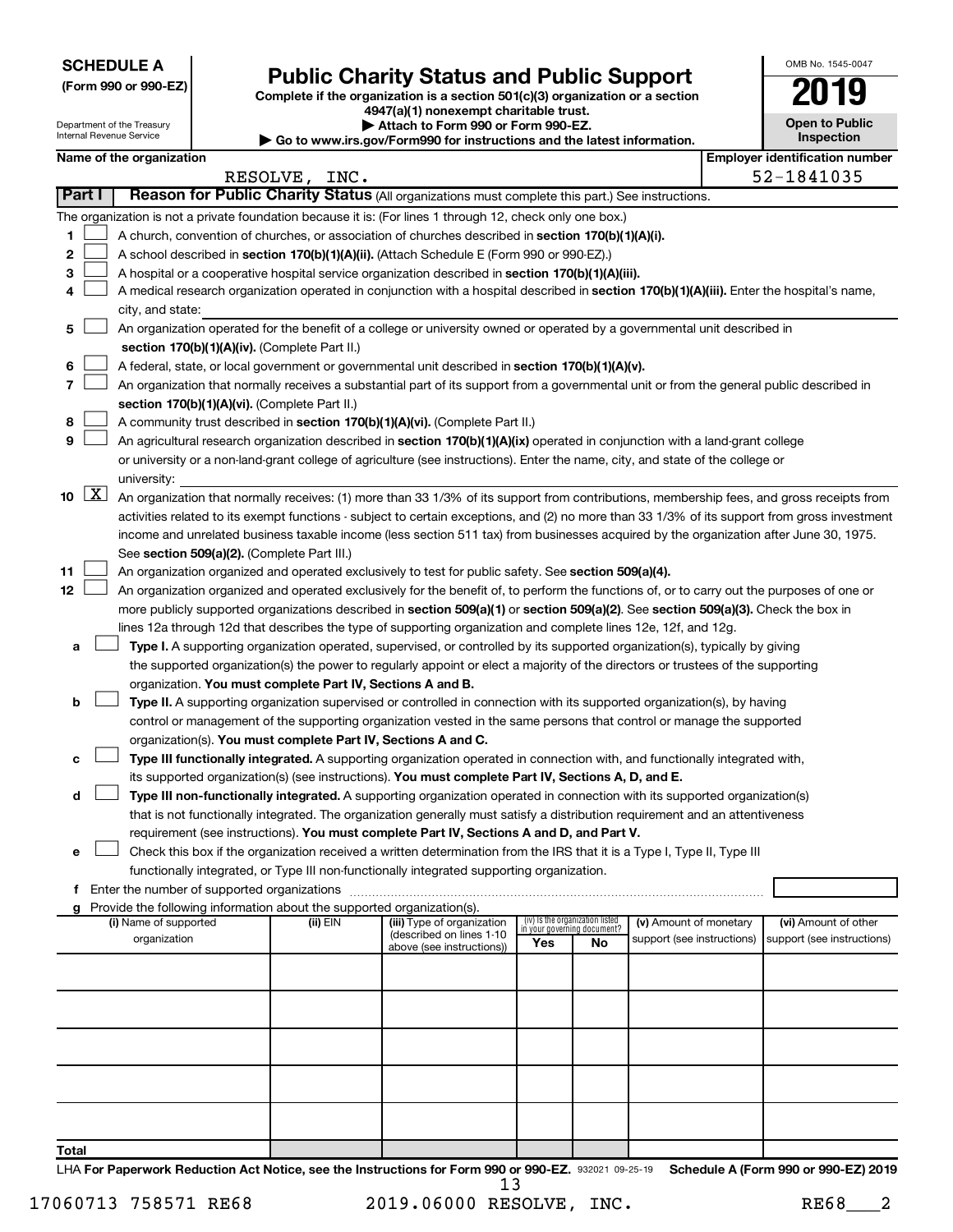### Schedule A (Form 990 or 990-EZ) 2019  $\verb|RESOLVE|$ ,  $\verb|INC. 52–1841035$   $\verb|Page|$

| 52-1841035 <sub>Page 2</sub> |  |
|------------------------------|--|
|------------------------------|--|

(Complete only if you checked the box on line 5, 7, or 8 of Part I or if the organization failed to qualify under Part III. If the organization **Part II Support Schedule for Organizations Described in Sections 170(b)(1)(A)(iv) and 170(b)(1)(A)(vi)**

fails to qualify under the tests listed below, please complete Part III.)

|   | <b>Section A. Public Support</b>                                                                                                               |          |          |            |            |          |                                      |
|---|------------------------------------------------------------------------------------------------------------------------------------------------|----------|----------|------------|------------|----------|--------------------------------------|
|   | Calendar year (or fiscal year beginning in)                                                                                                    | (a) 2015 | (b) 2016 | $(c)$ 2017 | $(d)$ 2018 | (e) 2019 | (f) Total                            |
|   | 1 Gifts, grants, contributions, and                                                                                                            |          |          |            |            |          |                                      |
|   | membership fees received. (Do not                                                                                                              |          |          |            |            |          |                                      |
|   | include any "unusual grants.")                                                                                                                 |          |          |            |            |          |                                      |
|   | 2 Tax revenues levied for the organ-                                                                                                           |          |          |            |            |          |                                      |
|   | ization's benefit and either paid to                                                                                                           |          |          |            |            |          |                                      |
|   | or expended on its behalf                                                                                                                      |          |          |            |            |          |                                      |
|   | 3 The value of services or facilities                                                                                                          |          |          |            |            |          |                                      |
|   | furnished by a governmental unit to                                                                                                            |          |          |            |            |          |                                      |
|   | the organization without charge                                                                                                                |          |          |            |            |          |                                      |
|   | 4 Total. Add lines 1 through 3                                                                                                                 |          |          |            |            |          |                                      |
| 5 | The portion of total contributions                                                                                                             |          |          |            |            |          |                                      |
|   | by each person (other than a                                                                                                                   |          |          |            |            |          |                                      |
|   | governmental unit or publicly                                                                                                                  |          |          |            |            |          |                                      |
|   | supported organization) included                                                                                                               |          |          |            |            |          |                                      |
|   | on line 1 that exceeds 2% of the                                                                                                               |          |          |            |            |          |                                      |
|   | amount shown on line 11,                                                                                                                       |          |          |            |            |          |                                      |
|   | column (f)                                                                                                                                     |          |          |            |            |          |                                      |
|   | 6 Public support. Subtract line 5 from line 4.                                                                                                 |          |          |            |            |          |                                      |
|   | <b>Section B. Total Support</b>                                                                                                                |          |          |            |            |          |                                      |
|   | Calendar year (or fiscal year beginning in)                                                                                                    | (a) 2015 | (b) 2016 | $(c)$ 2017 | $(d)$ 2018 | (e) 2019 | (f) Total                            |
|   | 7 Amounts from line 4                                                                                                                          |          |          |            |            |          |                                      |
| 8 | Gross income from interest,                                                                                                                    |          |          |            |            |          |                                      |
|   | dividends, payments received on                                                                                                                |          |          |            |            |          |                                      |
|   | securities loans, rents, royalties,                                                                                                            |          |          |            |            |          |                                      |
|   | and income from similar sources                                                                                                                |          |          |            |            |          |                                      |
| 9 | Net income from unrelated business                                                                                                             |          |          |            |            |          |                                      |
|   | activities, whether or not the                                                                                                                 |          |          |            |            |          |                                      |
|   | business is regularly carried on                                                                                                               |          |          |            |            |          |                                      |
|   | 10 Other income. Do not include gain                                                                                                           |          |          |            |            |          |                                      |
|   | or loss from the sale of capital                                                                                                               |          |          |            |            |          |                                      |
|   | assets (Explain in Part VI.)                                                                                                                   |          |          |            |            |          |                                      |
|   | 11 Total support. Add lines 7 through 10                                                                                                       |          |          |            |            |          |                                      |
|   | <b>12</b> Gross receipts from related activities, etc. (see instructions)                                                                      |          |          |            |            | 12       |                                      |
|   | 13 First five years. If the Form 990 is for the organization's first, second, third, fourth, or fifth tax year as a section 501(c)(3)          |          |          |            |            |          |                                      |
|   |                                                                                                                                                |          |          |            |            |          |                                      |
|   | <b>Section C. Computation of Public Support Percentage</b>                                                                                     |          |          |            |            |          |                                      |
|   |                                                                                                                                                |          |          |            |            | 14       | %                                    |
|   |                                                                                                                                                |          |          |            |            | 15       | %                                    |
|   | 16a 33 1/3% support test - 2019. If the organization did not check the box on line 13, and line 14 is 33 1/3% or more, check this box and      |          |          |            |            |          |                                      |
|   |                                                                                                                                                |          |          |            |            |          |                                      |
|   | b 33 1/3% support test - 2018. If the organization did not check a box on line 13 or 16a, and line 15 is 33 1/3% or more, check this box       |          |          |            |            |          |                                      |
|   |                                                                                                                                                |          |          |            |            |          |                                      |
|   | 17a 10% -facts-and-circumstances test - 2019. If the organization did not check a box on line 13, 16a, or 16b, and line 14 is 10% or more,     |          |          |            |            |          |                                      |
|   | and if the organization meets the "facts-and-circumstances" test, check this box and stop here. Explain in Part VI how the organization        |          |          |            |            |          |                                      |
|   |                                                                                                                                                |          |          |            |            |          |                                      |
|   | <b>b 10%</b> -facts-and-circumstances test - 2018. If the organization did not check a box on line 13, 16a, 16b, or 17a, and line 15 is 10% or |          |          |            |            |          |                                      |
|   | more, and if the organization meets the "facts-and-circumstances" test, check this box and stop here. Explain in Part VI how the               |          |          |            |            |          |                                      |
|   | organization meets the "facts-and-circumstances" test. The organization qualifies as a publicly supported organization                         |          |          |            |            |          |                                      |
|   | 18 Private foundation. If the organization did not check a box on line 13, 16a, 16b, 17a, or 17b, check this box and see instructions.         |          |          |            |            |          | Cahadula A (Faum 000 av 000 EZ) 0040 |

**Schedule A (Form 990 or 990-EZ) 2019**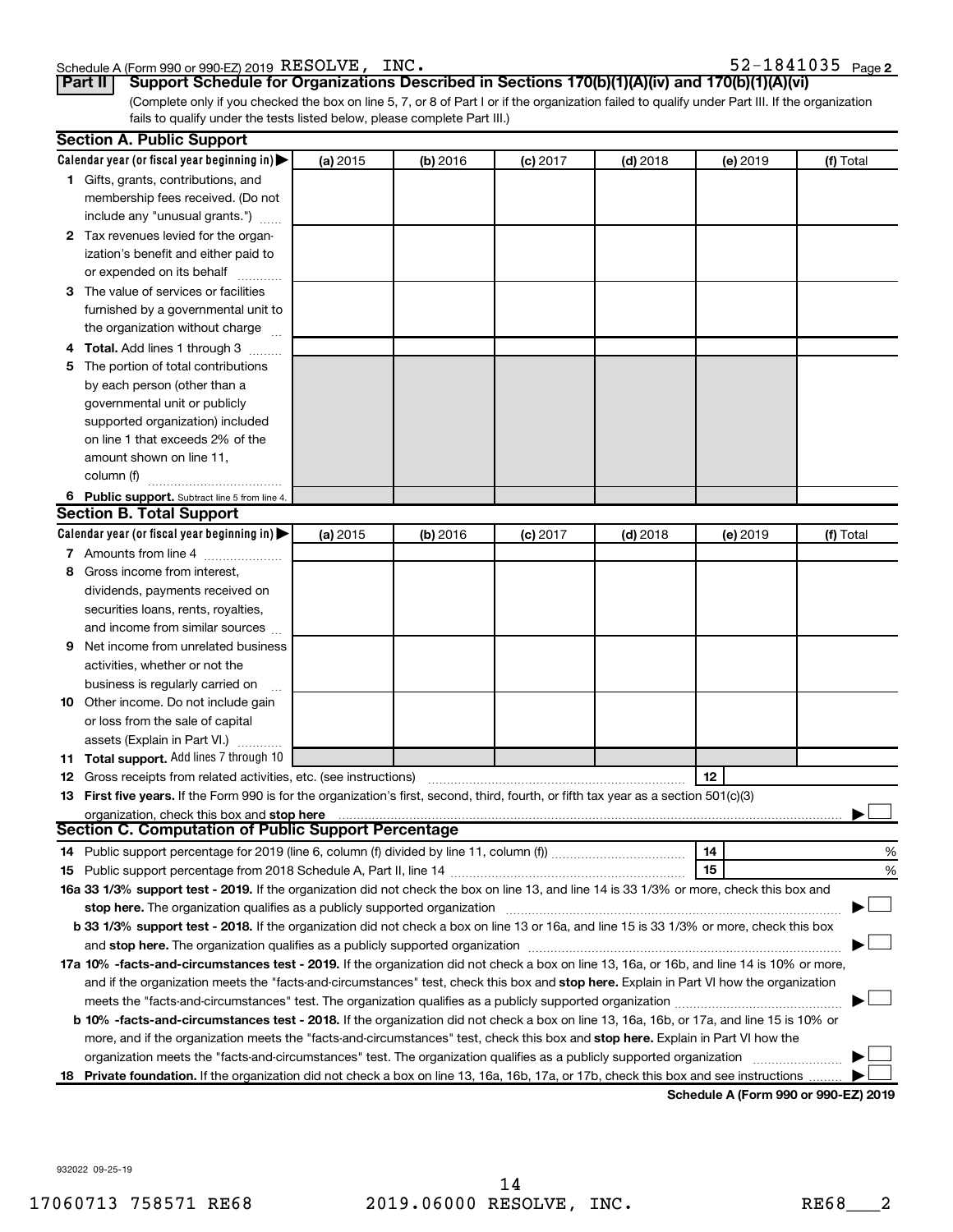### Schedule A (Form 990 or 990-EZ) 2019 RESOLVE, INC.

### **Part III Support Schedule for Organizations Described in Section 509(a)(2)**

RESOLVE, INC. 52-1841035  $_{\text{Page 3}}$ 

(Complete only if you checked the box on line 10 of Part I or if the organization failed to qualify under Part II. If the organization fails to qualify under the tests listed below, please complete Part II.)

|    | <b>Section A. Public Support</b>                                                                                                                                                         |              |            |                              |                        |                                      |                                          |
|----|------------------------------------------------------------------------------------------------------------------------------------------------------------------------------------------|--------------|------------|------------------------------|------------------------|--------------------------------------|------------------------------------------|
|    | Calendar year (or fiscal year beginning in)                                                                                                                                              | (a) 2015     | (b) 2016   | $(c)$ 2017                   | $(d)$ 2018             | (e) 2019                             | (f) Total                                |
|    | 1 Gifts, grants, contributions, and                                                                                                                                                      |              |            |                              |                        |                                      |                                          |
|    | membership fees received. (Do not                                                                                                                                                        |              |            |                              |                        |                                      |                                          |
|    | include any "unusual grants.")                                                                                                                                                           |              | 115,868.   | 2,867,281.                   | 3,696,525.             | 2,462,170.                           | 9, 141, 844.                             |
|    | 2 Gross receipts from admissions,<br>merchandise sold or services per-<br>formed, or facilities furnished in<br>any activity that is related to the<br>organization's tax-exempt purpose | 6,426,530.   | 6,506,980. | 2,338,350.                   | 2,551,320.             | 3,072,390.                           | 20,895,570.                              |
|    | 3 Gross receipts from activities that                                                                                                                                                    |              |            |                              |                        |                                      |                                          |
|    | are not an unrelated trade or bus-                                                                                                                                                       |              |            |                              |                        |                                      |                                          |
|    |                                                                                                                                                                                          |              |            |                              |                        |                                      |                                          |
|    | iness under section 513                                                                                                                                                                  |              |            |                              |                        |                                      |                                          |
|    | 4 Tax revenues levied for the organ-                                                                                                                                                     |              |            |                              |                        |                                      |                                          |
|    | ization's benefit and either paid to                                                                                                                                                     |              |            |                              |                        |                                      |                                          |
|    | or expended on its behalf                                                                                                                                                                |              |            |                              |                        |                                      |                                          |
|    | 5 The value of services or facilities                                                                                                                                                    |              |            |                              |                        |                                      |                                          |
|    | furnished by a governmental unit to                                                                                                                                                      |              |            |                              |                        |                                      |                                          |
|    | the organization without charge                                                                                                                                                          |              |            |                              |                        |                                      |                                          |
|    | <b>6 Total.</b> Add lines 1 through 5                                                                                                                                                    | 6,426,530    | 6,622,848. | 5,205,631                    | 6, 247, 845.           | 5,534,560.                           | 30,037,414.                              |
|    | 7a Amounts included on lines 1, 2, and                                                                                                                                                   |              |            |                              |                        |                                      |                                          |
|    | 3 received from disqualified persons                                                                                                                                                     |              |            |                              |                        |                                      | 0.                                       |
|    | <b>b</b> Amounts included on lines 2 and 3 received<br>from other than disqualified persons that<br>exceed the greater of \$5,000 or 1% of the                                           | 248, 202.    | 43,891.    |                              | $1,822,689$ . 248,348. |                                      |                                          |
|    | amount on line 13 for the year                                                                                                                                                           | 248, 202.    | 43,891.    |                              | 248, 348.              | 1,477,272.                           | 3,840,402.                               |
|    | c Add lines 7a and 7b                                                                                                                                                                    |              |            | 1,822,689.                   |                        | 1,477,272.                           | 3,840,402.                               |
|    | 8 Public support. (Subtract line 7c from line 6.)                                                                                                                                        |              |            |                              |                        |                                      | 26, 197, 012.                            |
|    | <b>Section B. Total Support</b>                                                                                                                                                          |              |            |                              |                        |                                      |                                          |
|    | Calendar year (or fiscal year beginning in)                                                                                                                                              | (a) 2015     | (b) 2016   | $(c)$ 2017                   | $(d)$ 2018             | (e) 2019                             | (f) Total                                |
|    | 9 Amounts from line 6                                                                                                                                                                    | 6,426,530    | 6,622,848. | 5,205,631                    | 6, 247, 845            | 5,534,560                            | 30,037,414.                              |
|    | <b>10a</b> Gross income from interest,<br>dividends, payments received on<br>securities loans, rents, royalties,<br>and income from similar sources                                      | 117, 515.    |            | $126, 432.$ 177,895.         | 179, 200.              | 107,018.                             | 708,060.                                 |
|    | <b>b</b> Unrelated business taxable income<br>(less section 511 taxes) from businesses<br>acquired after June 30, 1975                                                                   |              |            |                              |                        |                                      |                                          |
|    | c Add lines 10a and 10b                                                                                                                                                                  | 117, 515.    |            | $126,432.$ 177,895. 179,200. |                        | 107,018.                             | 708,060.                                 |
|    | <b>11</b> Net income from unrelated business<br>activities not included in line 10b,<br>whether or not the business is<br>regularly carried on                                           |              |            |                              |                        |                                      |                                          |
|    | <b>12</b> Other income. Do not include gain<br>or loss from the sale of capital<br>assets (Explain in Part VI.)                                                                          |              |            |                              |                        |                                      |                                          |
|    | <b>13</b> Total support. (Add lines 9, 10c, 11, and 12.)                                                                                                                                 | 6, 544, 045. | 6,749,280. | 5, 383, 526.                 | 6,427,045.             | 5,641,578.                           | 30,745,474.                              |
|    | 14 First five years. If the Form 990 is for the organization's first, second, third, fourth, or fifth tax year as a section 501(c)(3) organization,                                      |              |            |                              |                        |                                      |                                          |
|    | check this box and stop here                                                                                                                                                             |              |            |                              |                        |                                      |                                          |
|    | <b>Section C. Computation of Public Support Percentage</b>                                                                                                                               |              |            |                              |                        |                                      |                                          |
|    |                                                                                                                                                                                          |              |            |                              |                        | 15                                   | 85.21<br>%                               |
|    | 16 Public support percentage from 2018 Schedule A, Part III, line 15                                                                                                                     |              |            |                              |                        | 16                                   | 89.89<br>$\%$                            |
|    | Section D. Computation of Investment Income Percentage                                                                                                                                   |              |            |                              |                        |                                      |                                          |
|    | 17 Investment income percentage for 2019 (line 10c, column (f), divided by line 13, column (f))                                                                                          |              |            |                              |                        | 17                                   | 2.30<br>$\%$                             |
|    | 18 Investment income percentage from 2018 Schedule A, Part III, line 17                                                                                                                  |              |            |                              |                        | 18                                   | 2.40<br>%                                |
|    | 19a 33 1/3% support tests - 2019. If the organization did not check the box on line 14, and line 15 is more than 33 1/3%, and line 17 is not                                             |              |            |                              |                        |                                      |                                          |
|    | more than 33 1/3%, check this box and stop here. The organization qualifies as a publicly supported organization                                                                         |              |            |                              |                        |                                      | $\blacktriangleright$ $\boxed{\text{X}}$ |
|    | b 33 1/3% support tests - 2018. If the organization did not check a box on line 14 or line 19a, and line 16 is more than 33 1/3%, and                                                    |              |            |                              |                        |                                      |                                          |
|    | line 18 is not more than 33 1/3%, check this box and stop here. The organization qualifies as a publicly supported organization                                                          |              |            |                              |                        |                                      |                                          |
| 20 |                                                                                                                                                                                          |              |            |                              |                        |                                      |                                          |
|    | 932023 09-25-19                                                                                                                                                                          |              |            |                              |                        | Schedule A (Form 990 or 990-EZ) 2019 |                                          |
|    |                                                                                                                                                                                          |              |            | 15                           |                        |                                      |                                          |

<sup>17060713 758571</sup> RE68 2019.06000 RESOLVE, INC. RE68 RE68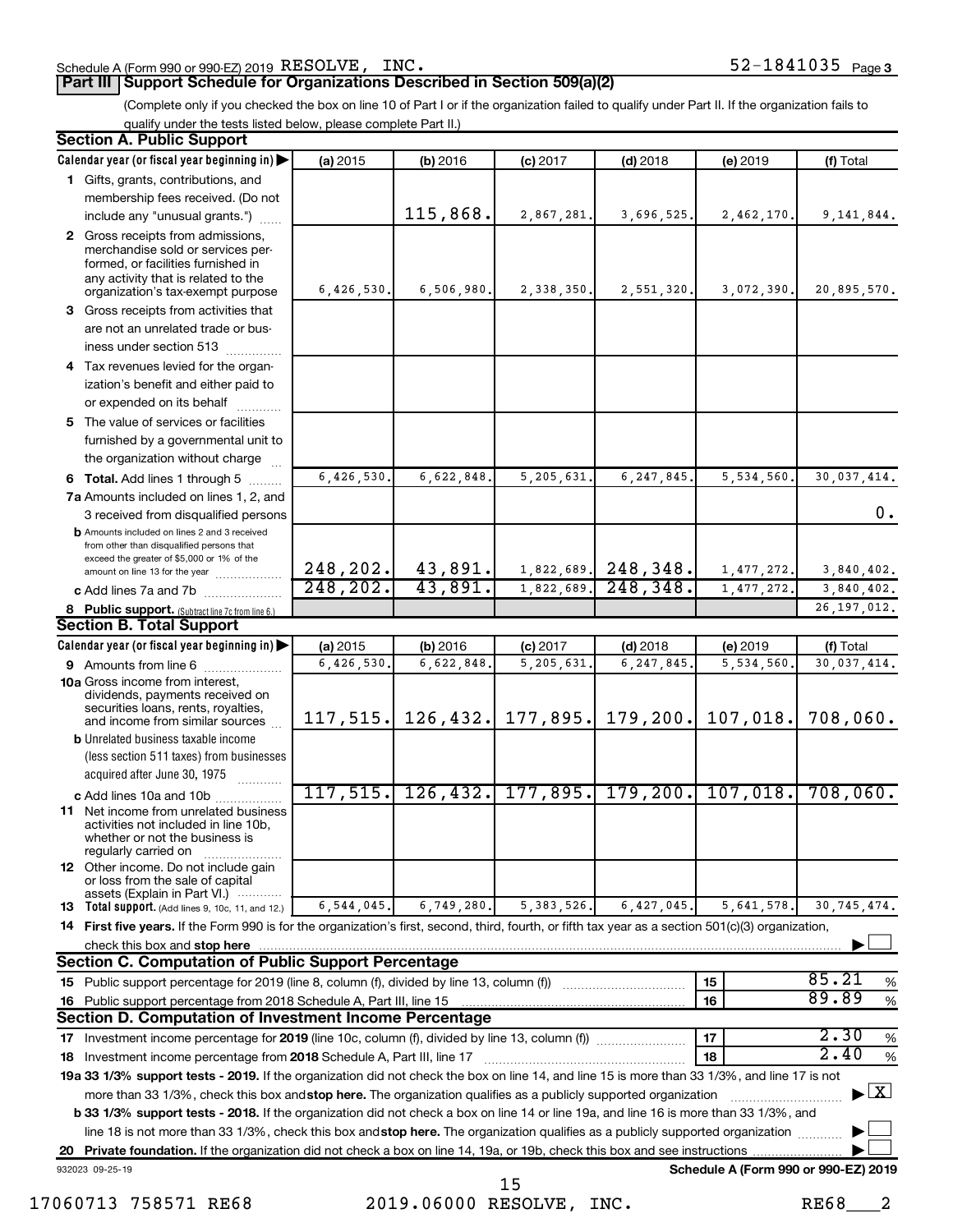**1**

**2**

**3a**

**3b**

**3c**

**4a**

**4b**

**4c**

**5a**

**5b 5c**

**6**

**7**

**8**

**9a**

**9b**

**9c**

**10a**

**Yes No**

### **Part IV Supporting Organizations**

(Complete only if you checked a box in line 12 on Part I. If you checked 12a of Part I, complete Sections A and B. If you checked 12b of Part I, complete Sections A and C. If you checked 12c of Part I, complete Sections A, D, and E. If you checked 12d of Part I, complete Sections A and D, and complete Part V.)

### **Section A. All Supporting Organizations**

- **1** Are all of the organization's supported organizations listed by name in the organization's governing documents? If "No," describe in Part VI how the supported organizations are designated. If designated by *class or purpose, describe the designation. If historic and continuing relationship, explain.*
- **2** Did the organization have any supported organization that does not have an IRS determination of status under section 509(a)(1) or (2)? If "Yes," explain in Part **VI** how the organization determined that the supported *organization was described in section 509(a)(1) or (2).*
- **3a** Did the organization have a supported organization described in section 501(c)(4), (5), or (6)? If "Yes," answer *(b) and (c) below.*
- **b** Did the organization confirm that each supported organization qualified under section 501(c)(4), (5), or (6) and satisfied the public support tests under section 509(a)(2)? If "Yes," describe in Part VI when and how the *organization made the determination.*
- **c** Did the organization ensure that all support to such organizations was used exclusively for section 170(c)(2)(B) purposes? If "Yes," explain in Part VI what controls the organization put in place to ensure such use.
- **4 a** *If* Was any supported organization not organized in the United States ("foreign supported organization")? *"Yes," and if you checked 12a or 12b in Part I, answer (b) and (c) below.*
- **b** Did the organization have ultimate control and discretion in deciding whether to make grants to the foreign supported organization? If "Yes," describe in Part VI how the organization had such control and discretion *despite being controlled or supervised by or in connection with its supported organizations.*
- **c** Did the organization support any foreign supported organization that does not have an IRS determination under sections 501(c)(3) and 509(a)(1) or (2)? If "Yes," explain in Part VI what controls the organization used *to ensure that all support to the foreign supported organization was used exclusively for section 170(c)(2)(B) purposes.*
- **5a** Did the organization add, substitute, or remove any supported organizations during the tax year? If "Yes," answer (b) and (c) below (if applicable). Also, provide detail in **Part VI,** including (i) the names and EIN *numbers of the supported organizations added, substituted, or removed; (ii) the reasons for each such action; (iii) the authority under the organization's organizing document authorizing such action; and (iv) how the action was accomplished (such as by amendment to the organizing document).*
- **b Type I or Type II only.** Was any added or substituted supported organization part of a class already designated in the organization's organizing document?
- **c Substitutions only.**  Was the substitution the result of an event beyond the organization's control?
- **6** Did the organization provide support (whether in the form of grants or the provision of services or facilities) to **Part VI.** support or benefit one or more of the filing organization's supported organizations? If "Yes," provide detail in anyone other than (i) its supported organizations, (ii) individuals that are part of the charitable class benefited by one or more of its supported organizations, or (iii) other supporting organizations that also
- **7** Did the organization provide a grant, loan, compensation, or other similar payment to a substantial contributor regard to a substantial contributor? If "Yes," complete Part I of Schedule L (Form 990 or 990-EZ). (as defined in section 4958(c)(3)(C)), a family member of a substantial contributor, or a 35% controlled entity with
- **8** Did the organization make a loan to a disqualified person (as defined in section 4958) not described in line 7? *If "Yes," complete Part I of Schedule L (Form 990 or 990-EZ).*
- **9 a** Was the organization controlled directly or indirectly at any time during the tax year by one or more in section 509(a)(1) or (2))? If "Yes," provide detail in **Part VI.** disqualified persons as defined in section 4946 (other than foundation managers and organizations described
- **b** Did one or more disqualified persons (as defined in line 9a) hold a controlling interest in any entity in which the supporting organization had an interest? If "Yes," provide detail in Part VI.
- **c** Did a disqualified person (as defined in line 9a) have an ownership interest in, or derive any personal benefit from, assets in which the supporting organization also had an interest? If "Yes," provide detail in Part VI.
- **10 a** Was the organization subject to the excess business holdings rules of section 4943 because of section supporting organizations)? If "Yes," answer 10b below. 4943(f) (regarding certain Type II supporting organizations, and all Type III non-functionally integrated
	- **b** Did the organization have any excess business holdings in the tax year? (Use Schedule C, Form 4720, to *determine whether the organization had excess business holdings.)*

932024 09-25-19

**10b Schedule A (Form 990 or 990-EZ) 2019**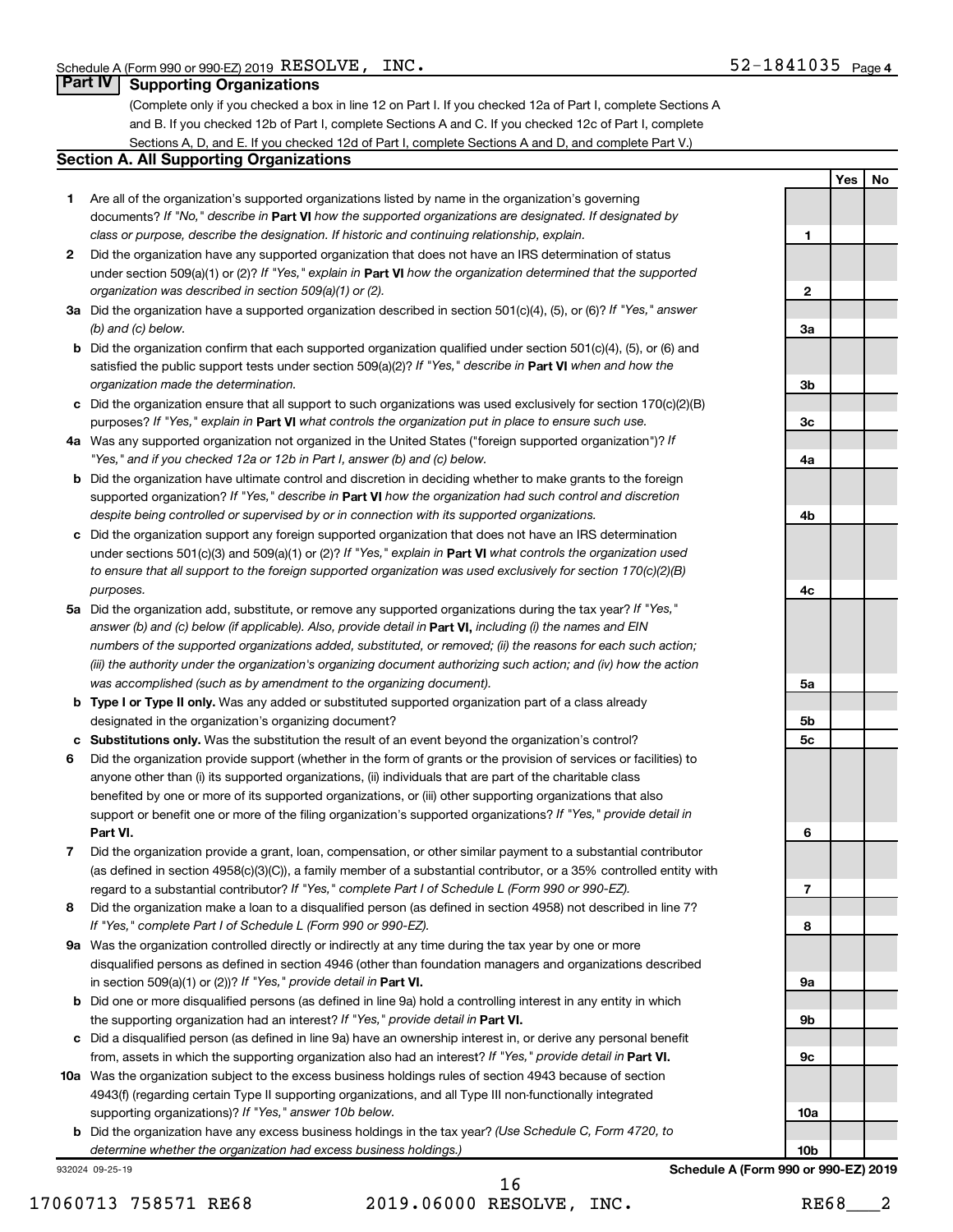|             | Part IV<br><b>Supporting Organizations (continued)</b>                                                                          |                 |     |    |
|-------------|---------------------------------------------------------------------------------------------------------------------------------|-----------------|-----|----|
|             |                                                                                                                                 |                 | Yes | No |
| 11          | Has the organization accepted a gift or contribution from any of the following persons?                                         |                 |     |    |
|             | a A person who directly or indirectly controls, either alone or together with persons described in (b) and (c)                  |                 |     |    |
|             | below, the governing body of a supported organization?                                                                          | 11a             |     |    |
|             | <b>b</b> A family member of a person described in (a) above?                                                                    | 11 <sub>b</sub> |     |    |
|             | c A 35% controlled entity of a person described in (a) or (b) above? If "Yes" to a, b, or c, provide detail in Part VI.         | 11c             |     |    |
|             | <b>Section B. Type I Supporting Organizations</b>                                                                               |                 |     |    |
|             |                                                                                                                                 |                 | Yes | No |
| 1           | Did the directors, trustees, or membership of one or more supported organizations have the power to                             |                 |     |    |
|             | regularly appoint or elect at least a majority of the organization's directors or trustees at all times during the              |                 |     |    |
|             | tax year? If "No," describe in Part VI how the supported organization(s) effectively operated, supervised, or                   |                 |     |    |
|             | controlled the organization's activities. If the organization had more than one supported organization,                         |                 |     |    |
|             | describe how the powers to appoint and/or remove directors or trustees were allocated among the supported                       |                 |     |    |
|             | organizations and what conditions or restrictions, if any, applied to such powers during the tax year.                          | 1               |     |    |
| 2           | Did the organization operate for the benefit of any supported organization other than the supported                             |                 |     |    |
|             | organization(s) that operated, supervised, or controlled the supporting organization? If "Yes," explain in                      |                 |     |    |
|             | Part VI how providing such benefit carried out the purposes of the supported organization(s) that operated,                     |                 |     |    |
|             | supervised, or controlled the supporting organization.                                                                          | $\mathbf{2}$    |     |    |
|             | <b>Section C. Type II Supporting Organizations</b>                                                                              |                 |     |    |
|             |                                                                                                                                 |                 | Yes | No |
| 1           | Were a majority of the organization's directors or trustees during the tax year also a majority of the directors                |                 |     |    |
|             | or trustees of each of the organization's supported organization(s)? If "No," describe in Part VI how control                   |                 |     |    |
|             | or management of the supporting organization was vested in the same persons that controlled or managed                          |                 |     |    |
|             | the supported organization(s).                                                                                                  | 1               |     |    |
|             | <b>Section D. All Type III Supporting Organizations</b>                                                                         |                 |     |    |
|             |                                                                                                                                 |                 | Yes | No |
| 1           | Did the organization provide to each of its supported organizations, by the last day of the fifth month of the                  |                 |     |    |
|             | organization's tax year, (i) a written notice describing the type and amount of support provided during the prior tax           |                 |     |    |
|             | year, (ii) a copy of the Form 990 that was most recently filed as of the date of notification, and (iii) copies of the          |                 |     |    |
|             | organization's governing documents in effect on the date of notification, to the extent not previously provided?                | 1               |     |    |
| 2           | Were any of the organization's officers, directors, or trustees either (i) appointed or elected by the supported                |                 |     |    |
|             | organization(s) or (ii) serving on the governing body of a supported organization? If "No," explain in Part VI how              |                 |     |    |
|             | the organization maintained a close and continuous working relationship with the supported organization(s).                     | 2               |     |    |
| 3           | By reason of the relationship described in (2), did the organization's supported organizations have a                           |                 |     |    |
|             | significant voice in the organization's investment policies and in directing the use of the organization's                      |                 |     |    |
|             | income or assets at all times during the tax year? If "Yes," describe in Part VI the role the organization's                    |                 |     |    |
|             | supported organizations played in this regard.                                                                                  |                 |     |    |
|             | Section E. Type III Functionally Integrated Supporting Organizations                                                            | з               |     |    |
| 1           | Check the box next to the method that the organization used to satisfy the Integral Part Test during the yealsee instructions). |                 |     |    |
| a           | The organization satisfied the Activities Test. Complete line 2 below.                                                          |                 |     |    |
| $\mathbf b$ | The organization is the parent of each of its supported organizations. Complete line 3 below.                                   |                 |     |    |
| c           | The organization supported a governmental entity. Describe in Part VI how you supported a government entity (see instructions). |                 |     |    |
| 2           | Activities Test. Answer (a) and (b) below.                                                                                      |                 | Yes | No |
| а           | Did substantially all of the organization's activities during the tax year directly further the exempt purposes of              |                 |     |    |
|             | the supported organization(s) to which the organization was responsive? If "Yes," then in Part VI identify                      |                 |     |    |
|             | those supported organizations and explain how these activities directly furthered their exempt purposes,                        |                 |     |    |
|             | how the organization was responsive to those supported organizations, and how the organization determined                       |                 |     |    |
|             | that these activities constituted substantially all of its activities.                                                          | 2a              |     |    |
|             | b Did the activities described in (a) constitute activities that, but for the organization's involvement, one or more           |                 |     |    |
|             | of the organization's supported organization(s) would have been engaged in? If "Yes," explain in Part VI the                    |                 |     |    |
|             | reasons for the organization's position that its supported organization(s) would have engaged in these                          |                 |     |    |
|             | activities but for the organization's involvement.                                                                              | 2b              |     |    |
| З           | Parent of Supported Organizations. Answer (a) and (b) below.                                                                    |                 |     |    |
|             | a Did the organization have the power to regularly appoint or elect a majority of the officers, directors, or                   |                 |     |    |
|             | trustees of each of the supported organizations? Provide details in Part VI.                                                    | За              |     |    |
|             | <b>b</b> Did the organization exercise a substantial degree of direction over the policies, programs, and activities of each    |                 |     |    |
|             | of its supported organizations? If "Yes," describe in Part VI the role played by the organization in this regard.               | 3b              |     |    |
|             | Schedule A (Form 990 or 990-EZ) 2019<br>932025 09-25-19                                                                         |                 |     |    |

17060713 758571 RE68 2019.06000 RESOLVE, INC. RE68 2 17

**Schedule A (Form 990 or 990-EZ) 2019**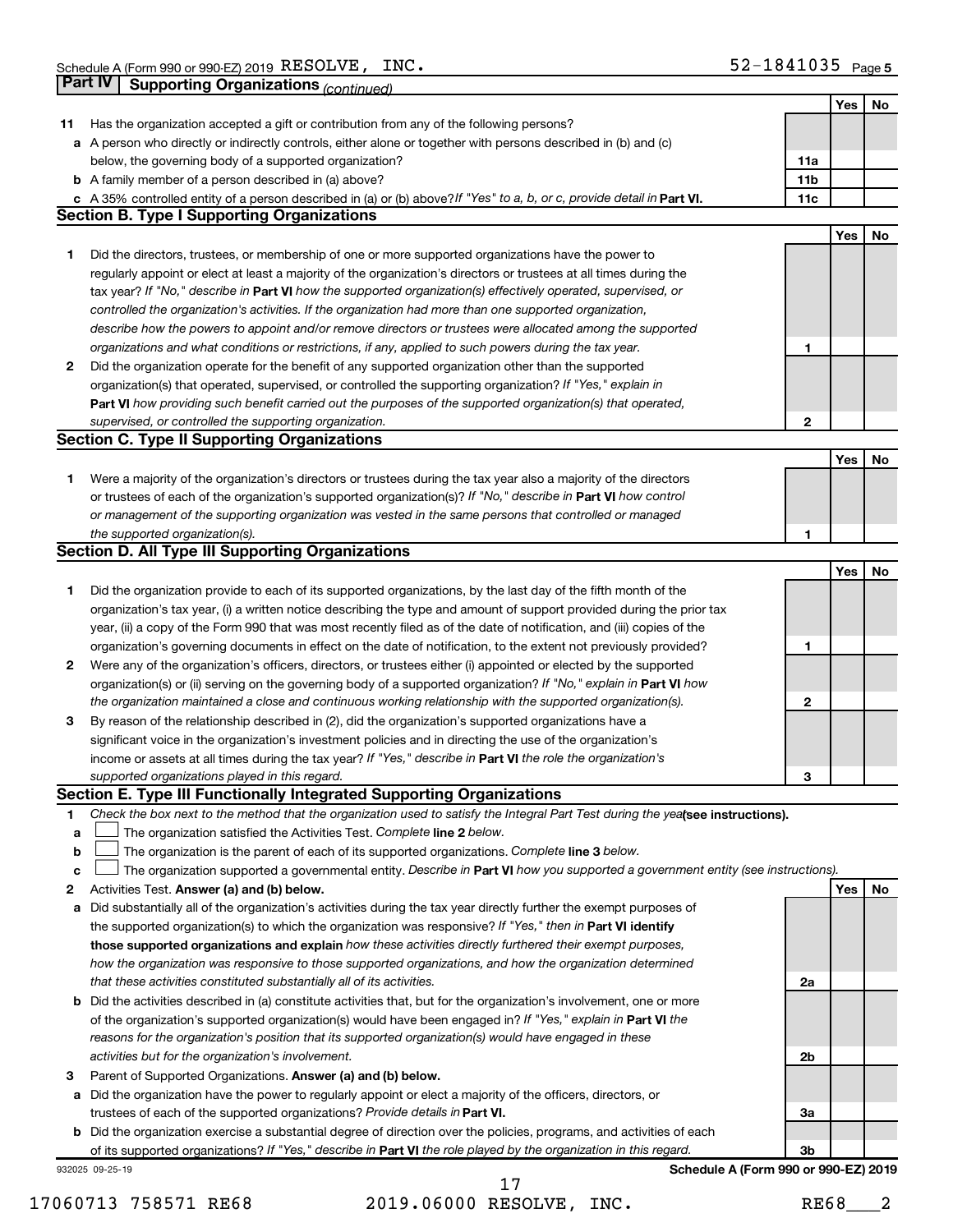Schedule A (Form 990 or 990-EZ) 2019  $RESOLVE$ ,  $INC$ .

1 **Letter See instructions.** All Check here if the organization satisfied the Integral Part Test as a qualifying trust on Nov. 20, 1970 (explain in Part VI). See instructions. All other Type III non-functionally integrated supporting organizations must complete Sections A through E. **Part V Type III Non-Functionally Integrated 509(a)(3) Supporting Organizations** 

|              | Section A - Adjusted Net Income                                              |                | (A) Prior Year | (B) Current Year<br>(optional) |
|--------------|------------------------------------------------------------------------------|----------------|----------------|--------------------------------|
| 1            | Net short-term capital gain                                                  | 1              |                |                                |
| $\mathbf{2}$ | Recoveries of prior-year distributions                                       | $\mathbf{2}$   |                |                                |
| З            | Other gross income (see instructions)                                        | 3              |                |                                |
| 4            | Add lines 1 through 3.                                                       | 4              |                |                                |
| 5            | Depreciation and depletion                                                   | 5              |                |                                |
| 6            | Portion of operating expenses paid or incurred for production or             |                |                |                                |
|              | collection of gross income or for management, conservation, or               |                |                |                                |
|              | maintenance of property held for production of income (see instructions)     | 6              |                |                                |
| 7            | Other expenses (see instructions)                                            | $\overline{7}$ |                |                                |
| 8            | Adjusted Net Income (subtract lines 5, 6, and 7 from line 4)                 | 8              |                |                                |
|              | <b>Section B - Minimum Asset Amount</b>                                      |                | (A) Prior Year | (B) Current Year<br>(optional) |
| 1            | Aggregate fair market value of all non-exempt-use assets (see                |                |                |                                |
|              | instructions for short tax year or assets held for part of year):            |                |                |                                |
|              | a Average monthly value of securities                                        | 1a             |                |                                |
|              | <b>b</b> Average monthly cash balances                                       | 1 <sub>b</sub> |                |                                |
|              | c Fair market value of other non-exempt-use assets                           | 1c             |                |                                |
|              | d Total (add lines 1a, 1b, and 1c)                                           | 1d             |                |                                |
|              | e Discount claimed for blockage or other                                     |                |                |                                |
|              | factors (explain in detail in <b>Part VI</b> ):                              |                |                |                                |
| 2            | Acquisition indebtedness applicable to non-exempt-use assets                 | $\mathbf{2}$   |                |                                |
| З            | Subtract line 2 from line 1d.                                                | 3              |                |                                |
| 4            | Cash deemed held for exempt use. Enter 1-1/2% of line 3 (for greater amount, |                |                |                                |
|              | see instructions).                                                           | 4              |                |                                |
| 5            | Net value of non-exempt-use assets (subtract line 4 from line 3)             | 5              |                |                                |
| 6            | Multiply line 5 by .035.                                                     | 6              |                |                                |
| 7            | Recoveries of prior-year distributions                                       | $\overline{7}$ |                |                                |
| 8            | <b>Minimum Asset Amount (add line 7 to line 6)</b>                           | 8              |                |                                |
|              | <b>Section C - Distributable Amount</b>                                      |                |                | <b>Current Year</b>            |
| 1            | Adjusted net income for prior year (from Section A, line 8, Column A)        | 1              |                |                                |
| $\mathbf{2}$ | Enter 85% of line 1.                                                         | $\mathbf{2}$   |                |                                |
| З            | Minimum asset amount for prior year (from Section B, line 8, Column A)       | 3              |                |                                |
| 4            | Enter greater of line 2 or line 3.                                           | 4              |                |                                |
| 5            | Income tax imposed in prior year                                             | 5              |                |                                |
| 6            | <b>Distributable Amount.</b> Subtract line 5 from line 4, unless subject to  |                |                |                                |
|              | emergency temporary reduction (see instructions).                            | 6              |                |                                |
|              |                                                                              |                |                |                                |

**7** Check here if the current year is the organization's first as a non-functionally integrated Type III supporting organization (see † instructions).

**Schedule A (Form 990 or 990-EZ) 2019**

932026 09-25-19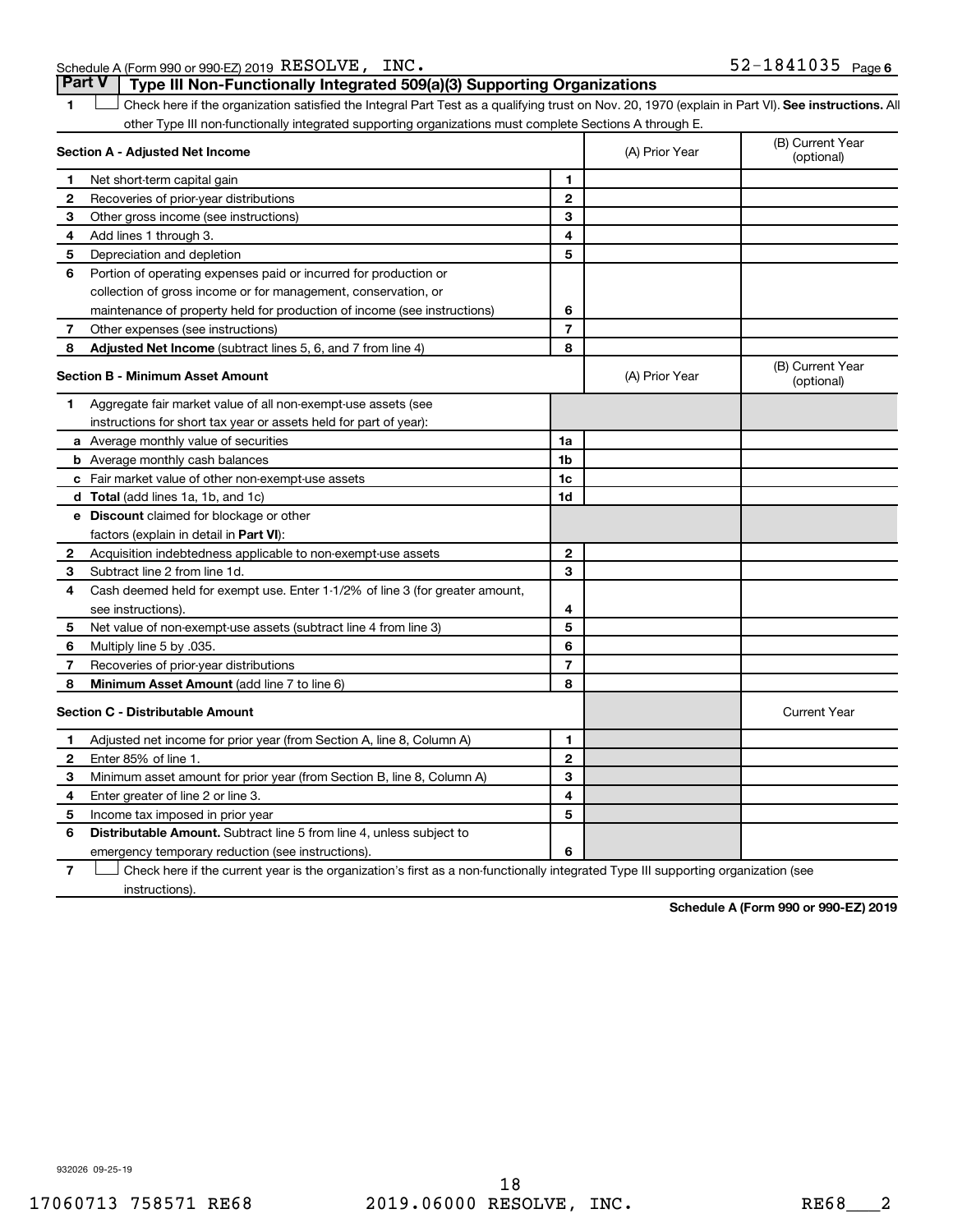| <b>Part V</b> | Type III Non-Functionally Integrated 509(a)(3) Supporting Organizations (continued)        |                             |                                       |                                                |
|---------------|--------------------------------------------------------------------------------------------|-----------------------------|---------------------------------------|------------------------------------------------|
|               | <b>Section D - Distributions</b>                                                           |                             |                                       | <b>Current Year</b>                            |
| 1             | Amounts paid to supported organizations to accomplish exempt purposes                      |                             |                                       |                                                |
| 2             | Amounts paid to perform activity that directly furthers exempt purposes of supported       |                             |                                       |                                                |
|               | organizations, in excess of income from activity                                           |                             |                                       |                                                |
| 3             | Administrative expenses paid to accomplish exempt purposes of supported organizations      |                             |                                       |                                                |
| 4             | Amounts paid to acquire exempt-use assets                                                  |                             |                                       |                                                |
| 5             | Qualified set-aside amounts (prior IRS approval required)                                  |                             |                                       |                                                |
| 6             | Other distributions (describe in Part VI). See instructions.                               |                             |                                       |                                                |
| 7             | Total annual distributions. Add lines 1 through 6.                                         |                             |                                       |                                                |
| 8             | Distributions to attentive supported organizations to which the organization is responsive |                             |                                       |                                                |
|               | (provide details in Part VI). See instructions.                                            |                             |                                       |                                                |
| 9             | Distributable amount for 2019 from Section C, line 6                                       |                             |                                       |                                                |
| 10            | Line 8 amount divided by line 9 amount                                                     |                             |                                       |                                                |
|               |                                                                                            | (i)                         | (ii)                                  | (iii)                                          |
|               | Section E - Distribution Allocations (see instructions)                                    | <b>Excess Distributions</b> | <b>Underdistributions</b><br>Pre-2019 | <b>Distributable</b><br><b>Amount for 2019</b> |
| 1             | Distributable amount for 2019 from Section C, line 6                                       |                             |                                       |                                                |
| 2             | Underdistributions, if any, for years prior to 2019 (reason-                               |                             |                                       |                                                |
|               | able cause required- explain in Part VI). See instructions.                                |                             |                                       |                                                |
| 3             | Excess distributions carryover, if any, to 2019                                            |                             |                                       |                                                |
|               | a From 2014                                                                                |                             |                                       |                                                |
|               | <b>b</b> From 2015                                                                         |                             |                                       |                                                |
|               | c From 2016                                                                                |                             |                                       |                                                |
|               | <b>d</b> From 2017                                                                         |                             |                                       |                                                |
|               | e From 2018                                                                                |                             |                                       |                                                |
| f             | <b>Total</b> of lines 3a through e                                                         |                             |                                       |                                                |
|               | <b>g</b> Applied to underdistributions of prior years                                      |                             |                                       |                                                |
|               | <b>h</b> Applied to 2019 distributable amount                                              |                             |                                       |                                                |
|               | Carryover from 2014 not applied (see instructions)                                         |                             |                                       |                                                |
|               | Remainder. Subtract lines 3g, 3h, and 3i from 3f.                                          |                             |                                       |                                                |
| 4             | Distributions for 2019 from Section D,                                                     |                             |                                       |                                                |
|               | line $7:$                                                                                  |                             |                                       |                                                |
|               | a Applied to underdistributions of prior years                                             |                             |                                       |                                                |
|               | <b>b</b> Applied to 2019 distributable amount                                              |                             |                                       |                                                |
| с             | Remainder. Subtract lines 4a and 4b from 4.                                                |                             |                                       |                                                |
| 5             | Remaining underdistributions for years prior to 2019, if                                   |                             |                                       |                                                |
|               | any. Subtract lines 3g and 4a from line 2. For result greater                              |                             |                                       |                                                |
|               | than zero, explain in Part VI. See instructions.                                           |                             |                                       |                                                |
| 6             | Remaining underdistributions for 2019. Subtract lines 3h                                   |                             |                                       |                                                |
|               | and 4b from line 1. For result greater than zero, explain in                               |                             |                                       |                                                |
|               | <b>Part VI.</b> See instructions.                                                          |                             |                                       |                                                |
| $\mathbf{7}$  | Excess distributions carryover to 2020. Add lines 3j                                       |                             |                                       |                                                |
|               | and 4c.                                                                                    |                             |                                       |                                                |
| 8             | Breakdown of line 7:                                                                       |                             |                                       |                                                |
|               | a Excess from 2015                                                                         |                             |                                       |                                                |
|               | <b>b</b> Excess from 2016                                                                  |                             |                                       |                                                |
|               | c Excess from 2017                                                                         |                             |                                       |                                                |
|               | d Excess from 2018                                                                         |                             |                                       |                                                |
|               | e Excess from 2019                                                                         |                             |                                       |                                                |

**Schedule A (Form 990 or 990-EZ) 2019**

932027 09-25-19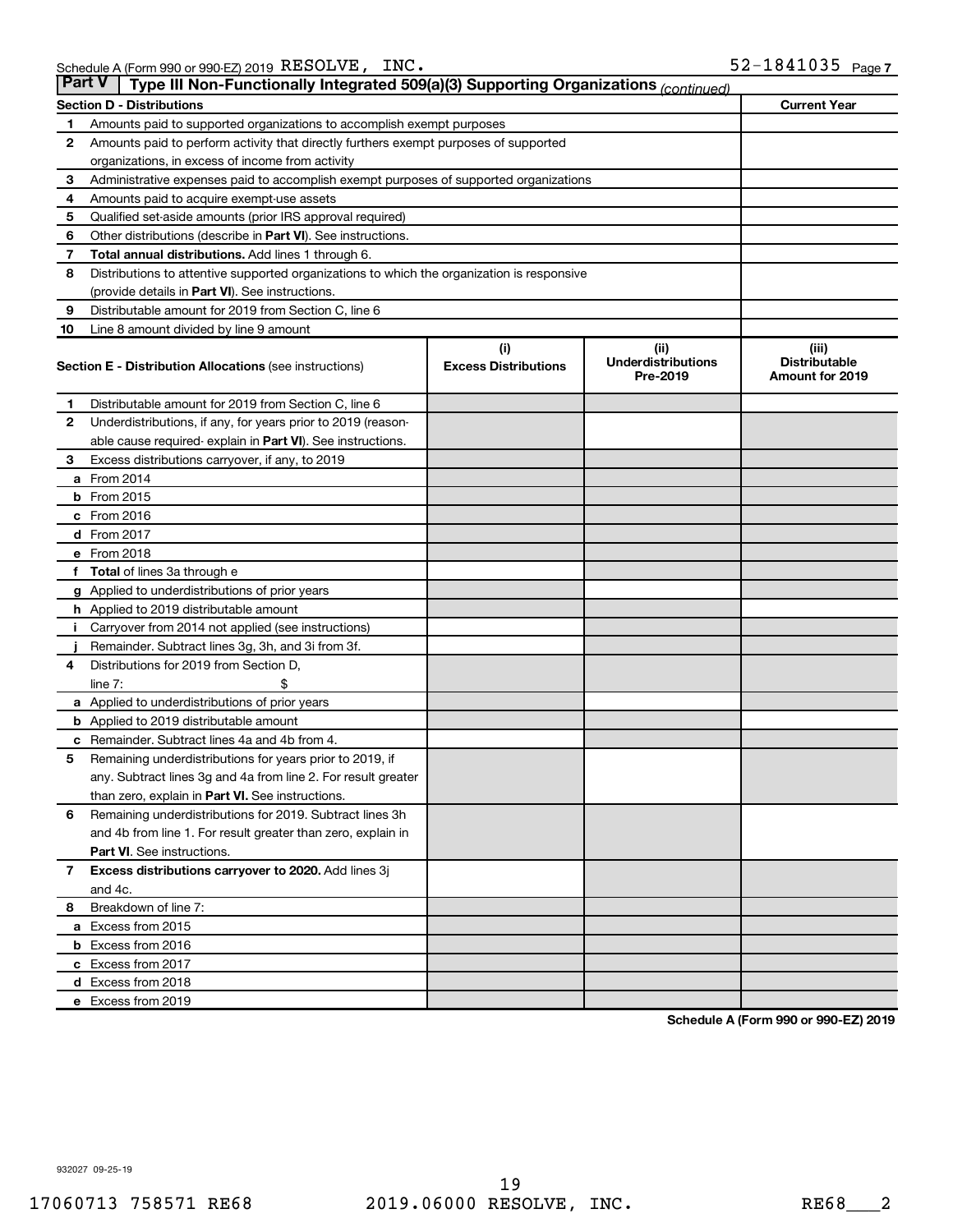| <b>Part VI</b><br><b>Supplemental Information.</b> Provide the explanations required by Part II, line 10; Part II, line 17a or 17b; Part III, line 12;<br>Part IV, Section A, lines 1, 2, 3b, 3c, 4b, 4c, 5a, 6, 9a, 9b, 9c, 11a, 11b, and 11c; Part IV,<br>Section D, lines 5, 6, and 8; and Part V, Section E, lines 2, 5, and 6. Also complete this part for any additional information.<br>(See instructions.) |                          |    |                                      |
|--------------------------------------------------------------------------------------------------------------------------------------------------------------------------------------------------------------------------------------------------------------------------------------------------------------------------------------------------------------------------------------------------------------------|--------------------------|----|--------------------------------------|
|                                                                                                                                                                                                                                                                                                                                                                                                                    |                          |    |                                      |
|                                                                                                                                                                                                                                                                                                                                                                                                                    |                          |    |                                      |
|                                                                                                                                                                                                                                                                                                                                                                                                                    |                          |    |                                      |
|                                                                                                                                                                                                                                                                                                                                                                                                                    |                          |    |                                      |
|                                                                                                                                                                                                                                                                                                                                                                                                                    |                          |    |                                      |
|                                                                                                                                                                                                                                                                                                                                                                                                                    |                          |    |                                      |
|                                                                                                                                                                                                                                                                                                                                                                                                                    |                          |    |                                      |
|                                                                                                                                                                                                                                                                                                                                                                                                                    |                          |    |                                      |
|                                                                                                                                                                                                                                                                                                                                                                                                                    |                          |    |                                      |
|                                                                                                                                                                                                                                                                                                                                                                                                                    |                          |    |                                      |
|                                                                                                                                                                                                                                                                                                                                                                                                                    |                          |    |                                      |
|                                                                                                                                                                                                                                                                                                                                                                                                                    |                          |    |                                      |
|                                                                                                                                                                                                                                                                                                                                                                                                                    |                          |    |                                      |
|                                                                                                                                                                                                                                                                                                                                                                                                                    |                          |    |                                      |
|                                                                                                                                                                                                                                                                                                                                                                                                                    |                          |    |                                      |
|                                                                                                                                                                                                                                                                                                                                                                                                                    |                          |    |                                      |
|                                                                                                                                                                                                                                                                                                                                                                                                                    |                          |    |                                      |
|                                                                                                                                                                                                                                                                                                                                                                                                                    |                          |    |                                      |
|                                                                                                                                                                                                                                                                                                                                                                                                                    |                          |    |                                      |
|                                                                                                                                                                                                                                                                                                                                                                                                                    |                          |    |                                      |
|                                                                                                                                                                                                                                                                                                                                                                                                                    |                          |    |                                      |
|                                                                                                                                                                                                                                                                                                                                                                                                                    |                          |    |                                      |
|                                                                                                                                                                                                                                                                                                                                                                                                                    |                          |    |                                      |
|                                                                                                                                                                                                                                                                                                                                                                                                                    |                          |    |                                      |
|                                                                                                                                                                                                                                                                                                                                                                                                                    |                          |    |                                      |
|                                                                                                                                                                                                                                                                                                                                                                                                                    |                          |    |                                      |
|                                                                                                                                                                                                                                                                                                                                                                                                                    |                          |    |                                      |
|                                                                                                                                                                                                                                                                                                                                                                                                                    |                          |    |                                      |
|                                                                                                                                                                                                                                                                                                                                                                                                                    |                          |    |                                      |
|                                                                                                                                                                                                                                                                                                                                                                                                                    |                          |    |                                      |
|                                                                                                                                                                                                                                                                                                                                                                                                                    |                          |    |                                      |
|                                                                                                                                                                                                                                                                                                                                                                                                                    |                          |    |                                      |
|                                                                                                                                                                                                                                                                                                                                                                                                                    |                          |    |                                      |
| 932028 09-25-19                                                                                                                                                                                                                                                                                                                                                                                                    |                          | 20 | Schedule A (Form 990 or 990-EZ) 2019 |
| 17060713 758571 RE68                                                                                                                                                                                                                                                                                                                                                                                               | 2019.06000 RESOLVE, INC. |    | RE68_                                |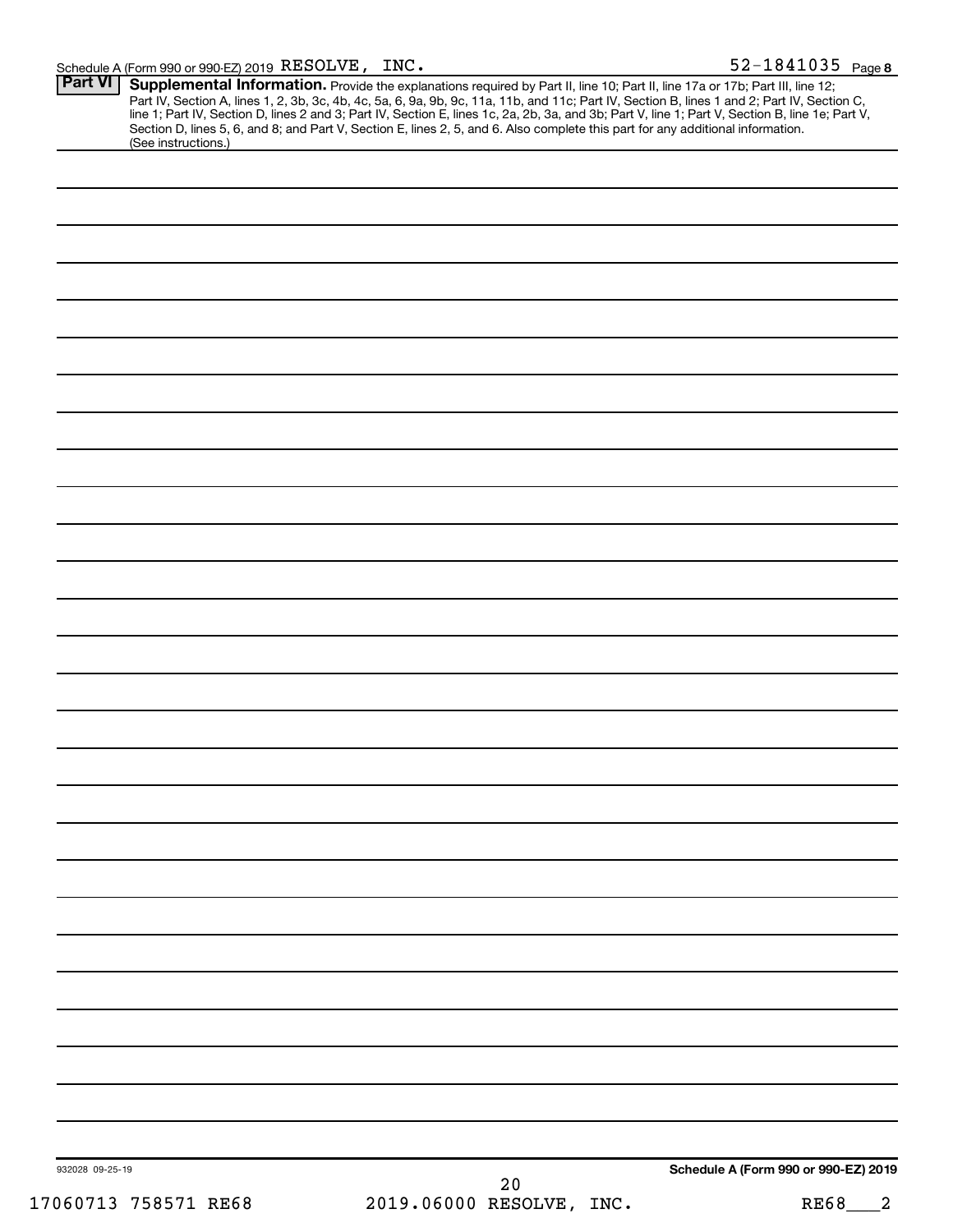Department of the Treasury Internal Revenue Service **(Form 990, 990-EZ,**

Name of the organization

**Organization type** (check one):

# **Schedule B Schedule of Contributors**

**or 990-PF) | Attach to Form 990, Form 990-EZ, or Form 990-PF. | Go to www.irs.gov/Form990 for the latest information.** OMB No. 1545-0047

**2019**

**Employer identification number**

|  |  | 2-1841035 |  |  |
|--|--|-----------|--|--|
|  |  |           |  |  |

| RESOLVE, | INC. | 52-1841035 |
|----------|------|------------|
|----------|------|------------|

| Filers of:         | Section:                                                                           |
|--------------------|------------------------------------------------------------------------------------|
| Form 990 or 990-FZ | $\boxed{\textbf{X}}$ 501(c)( 3) (enter number) organization                        |
|                    | $4947(a)(1)$ nonexempt charitable trust <b>not</b> treated as a private foundation |
|                    | 527 political organization                                                         |
| Form 990-PF        | 501(c)(3) exempt private foundation                                                |
|                    | 4947(a)(1) nonexempt charitable trust treated as a private foundation              |
|                    | 501(c)(3) taxable private foundation                                               |

Check if your organization is covered by the General Rule or a Special Rule. **Note:**  Only a section 501(c)(7), (8), or (10) organization can check boxes for both the General Rule and a Special Rule. See instructions.

### **General Rule**

**K** For an organization filing Form 990, 990-EZ, or 990-PF that received, during the year, contributions totaling \$5,000 or more (in money or property) from any one contributor. Complete Parts I and II. See instructions for determining a contributor's total contributions.

### **Special Rules**

 $\Box$ 

any one contributor, during the year, total contributions of the greater of (1) \$5,000; or (2) 2% of the amount on (i) Form 990, Part VIII, line 1h; For an organization described in section 501(c)(3) filing Form 990 or 990-EZ that met the 33 1/3% support test of the regulations under sections 509(a)(1) and 170(b)(1)(A)(vi), that checked Schedule A (Form 990 or 990-EZ), Part II, line 13, 16a, or 16b, and that received from or (ii) Form 990-EZ, line 1. Complete Parts I and II.  $\Box$ 

year, total contributions of more than \$1,000 *exclusively* for religious, charitable, scientific, literary, or educational purposes, or for the For an organization described in section 501(c)(7), (8), or (10) filing Form 990 or 990-EZ that received from any one contributor, during the prevention of cruelty to children or animals. Complete Parts I, II, and III.  $\Box$ 

purpose. Don't complete any of the parts unless the General Rule applies to this organization because it received nonexclusively year, contributions exclusively for religious, charitable, etc., purposes, but no such contributions totaled more than \$1,000. If this box is checked, enter here the total contributions that were received during the year for an exclusively religious, charitable, etc., For an organization described in section 501(c)(7), (8), or (10) filing Form 990 or 990-EZ that received from any one contributor, during the religious, charitable, etc., contributions totaling \$5,000 or more during the year  $\ldots$  $\ldots$  $\ldots$  $\ldots$  $\ldots$  $\ldots$ 

**Caution:**  An organization that isn't covered by the General Rule and/or the Special Rules doesn't file Schedule B (Form 990, 990-EZ, or 990-PF),  **must** but it answer "No" on Part IV, line 2, of its Form 990; or check the box on line H of its Form 990-EZ or on its Form 990-PF, Part I, line 2, to certify that it doesn't meet the filing requirements of Schedule B (Form 990, 990-EZ, or 990-PF).

**For Paperwork Reduction Act Notice, see the instructions for Form 990, 990-EZ, or 990-PF. Schedule B (Form 990, 990-EZ, or 990-PF) (2019)** LHA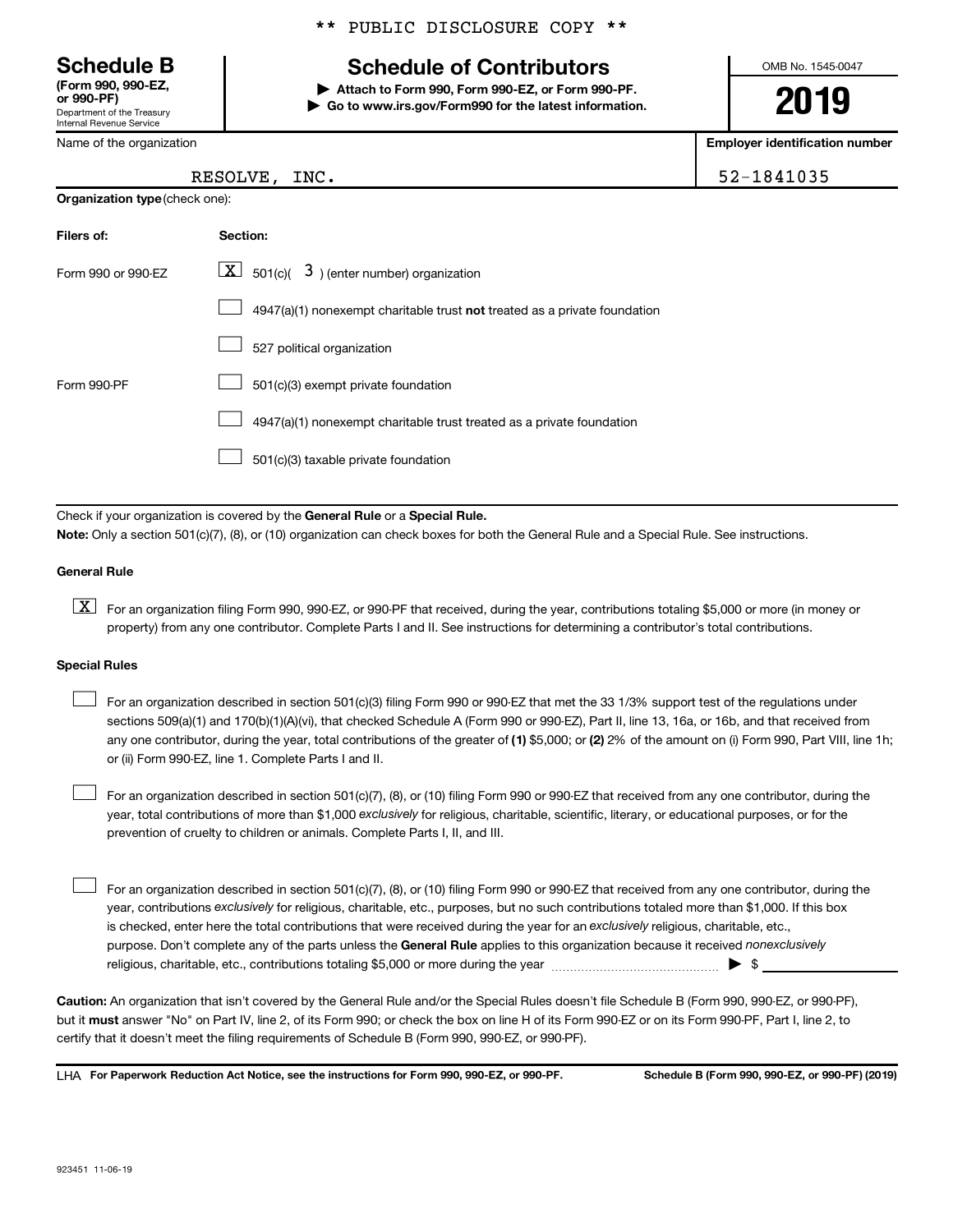### Schedule B (Form 990, 990-EZ, or 990-PF) (2019)

Name of organization

### RESOLVE, INC. 52-1841035

| Part I               | Contributors (see instructions). Use duplicate copies of Part I if additional space is needed. |                                                                                                                                                             |
|----------------------|------------------------------------------------------------------------------------------------|-------------------------------------------------------------------------------------------------------------------------------------------------------------|
| (a)<br>No.           | (b)<br>Name, address, and ZIP + 4                                                              | (d)<br>(c)<br><b>Total contributions</b><br>Type of contribution                                                                                            |
| 1                    |                                                                                                | Person<br>Payroll<br>100, 100.<br>$\overline{\textbf{x}}$<br>Noncash<br>\$<br>(Complete Part II for<br>noncash contributions.)                              |
| (a)<br>No.           | (b)<br>Name, address, and ZIP + 4                                                              | (d)<br>(c)<br><b>Total contributions</b><br>Type of contribution                                                                                            |
| 2                    |                                                                                                | $\overline{\text{X}}$<br>Person<br>Payroll<br>208,600.<br>Noncash<br>\$<br>(Complete Part II for<br>noncash contributions.)                                 |
| (a)<br>No.           | (b)<br>Name, address, and ZIP + 4                                                              | (c)<br>(d)<br><b>Total contributions</b><br>Type of contribution                                                                                            |
| 3                    |                                                                                                | $\overline{\mathbf{X}}$<br>Person<br>Payroll<br>66,416.<br>Noncash<br>\$<br>(Complete Part II for<br>noncash contributions.)                                |
| (a)<br>No.           | (b)<br>Name, address, and ZIP + 4                                                              | (c)<br>(d)<br><b>Total contributions</b><br>Type of contribution                                                                                            |
|                      |                                                                                                |                                                                                                                                                             |
| 4                    |                                                                                                | <u>x</u><br>Person<br>Payroll<br>222,500.<br>Noncash<br>\$<br>(Complete Part II for<br>noncash contributions.)                                              |
| (a)<br>No.           | (b)<br>Name, address, and ZIP + 4                                                              | (d)<br>(c)<br><b>Total contributions</b>                                                                                                                    |
| 5                    |                                                                                                | Type of contribution<br>x<br>Person<br>Payroll<br>95,000.<br>Noncash<br>\$<br>(Complete Part II for<br>noncash contributions.)                              |
| (a)<br>No.           | (b)<br>Name, address, and ZIP + 4                                                              | (c)<br>(d)<br><b>Total contributions</b><br>Type of contribution                                                                                            |
| 6<br>923452 11-06-19 |                                                                                                | X.<br>Person<br>Payroll<br>327,500.<br>Noncash<br>\$<br>(Complete Part II for<br>noncash contributions.)<br>Schedule B (Form 990, 990-EZ, or 990-PF) (2019) |

17060713 758571 RE68 2019.06000 RESOLVE, INC. RE68 RE68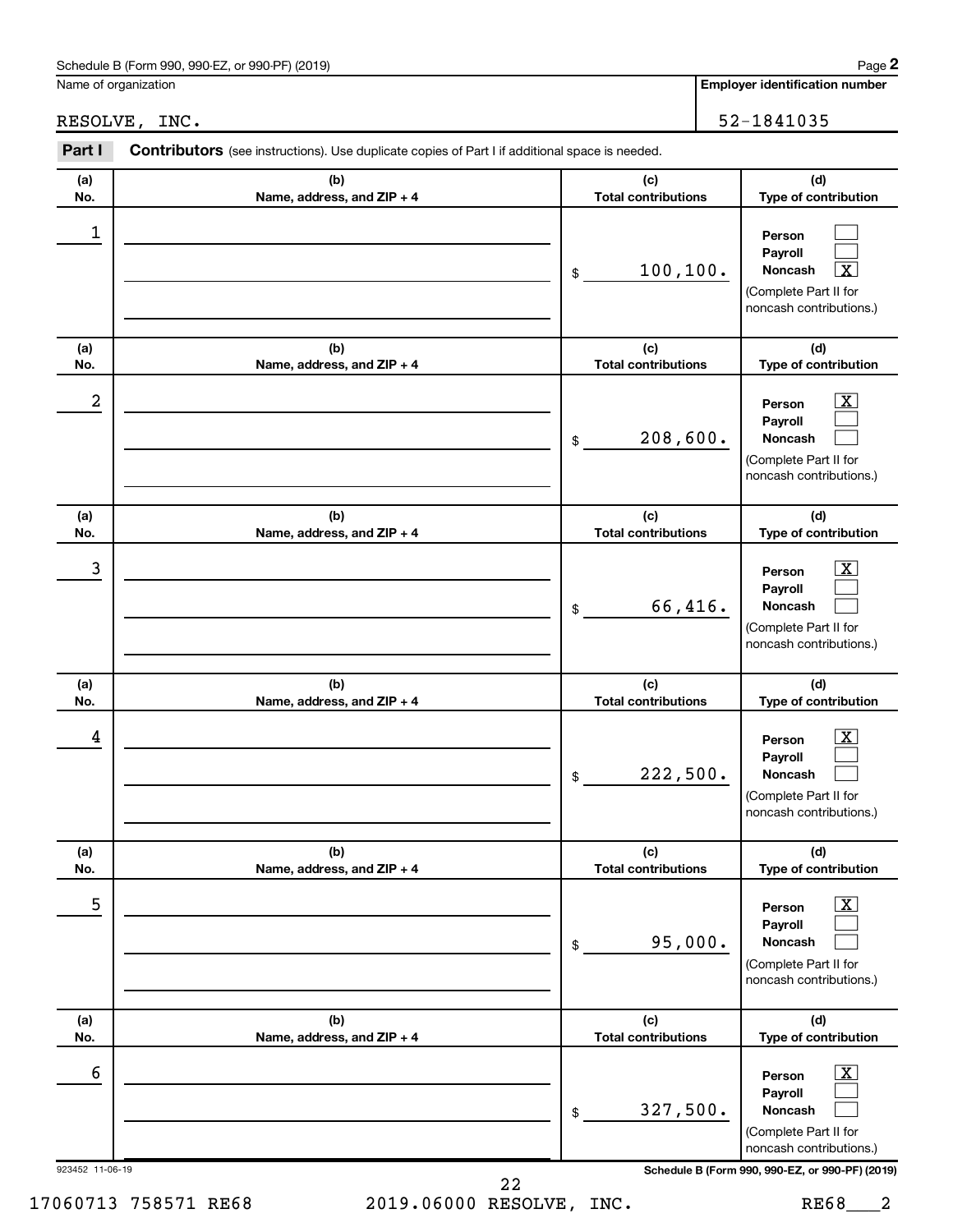### Schedule B (Form 990, 990-EZ, or 990-PF) (2019)

Name of organization

**(d)**

 $\boxed{\text{X}}$  $\Box$  $\Box$ 

**(d)**

### RESOLVE, INC. 52-1841035

**(a) No. (b) Name, address, and ZIP + 4 (c) Total contributions Type of contribution Person Payroll Noncash (a) No. (b) Name, address, and ZIP + 4 (c) Total contributions Type of contribution Person Part I** Contributors (see instructions). Use duplicate copies of Part I if additional space is needed. \$ (Complete Part II for noncash contributions.) \$  $7$   $|$  Person  $\overline{\text{X}}$ 465,000.  $8$  Person  $\overline{\text{X}}$ 100,000.

| 8               |                                   | 100,000.<br>\$                    | $\overline{\mathbf{X}}$<br>Person<br>Payroll<br><b>Noncash</b><br>(Complete Part II for<br>noncash contributions.)                         |
|-----------------|-----------------------------------|-----------------------------------|--------------------------------------------------------------------------------------------------------------------------------------------|
| (a)<br>No.      | (b)<br>Name, address, and ZIP + 4 | (c)<br><b>Total contributions</b> | (d)<br>Type of contribution                                                                                                                |
| 9               |                                   | 200,000.<br>\$                    | $\overline{\mathbf{x}}$<br>Person<br>Payroll<br>Noncash<br>(Complete Part II for<br>noncash contributions.)                                |
| (a)<br>No.      | (b)<br>Name, address, and ZIP + 4 | (c)<br><b>Total contributions</b> | (d)<br>Type of contribution                                                                                                                |
| 10              |                                   | 300,000.<br>\$                    | x<br>Person<br>Payroll<br><b>Noncash</b><br>(Complete Part II for<br>noncash contributions.)                                               |
| (a)<br>No.      | (b)<br>Name, address, and ZIP + 4 | (c)<br><b>Total contributions</b> | (d)<br>Type of contribution                                                                                                                |
| 11              |                                   | 50,000.<br>$^{\circ}$             | $\boxed{\textbf{X}}$<br>Person<br>Payroll<br>Noncash<br>(Complete Part II for<br>noncash contributions.)                                   |
| (a)<br>No.      | (b)<br>Name, address, and ZIP + 4 | (c)<br><b>Total contributions</b> | (d)<br>Type of contribution                                                                                                                |
| 923452 11-06-19 |                                   | \$                                | Person<br>Payroll<br><b>Noncash</b><br>(Complete Part II for<br>noncash contributions.)<br>Schedule B (Form 990, 990-EZ, or 990-PF) (2019) |
|                 | 23                                |                                   |                                                                                                                                            |

17060713 758571 RE68 2019.06000 RESOLVE, INC. RE68 2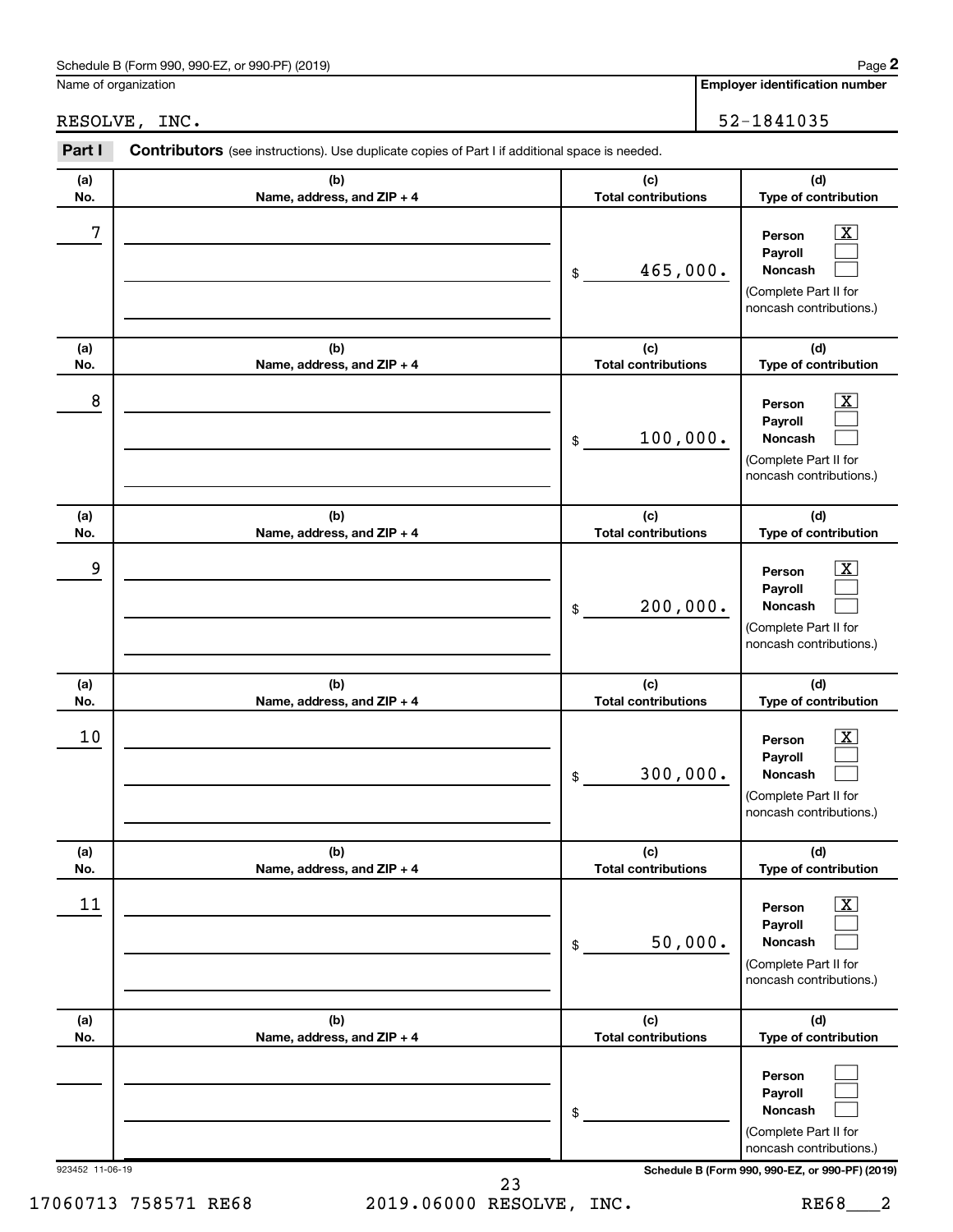|                              | Name of organization                                                                                |                                                 | <b>Employer identification number</b>           |
|------------------------------|-----------------------------------------------------------------------------------------------------|-------------------------------------------------|-------------------------------------------------|
|                              | RESOLVE, INC.                                                                                       |                                                 | 52-1841035                                      |
| Part II                      | Noncash Property (see instructions). Use duplicate copies of Part II if additional space is needed. |                                                 |                                                 |
| (a)<br>No.<br>from<br>Part I | (b)<br>Description of noncash property given                                                        | (c)<br>FMV (or estimate)<br>(See instructions.) | (d)<br>Date received                            |
| 1                            | <b>STOCK DONATION</b>                                                                               |                                                 |                                                 |
|                              |                                                                                                     | 100, 100.<br>\$                                 | 06/30/20                                        |
| (a)<br>No.<br>from<br>Part I | (b)<br>Description of noncash property given                                                        | (c)<br>FMV (or estimate)<br>(See instructions.) | (d)<br>Date received                            |
|                              |                                                                                                     | \$                                              |                                                 |
| (a)<br>No.<br>from<br>Part I | (b)<br>Description of noncash property given                                                        | (c)<br>FMV (or estimate)<br>(See instructions.) | (d)<br>Date received                            |
|                              |                                                                                                     | \$                                              |                                                 |
| (a)<br>No.<br>from<br>Part I | (b)<br>Description of noncash property given                                                        | (c)<br>FMV (or estimate)<br>(See instructions.) | (d)<br>Date received                            |
|                              |                                                                                                     | \$                                              |                                                 |
| (a)<br>No.<br>from<br>Part I | (b)<br>Description of noncash property given                                                        | (c)<br>FMV (or estimate)<br>(See instructions.) | (d)<br>Date received                            |
|                              |                                                                                                     | \$                                              |                                                 |
| (a)<br>No.<br>from<br>Part I | (b)<br>Description of noncash property given                                                        | (c)<br>FMV (or estimate)<br>(See instructions.) | (d)<br>Date received                            |
|                              |                                                                                                     | \$                                              |                                                 |
| 923453 11-06-19              | 24                                                                                                  |                                                 | Schedule B (Form 990, 990-EZ, or 990-PF) (2019) |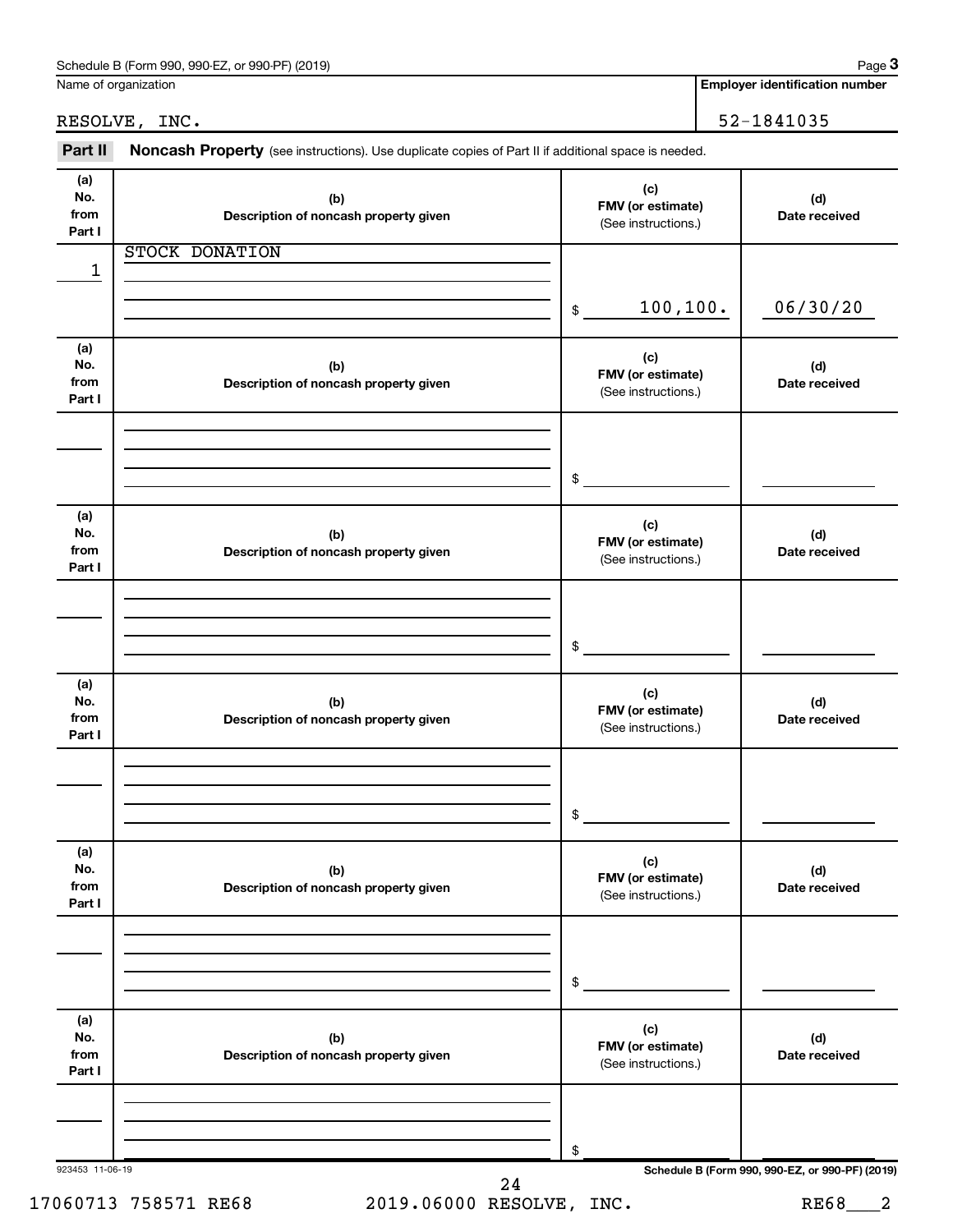| Part III        | RESOLVE, INC.<br>Exclusively religious, charitable, etc., contributions to organizations described in section 501(c)(7), (8), or (10) that total more than \$1,000 for the year                                             |                      | 52-1841035                               |
|-----------------|-----------------------------------------------------------------------------------------------------------------------------------------------------------------------------------------------------------------------------|----------------------|------------------------------------------|
|                 | from any one contributor. Complete columns (a) through (e) and the following line entry. For organizations                                                                                                                  |                      |                                          |
|                 | completing Part III, enter the total of exclusively religious, charitable, etc., contributions of \$1,000 or less for the year. (Enter this info. once.)<br>Use duplicate copies of Part III if additional space is needed. |                      |                                          |
| (a) No.         |                                                                                                                                                                                                                             |                      |                                          |
| from<br>Part I  | (b) Purpose of gift                                                                                                                                                                                                         | (c) Use of gift      | (d) Description of how gift is held      |
|                 |                                                                                                                                                                                                                             |                      |                                          |
|                 |                                                                                                                                                                                                                             |                      |                                          |
|                 |                                                                                                                                                                                                                             |                      |                                          |
|                 |                                                                                                                                                                                                                             |                      |                                          |
|                 |                                                                                                                                                                                                                             | (e) Transfer of gift |                                          |
|                 |                                                                                                                                                                                                                             |                      |                                          |
|                 | Transferee's name, address, and ZIP + 4                                                                                                                                                                                     |                      | Relationship of transferor to transferee |
|                 |                                                                                                                                                                                                                             |                      |                                          |
|                 |                                                                                                                                                                                                                             |                      |                                          |
|                 |                                                                                                                                                                                                                             |                      |                                          |
| (a) No.         |                                                                                                                                                                                                                             |                      |                                          |
| from<br>Part I  | (b) Purpose of gift                                                                                                                                                                                                         | (c) Use of gift      | (d) Description of how gift is held      |
|                 |                                                                                                                                                                                                                             |                      |                                          |
|                 |                                                                                                                                                                                                                             |                      |                                          |
|                 |                                                                                                                                                                                                                             |                      |                                          |
|                 |                                                                                                                                                                                                                             |                      |                                          |
|                 |                                                                                                                                                                                                                             | (e) Transfer of gift |                                          |
|                 |                                                                                                                                                                                                                             |                      |                                          |
|                 | Transferee's name, address, and ZIP + 4                                                                                                                                                                                     |                      | Relationship of transferor to transferee |
|                 |                                                                                                                                                                                                                             |                      |                                          |
|                 |                                                                                                                                                                                                                             |                      |                                          |
|                 |                                                                                                                                                                                                                             |                      |                                          |
| (a) No.<br>from | (b) Purpose of gift                                                                                                                                                                                                         | (c) Use of gift      | (d) Description of how gift is held      |
| Part I          |                                                                                                                                                                                                                             |                      |                                          |
|                 |                                                                                                                                                                                                                             |                      |                                          |
|                 |                                                                                                                                                                                                                             |                      |                                          |
|                 |                                                                                                                                                                                                                             |                      |                                          |
|                 |                                                                                                                                                                                                                             | (e) Transfer of gift |                                          |
|                 |                                                                                                                                                                                                                             |                      |                                          |
|                 | Transferee's name, address, and ZIP + 4                                                                                                                                                                                     |                      | Relationship of transferor to transferee |
|                 |                                                                                                                                                                                                                             |                      |                                          |
|                 |                                                                                                                                                                                                                             |                      |                                          |
|                 |                                                                                                                                                                                                                             |                      |                                          |
| (a) No.<br>from |                                                                                                                                                                                                                             |                      |                                          |
| Part I          | (b) Purpose of gift                                                                                                                                                                                                         | (c) Use of gift      | (d) Description of how gift is held      |
|                 |                                                                                                                                                                                                                             |                      |                                          |
|                 |                                                                                                                                                                                                                             |                      |                                          |
|                 |                                                                                                                                                                                                                             |                      |                                          |
|                 |                                                                                                                                                                                                                             |                      |                                          |
|                 |                                                                                                                                                                                                                             | (e) Transfer of gift |                                          |
|                 |                                                                                                                                                                                                                             |                      |                                          |
|                 | Transferee's name, address, and ZIP + 4                                                                                                                                                                                     |                      | Relationship of transferor to transferee |
|                 |                                                                                                                                                                                                                             |                      |                                          |
|                 |                                                                                                                                                                                                                             |                      |                                          |
|                 |                                                                                                                                                                                                                             |                      |                                          |
|                 |                                                                                                                                                                                                                             |                      |                                          |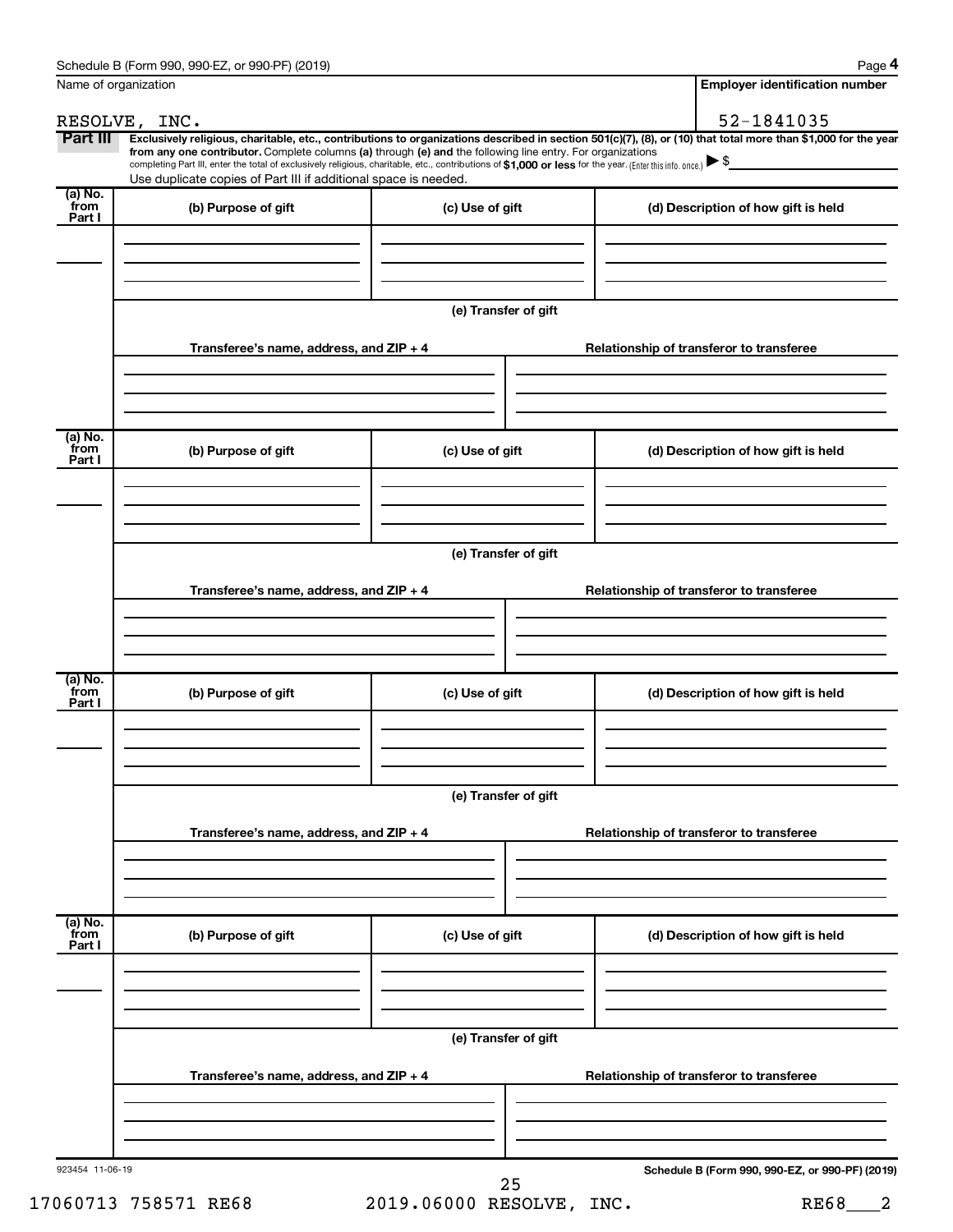# **SCHEDULE D Supplemental Financial Statements**<br> **Form 990 2019**<br> **Part IV** line 6.7.8.9.10, 11a, 11b, 11d, 11d, 11d, 11d, 11d, 12a, 0r, 12b

**(Form 990) | Complete if the organization answered "Yes" on Form 990, Part IV, line 6, 7, 8, 9, 10, 11a, 11b, 11c, 11d, 11e, 11f, 12a, or 12b.**

**| Attach to Form 990. |Go to www.irs.gov/Form990 for instructions and the latest information.**



Department of the Treasury Internal Revenue Service

| Organizations Maintaining Donor Advised Funds or Other Similar Funds or Accounts. Complete if the<br>Part I<br>organization answered "Yes" on Form 990, Part IV, line 6.<br>(a) Donor advised funds<br>(b) Funds and other accounts<br>1<br>Aggregate value of contributions to (during year)<br>2<br>Aggregate value of grants from (during year)<br>З<br>4<br>Did the organization inform all donors and donor advisors in writing that the assets held in donor advised funds<br>5<br>Yes<br>Did the organization inform all grantees, donors, and donor advisors in writing that grant funds can be used only<br>6<br>for charitable purposes and not for the benefit of the donor or donor advisor, or for any other purpose conferring<br>Yes<br>impermissible private benefit?<br>Part II<br>Conservation Easements. Complete if the organization answered "Yes" on Form 990, Part IV, line 7.<br>Purpose(s) of conservation easements held by the organization (check all that apply).<br>1.<br>Preservation of land for public use (for example, recreation or education)<br>Preservation of a historically important land area<br>Protection of natural habitat<br>Preservation of a certified historic structure<br>Preservation of open space<br>Complete lines 2a through 2d if the organization held a qualified conservation contribution in the form of a conservation easement on the last<br>2<br>Held at the End of the Tax Year<br>day of the tax year.<br>2a<br>а<br>2 <sub>b</sub><br>b<br>2c<br>с<br>d Number of conservation easements included in (c) acquired after 7/25/06, and not on a historic structure<br>2d<br>Number of conservation easements modified, transferred, released, extinguished, or terminated by the organization during the tax<br>3<br>year<br>Number of states where property subject to conservation easement is located ><br>4<br>Does the organization have a written policy regarding the periodic monitoring, inspection, handling of<br>5<br>Yes<br><b>No</b><br>violations, and enforcement of the conservation easements it holds?<br>Staff and volunteer hours devoted to monitoring, inspecting, handling of violations, and enforcing conservation easements during the year<br>6<br>Amount of expenses incurred in monitoring, inspecting, handling of violations, and enforcing conservation easements during the year<br>7<br>$\blacktriangleright$ \$<br>Does each conservation easement reported on line 2(d) above satisfy the requirements of section 170(h)(4)(B)(i)<br>8<br>Yes<br>In Part XIII, describe how the organization reports conservation easements in its revenue and expense statement and<br>balance sheet, and include, if applicable, the text of the footnote to the organization's financial statements that describes the<br>organization's accounting for conservation easements.<br>Part III   Organizations Maintaining Collections of Art, Historical Treasures, or Other Similar Assets.<br>Complete if the organization answered "Yes" on Form 990, Part IV, line 8.<br>1a If the organization elected, as permitted under FASB ASC 958, not to report in its revenue statement and balance sheet works<br>of art, historical treasures, or other similar assets held for public exhibition, education, or research in furtherance of public<br>service, provide in Part XIII the text of the footnote to its financial statements that describes these items.<br><b>b</b> If the organization elected, as permitted under FASB ASC 958, to report in its revenue statement and balance sheet works of<br>art, historical treasures, or other similar assets held for public exhibition, education, or research in furtherance of public service,<br>provide the following amounts relating to these items:<br>(i)<br>$\blacktriangleright$ \$<br>(ii) Assets included in Form 990, Part X<br>If the organization received or held works of art, historical treasures, or other similar assets for financial gain, provide<br>2<br>the following amounts required to be reported under FASB ASC 958 relating to these items:<br>\$<br>-\$<br>Schedule D (Form 990) 2019 | Name of the organization |    | <b>Employer identification number</b> |
|------------------------------------------------------------------------------------------------------------------------------------------------------------------------------------------------------------------------------------------------------------------------------------------------------------------------------------------------------------------------------------------------------------------------------------------------------------------------------------------------------------------------------------------------------------------------------------------------------------------------------------------------------------------------------------------------------------------------------------------------------------------------------------------------------------------------------------------------------------------------------------------------------------------------------------------------------------------------------------------------------------------------------------------------------------------------------------------------------------------------------------------------------------------------------------------------------------------------------------------------------------------------------------------------------------------------------------------------------------------------------------------------------------------------------------------------------------------------------------------------------------------------------------------------------------------------------------------------------------------------------------------------------------------------------------------------------------------------------------------------------------------------------------------------------------------------------------------------------------------------------------------------------------------------------------------------------------------------------------------------------------------------------------------------------------------------------------------------------------------------------------------------------------------------------------------------------------------------------------------------------------------------------------------------------------------------------------------------------------------------------------------------------------------------------------------------------------------------------------------------------------------------------------------------------------------------------------------------------------------------------------------------------------------------------------------------------------------------------------------------------------------------------------------------------------------------------------------------------------------------------------------------------------------------------------------------------------------------------------------------------------------------------------------------------------------------------------------------------------------------------------------------------------------------------------------------------------------------------------------------------------------------------------------------------------------------------------------------------------------------------------------------------------------------------------------------------------------------------------------------------------------------------------------------------------------------------------------------------------------------------------------------------------------------------------------------------------------------------------------------------------------------------------------------------------------------------------------------------------------------------------------------------------------------------------------------------------------------------------------------------------------------------------------------------------------------------------------------------------------------------------------------------------------------|--------------------------|----|---------------------------------------|
|                                                                                                                                                                                                                                                                                                                                                                                                                                                                                                                                                                                                                                                                                                                                                                                                                                                                                                                                                                                                                                                                                                                                                                                                                                                                                                                                                                                                                                                                                                                                                                                                                                                                                                                                                                                                                                                                                                                                                                                                                                                                                                                                                                                                                                                                                                                                                                                                                                                                                                                                                                                                                                                                                                                                                                                                                                                                                                                                                                                                                                                                                                                                                                                                                                                                                                                                                                                                                                                                                                                                                                                                                                                                                                                                                                                                                                                                                                                                                                                                                                                                                                                                                                        | RESOLVE, INC.            |    | 52-1841035                            |
|                                                                                                                                                                                                                                                                                                                                                                                                                                                                                                                                                                                                                                                                                                                                                                                                                                                                                                                                                                                                                                                                                                                                                                                                                                                                                                                                                                                                                                                                                                                                                                                                                                                                                                                                                                                                                                                                                                                                                                                                                                                                                                                                                                                                                                                                                                                                                                                                                                                                                                                                                                                                                                                                                                                                                                                                                                                                                                                                                                                                                                                                                                                                                                                                                                                                                                                                                                                                                                                                                                                                                                                                                                                                                                                                                                                                                                                                                                                                                                                                                                                                                                                                                                        |                          |    |                                       |
| LHA For Paperwork Reduction Act Notice, see the Instructions for Form 990.<br>932051 10-02-19                                                                                                                                                                                                                                                                                                                                                                                                                                                                                                                                                                                                                                                                                                                                                                                                                                                                                                                                                                                                                                                                                                                                                                                                                                                                                                                                                                                                                                                                                                                                                                                                                                                                                                                                                                                                                                                                                                                                                                                                                                                                                                                                                                                                                                                                                                                                                                                                                                                                                                                                                                                                                                                                                                                                                                                                                                                                                                                                                                                                                                                                                                                                                                                                                                                                                                                                                                                                                                                                                                                                                                                                                                                                                                                                                                                                                                                                                                                                                                                                                                                                          |                          |    |                                       |
|                                                                                                                                                                                                                                                                                                                                                                                                                                                                                                                                                                                                                                                                                                                                                                                                                                                                                                                                                                                                                                                                                                                                                                                                                                                                                                                                                                                                                                                                                                                                                                                                                                                                                                                                                                                                                                                                                                                                                                                                                                                                                                                                                                                                                                                                                                                                                                                                                                                                                                                                                                                                                                                                                                                                                                                                                                                                                                                                                                                                                                                                                                                                                                                                                                                                                                                                                                                                                                                                                                                                                                                                                                                                                                                                                                                                                                                                                                                                                                                                                                                                                                                                                                        |                          |    |                                       |
|                                                                                                                                                                                                                                                                                                                                                                                                                                                                                                                                                                                                                                                                                                                                                                                                                                                                                                                                                                                                                                                                                                                                                                                                                                                                                                                                                                                                                                                                                                                                                                                                                                                                                                                                                                                                                                                                                                                                                                                                                                                                                                                                                                                                                                                                                                                                                                                                                                                                                                                                                                                                                                                                                                                                                                                                                                                                                                                                                                                                                                                                                                                                                                                                                                                                                                                                                                                                                                                                                                                                                                                                                                                                                                                                                                                                                                                                                                                                                                                                                                                                                                                                                                        |                          |    |                                       |
|                                                                                                                                                                                                                                                                                                                                                                                                                                                                                                                                                                                                                                                                                                                                                                                                                                                                                                                                                                                                                                                                                                                                                                                                                                                                                                                                                                                                                                                                                                                                                                                                                                                                                                                                                                                                                                                                                                                                                                                                                                                                                                                                                                                                                                                                                                                                                                                                                                                                                                                                                                                                                                                                                                                                                                                                                                                                                                                                                                                                                                                                                                                                                                                                                                                                                                                                                                                                                                                                                                                                                                                                                                                                                                                                                                                                                                                                                                                                                                                                                                                                                                                                                                        |                          |    |                                       |
|                                                                                                                                                                                                                                                                                                                                                                                                                                                                                                                                                                                                                                                                                                                                                                                                                                                                                                                                                                                                                                                                                                                                                                                                                                                                                                                                                                                                                                                                                                                                                                                                                                                                                                                                                                                                                                                                                                                                                                                                                                                                                                                                                                                                                                                                                                                                                                                                                                                                                                                                                                                                                                                                                                                                                                                                                                                                                                                                                                                                                                                                                                                                                                                                                                                                                                                                                                                                                                                                                                                                                                                                                                                                                                                                                                                                                                                                                                                                                                                                                                                                                                                                                                        |                          |    |                                       |
|                                                                                                                                                                                                                                                                                                                                                                                                                                                                                                                                                                                                                                                                                                                                                                                                                                                                                                                                                                                                                                                                                                                                                                                                                                                                                                                                                                                                                                                                                                                                                                                                                                                                                                                                                                                                                                                                                                                                                                                                                                                                                                                                                                                                                                                                                                                                                                                                                                                                                                                                                                                                                                                                                                                                                                                                                                                                                                                                                                                                                                                                                                                                                                                                                                                                                                                                                                                                                                                                                                                                                                                                                                                                                                                                                                                                                                                                                                                                                                                                                                                                                                                                                                        |                          |    |                                       |
|                                                                                                                                                                                                                                                                                                                                                                                                                                                                                                                                                                                                                                                                                                                                                                                                                                                                                                                                                                                                                                                                                                                                                                                                                                                                                                                                                                                                                                                                                                                                                                                                                                                                                                                                                                                                                                                                                                                                                                                                                                                                                                                                                                                                                                                                                                                                                                                                                                                                                                                                                                                                                                                                                                                                                                                                                                                                                                                                                                                                                                                                                                                                                                                                                                                                                                                                                                                                                                                                                                                                                                                                                                                                                                                                                                                                                                                                                                                                                                                                                                                                                                                                                                        |                          |    |                                       |
|                                                                                                                                                                                                                                                                                                                                                                                                                                                                                                                                                                                                                                                                                                                                                                                                                                                                                                                                                                                                                                                                                                                                                                                                                                                                                                                                                                                                                                                                                                                                                                                                                                                                                                                                                                                                                                                                                                                                                                                                                                                                                                                                                                                                                                                                                                                                                                                                                                                                                                                                                                                                                                                                                                                                                                                                                                                                                                                                                                                                                                                                                                                                                                                                                                                                                                                                                                                                                                                                                                                                                                                                                                                                                                                                                                                                                                                                                                                                                                                                                                                                                                                                                                        |                          |    | <b>No</b>                             |
|                                                                                                                                                                                                                                                                                                                                                                                                                                                                                                                                                                                                                                                                                                                                                                                                                                                                                                                                                                                                                                                                                                                                                                                                                                                                                                                                                                                                                                                                                                                                                                                                                                                                                                                                                                                                                                                                                                                                                                                                                                                                                                                                                                                                                                                                                                                                                                                                                                                                                                                                                                                                                                                                                                                                                                                                                                                                                                                                                                                                                                                                                                                                                                                                                                                                                                                                                                                                                                                                                                                                                                                                                                                                                                                                                                                                                                                                                                                                                                                                                                                                                                                                                                        |                          |    |                                       |
|                                                                                                                                                                                                                                                                                                                                                                                                                                                                                                                                                                                                                                                                                                                                                                                                                                                                                                                                                                                                                                                                                                                                                                                                                                                                                                                                                                                                                                                                                                                                                                                                                                                                                                                                                                                                                                                                                                                                                                                                                                                                                                                                                                                                                                                                                                                                                                                                                                                                                                                                                                                                                                                                                                                                                                                                                                                                                                                                                                                                                                                                                                                                                                                                                                                                                                                                                                                                                                                                                                                                                                                                                                                                                                                                                                                                                                                                                                                                                                                                                                                                                                                                                                        |                          |    |                                       |
|                                                                                                                                                                                                                                                                                                                                                                                                                                                                                                                                                                                                                                                                                                                                                                                                                                                                                                                                                                                                                                                                                                                                                                                                                                                                                                                                                                                                                                                                                                                                                                                                                                                                                                                                                                                                                                                                                                                                                                                                                                                                                                                                                                                                                                                                                                                                                                                                                                                                                                                                                                                                                                                                                                                                                                                                                                                                                                                                                                                                                                                                                                                                                                                                                                                                                                                                                                                                                                                                                                                                                                                                                                                                                                                                                                                                                                                                                                                                                                                                                                                                                                                                                                        |                          |    | No                                    |
|                                                                                                                                                                                                                                                                                                                                                                                                                                                                                                                                                                                                                                                                                                                                                                                                                                                                                                                                                                                                                                                                                                                                                                                                                                                                                                                                                                                                                                                                                                                                                                                                                                                                                                                                                                                                                                                                                                                                                                                                                                                                                                                                                                                                                                                                                                                                                                                                                                                                                                                                                                                                                                                                                                                                                                                                                                                                                                                                                                                                                                                                                                                                                                                                                                                                                                                                                                                                                                                                                                                                                                                                                                                                                                                                                                                                                                                                                                                                                                                                                                                                                                                                                                        |                          |    |                                       |
|                                                                                                                                                                                                                                                                                                                                                                                                                                                                                                                                                                                                                                                                                                                                                                                                                                                                                                                                                                                                                                                                                                                                                                                                                                                                                                                                                                                                                                                                                                                                                                                                                                                                                                                                                                                                                                                                                                                                                                                                                                                                                                                                                                                                                                                                                                                                                                                                                                                                                                                                                                                                                                                                                                                                                                                                                                                                                                                                                                                                                                                                                                                                                                                                                                                                                                                                                                                                                                                                                                                                                                                                                                                                                                                                                                                                                                                                                                                                                                                                                                                                                                                                                                        |                          |    |                                       |
|                                                                                                                                                                                                                                                                                                                                                                                                                                                                                                                                                                                                                                                                                                                                                                                                                                                                                                                                                                                                                                                                                                                                                                                                                                                                                                                                                                                                                                                                                                                                                                                                                                                                                                                                                                                                                                                                                                                                                                                                                                                                                                                                                                                                                                                                                                                                                                                                                                                                                                                                                                                                                                                                                                                                                                                                                                                                                                                                                                                                                                                                                                                                                                                                                                                                                                                                                                                                                                                                                                                                                                                                                                                                                                                                                                                                                                                                                                                                                                                                                                                                                                                                                                        |                          |    |                                       |
|                                                                                                                                                                                                                                                                                                                                                                                                                                                                                                                                                                                                                                                                                                                                                                                                                                                                                                                                                                                                                                                                                                                                                                                                                                                                                                                                                                                                                                                                                                                                                                                                                                                                                                                                                                                                                                                                                                                                                                                                                                                                                                                                                                                                                                                                                                                                                                                                                                                                                                                                                                                                                                                                                                                                                                                                                                                                                                                                                                                                                                                                                                                                                                                                                                                                                                                                                                                                                                                                                                                                                                                                                                                                                                                                                                                                                                                                                                                                                                                                                                                                                                                                                                        |                          |    |                                       |
|                                                                                                                                                                                                                                                                                                                                                                                                                                                                                                                                                                                                                                                                                                                                                                                                                                                                                                                                                                                                                                                                                                                                                                                                                                                                                                                                                                                                                                                                                                                                                                                                                                                                                                                                                                                                                                                                                                                                                                                                                                                                                                                                                                                                                                                                                                                                                                                                                                                                                                                                                                                                                                                                                                                                                                                                                                                                                                                                                                                                                                                                                                                                                                                                                                                                                                                                                                                                                                                                                                                                                                                                                                                                                                                                                                                                                                                                                                                                                                                                                                                                                                                                                                        |                          |    |                                       |
|                                                                                                                                                                                                                                                                                                                                                                                                                                                                                                                                                                                                                                                                                                                                                                                                                                                                                                                                                                                                                                                                                                                                                                                                                                                                                                                                                                                                                                                                                                                                                                                                                                                                                                                                                                                                                                                                                                                                                                                                                                                                                                                                                                                                                                                                                                                                                                                                                                                                                                                                                                                                                                                                                                                                                                                                                                                                                                                                                                                                                                                                                                                                                                                                                                                                                                                                                                                                                                                                                                                                                                                                                                                                                                                                                                                                                                                                                                                                                                                                                                                                                                                                                                        |                          |    |                                       |
|                                                                                                                                                                                                                                                                                                                                                                                                                                                                                                                                                                                                                                                                                                                                                                                                                                                                                                                                                                                                                                                                                                                                                                                                                                                                                                                                                                                                                                                                                                                                                                                                                                                                                                                                                                                                                                                                                                                                                                                                                                                                                                                                                                                                                                                                                                                                                                                                                                                                                                                                                                                                                                                                                                                                                                                                                                                                                                                                                                                                                                                                                                                                                                                                                                                                                                                                                                                                                                                                                                                                                                                                                                                                                                                                                                                                                                                                                                                                                                                                                                                                                                                                                                        |                          |    |                                       |
|                                                                                                                                                                                                                                                                                                                                                                                                                                                                                                                                                                                                                                                                                                                                                                                                                                                                                                                                                                                                                                                                                                                                                                                                                                                                                                                                                                                                                                                                                                                                                                                                                                                                                                                                                                                                                                                                                                                                                                                                                                                                                                                                                                                                                                                                                                                                                                                                                                                                                                                                                                                                                                                                                                                                                                                                                                                                                                                                                                                                                                                                                                                                                                                                                                                                                                                                                                                                                                                                                                                                                                                                                                                                                                                                                                                                                                                                                                                                                                                                                                                                                                                                                                        |                          |    |                                       |
|                                                                                                                                                                                                                                                                                                                                                                                                                                                                                                                                                                                                                                                                                                                                                                                                                                                                                                                                                                                                                                                                                                                                                                                                                                                                                                                                                                                                                                                                                                                                                                                                                                                                                                                                                                                                                                                                                                                                                                                                                                                                                                                                                                                                                                                                                                                                                                                                                                                                                                                                                                                                                                                                                                                                                                                                                                                                                                                                                                                                                                                                                                                                                                                                                                                                                                                                                                                                                                                                                                                                                                                                                                                                                                                                                                                                                                                                                                                                                                                                                                                                                                                                                                        |                          |    |                                       |
|                                                                                                                                                                                                                                                                                                                                                                                                                                                                                                                                                                                                                                                                                                                                                                                                                                                                                                                                                                                                                                                                                                                                                                                                                                                                                                                                                                                                                                                                                                                                                                                                                                                                                                                                                                                                                                                                                                                                                                                                                                                                                                                                                                                                                                                                                                                                                                                                                                                                                                                                                                                                                                                                                                                                                                                                                                                                                                                                                                                                                                                                                                                                                                                                                                                                                                                                                                                                                                                                                                                                                                                                                                                                                                                                                                                                                                                                                                                                                                                                                                                                                                                                                                        |                          |    |                                       |
|                                                                                                                                                                                                                                                                                                                                                                                                                                                                                                                                                                                                                                                                                                                                                                                                                                                                                                                                                                                                                                                                                                                                                                                                                                                                                                                                                                                                                                                                                                                                                                                                                                                                                                                                                                                                                                                                                                                                                                                                                                                                                                                                                                                                                                                                                                                                                                                                                                                                                                                                                                                                                                                                                                                                                                                                                                                                                                                                                                                                                                                                                                                                                                                                                                                                                                                                                                                                                                                                                                                                                                                                                                                                                                                                                                                                                                                                                                                                                                                                                                                                                                                                                                        |                          |    |                                       |
|                                                                                                                                                                                                                                                                                                                                                                                                                                                                                                                                                                                                                                                                                                                                                                                                                                                                                                                                                                                                                                                                                                                                                                                                                                                                                                                                                                                                                                                                                                                                                                                                                                                                                                                                                                                                                                                                                                                                                                                                                                                                                                                                                                                                                                                                                                                                                                                                                                                                                                                                                                                                                                                                                                                                                                                                                                                                                                                                                                                                                                                                                                                                                                                                                                                                                                                                                                                                                                                                                                                                                                                                                                                                                                                                                                                                                                                                                                                                                                                                                                                                                                                                                                        |                          |    |                                       |
|                                                                                                                                                                                                                                                                                                                                                                                                                                                                                                                                                                                                                                                                                                                                                                                                                                                                                                                                                                                                                                                                                                                                                                                                                                                                                                                                                                                                                                                                                                                                                                                                                                                                                                                                                                                                                                                                                                                                                                                                                                                                                                                                                                                                                                                                                                                                                                                                                                                                                                                                                                                                                                                                                                                                                                                                                                                                                                                                                                                                                                                                                                                                                                                                                                                                                                                                                                                                                                                                                                                                                                                                                                                                                                                                                                                                                                                                                                                                                                                                                                                                                                                                                                        |                          |    |                                       |
|                                                                                                                                                                                                                                                                                                                                                                                                                                                                                                                                                                                                                                                                                                                                                                                                                                                                                                                                                                                                                                                                                                                                                                                                                                                                                                                                                                                                                                                                                                                                                                                                                                                                                                                                                                                                                                                                                                                                                                                                                                                                                                                                                                                                                                                                                                                                                                                                                                                                                                                                                                                                                                                                                                                                                                                                                                                                                                                                                                                                                                                                                                                                                                                                                                                                                                                                                                                                                                                                                                                                                                                                                                                                                                                                                                                                                                                                                                                                                                                                                                                                                                                                                                        |                          |    |                                       |
|                                                                                                                                                                                                                                                                                                                                                                                                                                                                                                                                                                                                                                                                                                                                                                                                                                                                                                                                                                                                                                                                                                                                                                                                                                                                                                                                                                                                                                                                                                                                                                                                                                                                                                                                                                                                                                                                                                                                                                                                                                                                                                                                                                                                                                                                                                                                                                                                                                                                                                                                                                                                                                                                                                                                                                                                                                                                                                                                                                                                                                                                                                                                                                                                                                                                                                                                                                                                                                                                                                                                                                                                                                                                                                                                                                                                                                                                                                                                                                                                                                                                                                                                                                        |                          |    |                                       |
|                                                                                                                                                                                                                                                                                                                                                                                                                                                                                                                                                                                                                                                                                                                                                                                                                                                                                                                                                                                                                                                                                                                                                                                                                                                                                                                                                                                                                                                                                                                                                                                                                                                                                                                                                                                                                                                                                                                                                                                                                                                                                                                                                                                                                                                                                                                                                                                                                                                                                                                                                                                                                                                                                                                                                                                                                                                                                                                                                                                                                                                                                                                                                                                                                                                                                                                                                                                                                                                                                                                                                                                                                                                                                                                                                                                                                                                                                                                                                                                                                                                                                                                                                                        |                          |    |                                       |
|                                                                                                                                                                                                                                                                                                                                                                                                                                                                                                                                                                                                                                                                                                                                                                                                                                                                                                                                                                                                                                                                                                                                                                                                                                                                                                                                                                                                                                                                                                                                                                                                                                                                                                                                                                                                                                                                                                                                                                                                                                                                                                                                                                                                                                                                                                                                                                                                                                                                                                                                                                                                                                                                                                                                                                                                                                                                                                                                                                                                                                                                                                                                                                                                                                                                                                                                                                                                                                                                                                                                                                                                                                                                                                                                                                                                                                                                                                                                                                                                                                                                                                                                                                        |                          |    |                                       |
|                                                                                                                                                                                                                                                                                                                                                                                                                                                                                                                                                                                                                                                                                                                                                                                                                                                                                                                                                                                                                                                                                                                                                                                                                                                                                                                                                                                                                                                                                                                                                                                                                                                                                                                                                                                                                                                                                                                                                                                                                                                                                                                                                                                                                                                                                                                                                                                                                                                                                                                                                                                                                                                                                                                                                                                                                                                                                                                                                                                                                                                                                                                                                                                                                                                                                                                                                                                                                                                                                                                                                                                                                                                                                                                                                                                                                                                                                                                                                                                                                                                                                                                                                                        |                          |    |                                       |
|                                                                                                                                                                                                                                                                                                                                                                                                                                                                                                                                                                                                                                                                                                                                                                                                                                                                                                                                                                                                                                                                                                                                                                                                                                                                                                                                                                                                                                                                                                                                                                                                                                                                                                                                                                                                                                                                                                                                                                                                                                                                                                                                                                                                                                                                                                                                                                                                                                                                                                                                                                                                                                                                                                                                                                                                                                                                                                                                                                                                                                                                                                                                                                                                                                                                                                                                                                                                                                                                                                                                                                                                                                                                                                                                                                                                                                                                                                                                                                                                                                                                                                                                                                        |                          |    |                                       |
|                                                                                                                                                                                                                                                                                                                                                                                                                                                                                                                                                                                                                                                                                                                                                                                                                                                                                                                                                                                                                                                                                                                                                                                                                                                                                                                                                                                                                                                                                                                                                                                                                                                                                                                                                                                                                                                                                                                                                                                                                                                                                                                                                                                                                                                                                                                                                                                                                                                                                                                                                                                                                                                                                                                                                                                                                                                                                                                                                                                                                                                                                                                                                                                                                                                                                                                                                                                                                                                                                                                                                                                                                                                                                                                                                                                                                                                                                                                                                                                                                                                                                                                                                                        |                          |    |                                       |
|                                                                                                                                                                                                                                                                                                                                                                                                                                                                                                                                                                                                                                                                                                                                                                                                                                                                                                                                                                                                                                                                                                                                                                                                                                                                                                                                                                                                                                                                                                                                                                                                                                                                                                                                                                                                                                                                                                                                                                                                                                                                                                                                                                                                                                                                                                                                                                                                                                                                                                                                                                                                                                                                                                                                                                                                                                                                                                                                                                                                                                                                                                                                                                                                                                                                                                                                                                                                                                                                                                                                                                                                                                                                                                                                                                                                                                                                                                                                                                                                                                                                                                                                                                        |                          |    |                                       |
|                                                                                                                                                                                                                                                                                                                                                                                                                                                                                                                                                                                                                                                                                                                                                                                                                                                                                                                                                                                                                                                                                                                                                                                                                                                                                                                                                                                                                                                                                                                                                                                                                                                                                                                                                                                                                                                                                                                                                                                                                                                                                                                                                                                                                                                                                                                                                                                                                                                                                                                                                                                                                                                                                                                                                                                                                                                                                                                                                                                                                                                                                                                                                                                                                                                                                                                                                                                                                                                                                                                                                                                                                                                                                                                                                                                                                                                                                                                                                                                                                                                                                                                                                                        |                          |    |                                       |
|                                                                                                                                                                                                                                                                                                                                                                                                                                                                                                                                                                                                                                                                                                                                                                                                                                                                                                                                                                                                                                                                                                                                                                                                                                                                                                                                                                                                                                                                                                                                                                                                                                                                                                                                                                                                                                                                                                                                                                                                                                                                                                                                                                                                                                                                                                                                                                                                                                                                                                                                                                                                                                                                                                                                                                                                                                                                                                                                                                                                                                                                                                                                                                                                                                                                                                                                                                                                                                                                                                                                                                                                                                                                                                                                                                                                                                                                                                                                                                                                                                                                                                                                                                        |                          |    |                                       |
|                                                                                                                                                                                                                                                                                                                                                                                                                                                                                                                                                                                                                                                                                                                                                                                                                                                                                                                                                                                                                                                                                                                                                                                                                                                                                                                                                                                                                                                                                                                                                                                                                                                                                                                                                                                                                                                                                                                                                                                                                                                                                                                                                                                                                                                                                                                                                                                                                                                                                                                                                                                                                                                                                                                                                                                                                                                                                                                                                                                                                                                                                                                                                                                                                                                                                                                                                                                                                                                                                                                                                                                                                                                                                                                                                                                                                                                                                                                                                                                                                                                                                                                                                                        |                          |    | No                                    |
|                                                                                                                                                                                                                                                                                                                                                                                                                                                                                                                                                                                                                                                                                                                                                                                                                                                                                                                                                                                                                                                                                                                                                                                                                                                                                                                                                                                                                                                                                                                                                                                                                                                                                                                                                                                                                                                                                                                                                                                                                                                                                                                                                                                                                                                                                                                                                                                                                                                                                                                                                                                                                                                                                                                                                                                                                                                                                                                                                                                                                                                                                                                                                                                                                                                                                                                                                                                                                                                                                                                                                                                                                                                                                                                                                                                                                                                                                                                                                                                                                                                                                                                                                                        |                          |    |                                       |
|                                                                                                                                                                                                                                                                                                                                                                                                                                                                                                                                                                                                                                                                                                                                                                                                                                                                                                                                                                                                                                                                                                                                                                                                                                                                                                                                                                                                                                                                                                                                                                                                                                                                                                                                                                                                                                                                                                                                                                                                                                                                                                                                                                                                                                                                                                                                                                                                                                                                                                                                                                                                                                                                                                                                                                                                                                                                                                                                                                                                                                                                                                                                                                                                                                                                                                                                                                                                                                                                                                                                                                                                                                                                                                                                                                                                                                                                                                                                                                                                                                                                                                                                                                        |                          |    |                                       |
|                                                                                                                                                                                                                                                                                                                                                                                                                                                                                                                                                                                                                                                                                                                                                                                                                                                                                                                                                                                                                                                                                                                                                                                                                                                                                                                                                                                                                                                                                                                                                                                                                                                                                                                                                                                                                                                                                                                                                                                                                                                                                                                                                                                                                                                                                                                                                                                                                                                                                                                                                                                                                                                                                                                                                                                                                                                                                                                                                                                                                                                                                                                                                                                                                                                                                                                                                                                                                                                                                                                                                                                                                                                                                                                                                                                                                                                                                                                                                                                                                                                                                                                                                                        |                          |    |                                       |
|                                                                                                                                                                                                                                                                                                                                                                                                                                                                                                                                                                                                                                                                                                                                                                                                                                                                                                                                                                                                                                                                                                                                                                                                                                                                                                                                                                                                                                                                                                                                                                                                                                                                                                                                                                                                                                                                                                                                                                                                                                                                                                                                                                                                                                                                                                                                                                                                                                                                                                                                                                                                                                                                                                                                                                                                                                                                                                                                                                                                                                                                                                                                                                                                                                                                                                                                                                                                                                                                                                                                                                                                                                                                                                                                                                                                                                                                                                                                                                                                                                                                                                                                                                        |                          |    |                                       |
|                                                                                                                                                                                                                                                                                                                                                                                                                                                                                                                                                                                                                                                                                                                                                                                                                                                                                                                                                                                                                                                                                                                                                                                                                                                                                                                                                                                                                                                                                                                                                                                                                                                                                                                                                                                                                                                                                                                                                                                                                                                                                                                                                                                                                                                                                                                                                                                                                                                                                                                                                                                                                                                                                                                                                                                                                                                                                                                                                                                                                                                                                                                                                                                                                                                                                                                                                                                                                                                                                                                                                                                                                                                                                                                                                                                                                                                                                                                                                                                                                                                                                                                                                                        |                          |    |                                       |
|                                                                                                                                                                                                                                                                                                                                                                                                                                                                                                                                                                                                                                                                                                                                                                                                                                                                                                                                                                                                                                                                                                                                                                                                                                                                                                                                                                                                                                                                                                                                                                                                                                                                                                                                                                                                                                                                                                                                                                                                                                                                                                                                                                                                                                                                                                                                                                                                                                                                                                                                                                                                                                                                                                                                                                                                                                                                                                                                                                                                                                                                                                                                                                                                                                                                                                                                                                                                                                                                                                                                                                                                                                                                                                                                                                                                                                                                                                                                                                                                                                                                                                                                                                        |                          |    |                                       |
|                                                                                                                                                                                                                                                                                                                                                                                                                                                                                                                                                                                                                                                                                                                                                                                                                                                                                                                                                                                                                                                                                                                                                                                                                                                                                                                                                                                                                                                                                                                                                                                                                                                                                                                                                                                                                                                                                                                                                                                                                                                                                                                                                                                                                                                                                                                                                                                                                                                                                                                                                                                                                                                                                                                                                                                                                                                                                                                                                                                                                                                                                                                                                                                                                                                                                                                                                                                                                                                                                                                                                                                                                                                                                                                                                                                                                                                                                                                                                                                                                                                                                                                                                                        |                          |    |                                       |
|                                                                                                                                                                                                                                                                                                                                                                                                                                                                                                                                                                                                                                                                                                                                                                                                                                                                                                                                                                                                                                                                                                                                                                                                                                                                                                                                                                                                                                                                                                                                                                                                                                                                                                                                                                                                                                                                                                                                                                                                                                                                                                                                                                                                                                                                                                                                                                                                                                                                                                                                                                                                                                                                                                                                                                                                                                                                                                                                                                                                                                                                                                                                                                                                                                                                                                                                                                                                                                                                                                                                                                                                                                                                                                                                                                                                                                                                                                                                                                                                                                                                                                                                                                        |                          |    |                                       |
|                                                                                                                                                                                                                                                                                                                                                                                                                                                                                                                                                                                                                                                                                                                                                                                                                                                                                                                                                                                                                                                                                                                                                                                                                                                                                                                                                                                                                                                                                                                                                                                                                                                                                                                                                                                                                                                                                                                                                                                                                                                                                                                                                                                                                                                                                                                                                                                                                                                                                                                                                                                                                                                                                                                                                                                                                                                                                                                                                                                                                                                                                                                                                                                                                                                                                                                                                                                                                                                                                                                                                                                                                                                                                                                                                                                                                                                                                                                                                                                                                                                                                                                                                                        |                          |    |                                       |
|                                                                                                                                                                                                                                                                                                                                                                                                                                                                                                                                                                                                                                                                                                                                                                                                                                                                                                                                                                                                                                                                                                                                                                                                                                                                                                                                                                                                                                                                                                                                                                                                                                                                                                                                                                                                                                                                                                                                                                                                                                                                                                                                                                                                                                                                                                                                                                                                                                                                                                                                                                                                                                                                                                                                                                                                                                                                                                                                                                                                                                                                                                                                                                                                                                                                                                                                                                                                                                                                                                                                                                                                                                                                                                                                                                                                                                                                                                                                                                                                                                                                                                                                                                        |                          |    |                                       |
|                                                                                                                                                                                                                                                                                                                                                                                                                                                                                                                                                                                                                                                                                                                                                                                                                                                                                                                                                                                                                                                                                                                                                                                                                                                                                                                                                                                                                                                                                                                                                                                                                                                                                                                                                                                                                                                                                                                                                                                                                                                                                                                                                                                                                                                                                                                                                                                                                                                                                                                                                                                                                                                                                                                                                                                                                                                                                                                                                                                                                                                                                                                                                                                                                                                                                                                                                                                                                                                                                                                                                                                                                                                                                                                                                                                                                                                                                                                                                                                                                                                                                                                                                                        |                          |    |                                       |
|                                                                                                                                                                                                                                                                                                                                                                                                                                                                                                                                                                                                                                                                                                                                                                                                                                                                                                                                                                                                                                                                                                                                                                                                                                                                                                                                                                                                                                                                                                                                                                                                                                                                                                                                                                                                                                                                                                                                                                                                                                                                                                                                                                                                                                                                                                                                                                                                                                                                                                                                                                                                                                                                                                                                                                                                                                                                                                                                                                                                                                                                                                                                                                                                                                                                                                                                                                                                                                                                                                                                                                                                                                                                                                                                                                                                                                                                                                                                                                                                                                                                                                                                                                        |                          |    |                                       |
|                                                                                                                                                                                                                                                                                                                                                                                                                                                                                                                                                                                                                                                                                                                                                                                                                                                                                                                                                                                                                                                                                                                                                                                                                                                                                                                                                                                                                                                                                                                                                                                                                                                                                                                                                                                                                                                                                                                                                                                                                                                                                                                                                                                                                                                                                                                                                                                                                                                                                                                                                                                                                                                                                                                                                                                                                                                                                                                                                                                                                                                                                                                                                                                                                                                                                                                                                                                                                                                                                                                                                                                                                                                                                                                                                                                                                                                                                                                                                                                                                                                                                                                                                                        |                          |    |                                       |
|                                                                                                                                                                                                                                                                                                                                                                                                                                                                                                                                                                                                                                                                                                                                                                                                                                                                                                                                                                                                                                                                                                                                                                                                                                                                                                                                                                                                                                                                                                                                                                                                                                                                                                                                                                                                                                                                                                                                                                                                                                                                                                                                                                                                                                                                                                                                                                                                                                                                                                                                                                                                                                                                                                                                                                                                                                                                                                                                                                                                                                                                                                                                                                                                                                                                                                                                                                                                                                                                                                                                                                                                                                                                                                                                                                                                                                                                                                                                                                                                                                                                                                                                                                        |                          |    |                                       |
|                                                                                                                                                                                                                                                                                                                                                                                                                                                                                                                                                                                                                                                                                                                                                                                                                                                                                                                                                                                                                                                                                                                                                                                                                                                                                                                                                                                                                                                                                                                                                                                                                                                                                                                                                                                                                                                                                                                                                                                                                                                                                                                                                                                                                                                                                                                                                                                                                                                                                                                                                                                                                                                                                                                                                                                                                                                                                                                                                                                                                                                                                                                                                                                                                                                                                                                                                                                                                                                                                                                                                                                                                                                                                                                                                                                                                                                                                                                                                                                                                                                                                                                                                                        |                          |    |                                       |
|                                                                                                                                                                                                                                                                                                                                                                                                                                                                                                                                                                                                                                                                                                                                                                                                                                                                                                                                                                                                                                                                                                                                                                                                                                                                                                                                                                                                                                                                                                                                                                                                                                                                                                                                                                                                                                                                                                                                                                                                                                                                                                                                                                                                                                                                                                                                                                                                                                                                                                                                                                                                                                                                                                                                                                                                                                                                                                                                                                                                                                                                                                                                                                                                                                                                                                                                                                                                                                                                                                                                                                                                                                                                                                                                                                                                                                                                                                                                                                                                                                                                                                                                                                        |                          |    |                                       |
|                                                                                                                                                                                                                                                                                                                                                                                                                                                                                                                                                                                                                                                                                                                                                                                                                                                                                                                                                                                                                                                                                                                                                                                                                                                                                                                                                                                                                                                                                                                                                                                                                                                                                                                                                                                                                                                                                                                                                                                                                                                                                                                                                                                                                                                                                                                                                                                                                                                                                                                                                                                                                                                                                                                                                                                                                                                                                                                                                                                                                                                                                                                                                                                                                                                                                                                                                                                                                                                                                                                                                                                                                                                                                                                                                                                                                                                                                                                                                                                                                                                                                                                                                                        |                          |    |                                       |
|                                                                                                                                                                                                                                                                                                                                                                                                                                                                                                                                                                                                                                                                                                                                                                                                                                                                                                                                                                                                                                                                                                                                                                                                                                                                                                                                                                                                                                                                                                                                                                                                                                                                                                                                                                                                                                                                                                                                                                                                                                                                                                                                                                                                                                                                                                                                                                                                                                                                                                                                                                                                                                                                                                                                                                                                                                                                                                                                                                                                                                                                                                                                                                                                                                                                                                                                                                                                                                                                                                                                                                                                                                                                                                                                                                                                                                                                                                                                                                                                                                                                                                                                                                        |                          |    |                                       |
|                                                                                                                                                                                                                                                                                                                                                                                                                                                                                                                                                                                                                                                                                                                                                                                                                                                                                                                                                                                                                                                                                                                                                                                                                                                                                                                                                                                                                                                                                                                                                                                                                                                                                                                                                                                                                                                                                                                                                                                                                                                                                                                                                                                                                                                                                                                                                                                                                                                                                                                                                                                                                                                                                                                                                                                                                                                                                                                                                                                                                                                                                                                                                                                                                                                                                                                                                                                                                                                                                                                                                                                                                                                                                                                                                                                                                                                                                                                                                                                                                                                                                                                                                                        |                          |    |                                       |
|                                                                                                                                                                                                                                                                                                                                                                                                                                                                                                                                                                                                                                                                                                                                                                                                                                                                                                                                                                                                                                                                                                                                                                                                                                                                                                                                                                                                                                                                                                                                                                                                                                                                                                                                                                                                                                                                                                                                                                                                                                                                                                                                                                                                                                                                                                                                                                                                                                                                                                                                                                                                                                                                                                                                                                                                                                                                                                                                                                                                                                                                                                                                                                                                                                                                                                                                                                                                                                                                                                                                                                                                                                                                                                                                                                                                                                                                                                                                                                                                                                                                                                                                                                        |                          | 26 |                                       |

<sup>17060713 758571</sup> RE68 2019.06000 RESOLVE, INC. RE68 2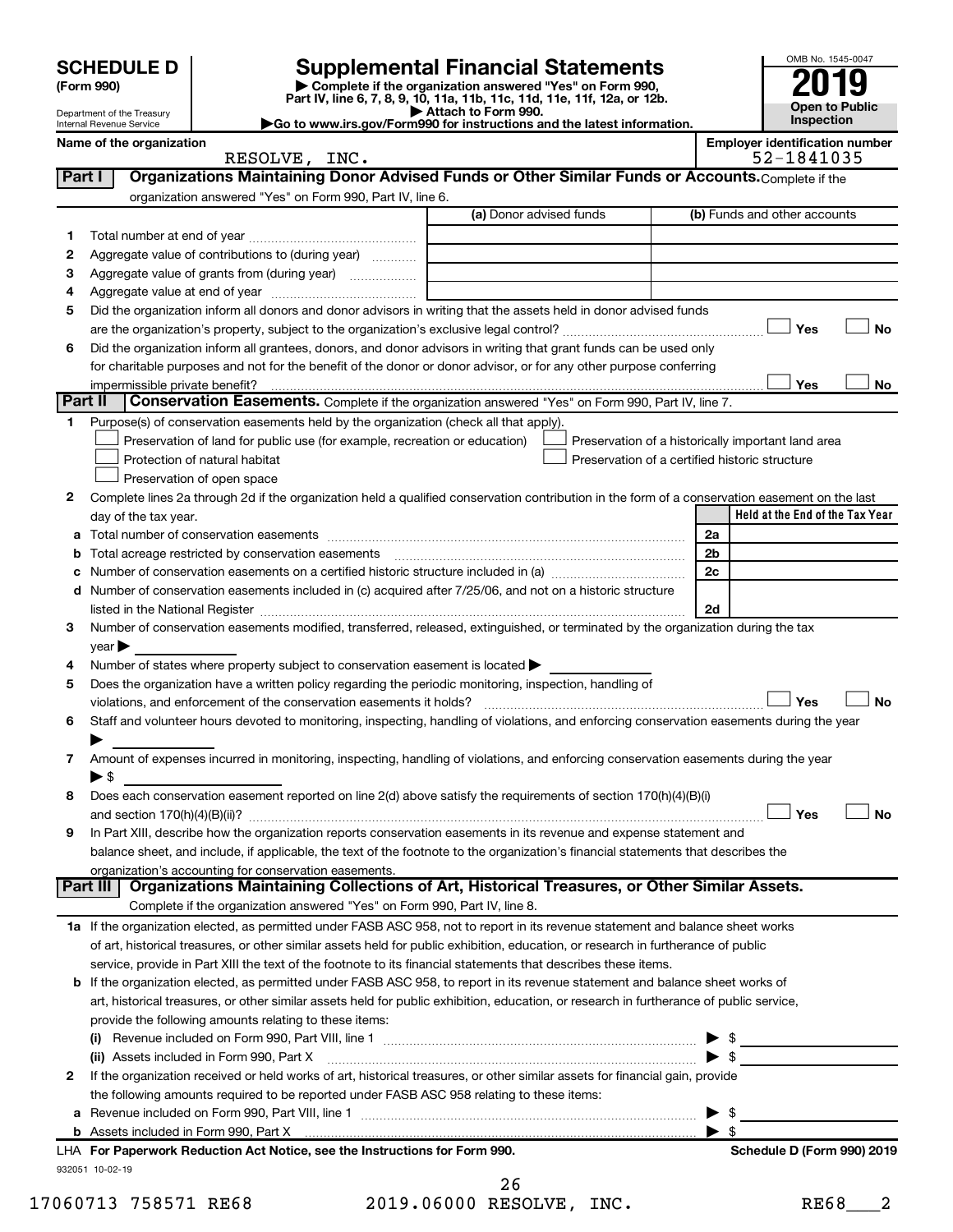|               | RESOLVE, INC.<br>Schedule D (Form 990) 2019                                                                                                                                                                                    |                    |   |                |                                                                                                                                                                                                                                |                     | 52-1841035 Page 2                                 |                   |    |
|---------------|--------------------------------------------------------------------------------------------------------------------------------------------------------------------------------------------------------------------------------|--------------------|---|----------------|--------------------------------------------------------------------------------------------------------------------------------------------------------------------------------------------------------------------------------|---------------------|---------------------------------------------------|-------------------|----|
|               | Part III   Organizations Maintaining Collections of Art, Historical Treasures, or Other Similar Assets continued)                                                                                                              |                    |   |                |                                                                                                                                                                                                                                |                     |                                                   |                   |    |
| 3             | Using the organization's acquisition, accession, and other records, check any of the following that make significant use of its                                                                                                |                    |   |                |                                                                                                                                                                                                                                |                     |                                                   |                   |    |
|               | collection items (check all that apply):                                                                                                                                                                                       |                    |   |                |                                                                                                                                                                                                                                |                     |                                                   |                   |    |
| a             | Public exhibition                                                                                                                                                                                                              |                    | d |                | Loan or exchange program                                                                                                                                                                                                       |                     |                                                   |                   |    |
| b             | Scholarly research                                                                                                                                                                                                             |                    | e |                | Other and the control of the control of the control of the control of the control of the control of the control of the control of the control of the control of the control of the control of the control of the control of th |                     |                                                   |                   |    |
| с             | Preservation for future generations                                                                                                                                                                                            |                    |   |                |                                                                                                                                                                                                                                |                     |                                                   |                   |    |
| 4             | Provide a description of the organization's collections and explain how they further the organization's exempt purpose in Part XIII.                                                                                           |                    |   |                |                                                                                                                                                                                                                                |                     |                                                   |                   |    |
| 5             | During the year, did the organization solicit or receive donations of art, historical treasures, or other similar assets                                                                                                       |                    |   |                |                                                                                                                                                                                                                                |                     |                                                   |                   |    |
|               |                                                                                                                                                                                                                                |                    |   |                |                                                                                                                                                                                                                                |                     | Yes                                               |                   | No |
|               | Part IV<br><b>Escrow and Custodial Arrangements.</b> Complete if the organization answered "Yes" on Form 990, Part IV, line 9, or                                                                                              |                    |   |                |                                                                                                                                                                                                                                |                     |                                                   |                   |    |
|               | reported an amount on Form 990, Part X, line 21.                                                                                                                                                                               |                    |   |                |                                                                                                                                                                                                                                |                     |                                                   |                   |    |
|               | 1a Is the organization an agent, trustee, custodian or other intermediary for contributions or other assets not included                                                                                                       |                    |   |                |                                                                                                                                                                                                                                |                     |                                                   |                   |    |
|               |                                                                                                                                                                                                                                |                    |   |                |                                                                                                                                                                                                                                |                     | Yes                                               |                   | No |
|               | b If "Yes," explain the arrangement in Part XIII and complete the following table:                                                                                                                                             |                    |   |                |                                                                                                                                                                                                                                |                     |                                                   |                   |    |
|               |                                                                                                                                                                                                                                |                    |   |                |                                                                                                                                                                                                                                |                     | Amount                                            |                   |    |
|               | c Beginning balance measurements and the contract of the contract of the contract of the contract of the contract of the contract of the contract of the contract of the contract of the contract of the contract of the contr |                    |   |                |                                                                                                                                                                                                                                | 1c                  |                                                   |                   |    |
|               |                                                                                                                                                                                                                                |                    |   |                |                                                                                                                                                                                                                                | 1d                  |                                                   |                   |    |
|               | e Distributions during the year manufactured and continuum control of the control of the control of the state of the control of the control of the control of the control of the control of the control of the control of the  |                    |   |                |                                                                                                                                                                                                                                | 1e                  |                                                   |                   |    |
| t.            | 2a Did the organization include an amount on Form 990, Part X, line 21, for escrow or custodial account liability?                                                                                                             |                    |   |                |                                                                                                                                                                                                                                | 1f                  | Yes                                               |                   | No |
|               |                                                                                                                                                                                                                                |                    |   |                |                                                                                                                                                                                                                                |                     |                                                   |                   |    |
| <b>Part V</b> | <b>b</b> If "Yes," explain the arrangement in Part XIII. Check here if the explanation has been provided on Part XIII<br>Endowment Funds. Complete if the organization answered "Yes" on Form 990, Part IV, line 10.           |                    |   |                |                                                                                                                                                                                                                                |                     |                                                   |                   |    |
|               |                                                                                                                                                                                                                                | (a) Current year   |   | (b) Prior year | (c) Two years back                                                                                                                                                                                                             |                     | $(d)$ Three years back $\mid$ (e) Four years back |                   |    |
|               | 1a Beginning of year balance                                                                                                                                                                                                   |                    |   |                |                                                                                                                                                                                                                                |                     |                                                   |                   |    |
|               |                                                                                                                                                                                                                                |                    |   |                |                                                                                                                                                                                                                                |                     |                                                   |                   |    |
|               | Net investment earnings, gains, and losses                                                                                                                                                                                     |                    |   |                |                                                                                                                                                                                                                                |                     |                                                   |                   |    |
|               |                                                                                                                                                                                                                                |                    |   |                |                                                                                                                                                                                                                                |                     |                                                   |                   |    |
|               | e Other expenditures for facilities                                                                                                                                                                                            |                    |   |                |                                                                                                                                                                                                                                |                     |                                                   |                   |    |
|               |                                                                                                                                                                                                                                |                    |   |                |                                                                                                                                                                                                                                |                     |                                                   |                   |    |
|               |                                                                                                                                                                                                                                |                    |   |                |                                                                                                                                                                                                                                |                     |                                                   |                   |    |
| g             |                                                                                                                                                                                                                                |                    |   |                |                                                                                                                                                                                                                                |                     |                                                   |                   |    |
| 2             | Provide the estimated percentage of the current year end balance (line 1g, column (a)) held as:                                                                                                                                |                    |   |                |                                                                                                                                                                                                                                |                     |                                                   |                   |    |
| а             | Board designated or quasi-endowment                                                                                                                                                                                            |                    | % |                |                                                                                                                                                                                                                                |                     |                                                   |                   |    |
|               | <b>b</b> Permanent endowment $\blacktriangleright$                                                                                                                                                                             | %                  |   |                |                                                                                                                                                                                                                                |                     |                                                   |                   |    |
|               | <b>c</b> Term endowment $\blacktriangleright$                                                                                                                                                                                  | %                  |   |                |                                                                                                                                                                                                                                |                     |                                                   |                   |    |
|               | The percentages on lines 2a, 2b, and 2c should equal 100%.                                                                                                                                                                     |                    |   |                |                                                                                                                                                                                                                                |                     |                                                   |                   |    |
|               | 3a Are there endowment funds not in the possession of the organization that are held and administered for the organization                                                                                                     |                    |   |                |                                                                                                                                                                                                                                |                     |                                                   |                   |    |
|               | by:                                                                                                                                                                                                                            |                    |   |                |                                                                                                                                                                                                                                |                     |                                                   | Yes               | No |
|               | (i)                                                                                                                                                                                                                            |                    |   |                |                                                                                                                                                                                                                                |                     | 3a(i)                                             |                   |    |
|               |                                                                                                                                                                                                                                |                    |   |                |                                                                                                                                                                                                                                |                     | 3a(ii)                                            |                   |    |
|               |                                                                                                                                                                                                                                |                    |   |                |                                                                                                                                                                                                                                |                     | 3b                                                |                   |    |
| 4             | Describe in Part XIII the intended uses of the organization's endowment funds.                                                                                                                                                 |                    |   |                |                                                                                                                                                                                                                                |                     |                                                   |                   |    |
|               | Land, Buildings, and Equipment.<br><b>Part VI</b>                                                                                                                                                                              |                    |   |                |                                                                                                                                                                                                                                |                     |                                                   |                   |    |
|               | Complete if the organization answered "Yes" on Form 990, Part IV, line 11a. See Form 990, Part X, line 10.                                                                                                                     |                    |   |                |                                                                                                                                                                                                                                |                     |                                                   |                   |    |
|               | Description of property                                                                                                                                                                                                        | (a) Cost or other  |   |                | (b) Cost or other                                                                                                                                                                                                              | (c) Accumulated     | (d) Book value                                    |                   |    |
|               |                                                                                                                                                                                                                                | basis (investment) |   |                | basis (other)                                                                                                                                                                                                                  | depreciation        |                                                   |                   |    |
|               |                                                                                                                                                                                                                                |                    |   |                |                                                                                                                                                                                                                                |                     |                                                   |                   |    |
|               |                                                                                                                                                                                                                                |                    |   |                |                                                                                                                                                                                                                                |                     |                                                   |                   |    |
|               |                                                                                                                                                                                                                                |                    |   |                | 668, 105.                                                                                                                                                                                                                      | 601,428.<br>65,630. |                                                   | 66,677.           |    |
|               |                                                                                                                                                                                                                                |                    |   |                | 71,197.<br>152, 252.                                                                                                                                                                                                           | 110,944.            |                                                   | 5,567.<br>41,308. |    |
|               |                                                                                                                                                                                                                                |                    |   |                |                                                                                                                                                                                                                                |                     |                                                   | 113,552.          |    |
|               | Total. Add lines 1a through 1e. (Column (d) must equal Form 990, Part X, column (B), line 10c.)                                                                                                                                |                    |   |                |                                                                                                                                                                                                                                |                     |                                                   |                   |    |

**Schedule D (Form 990) 2019**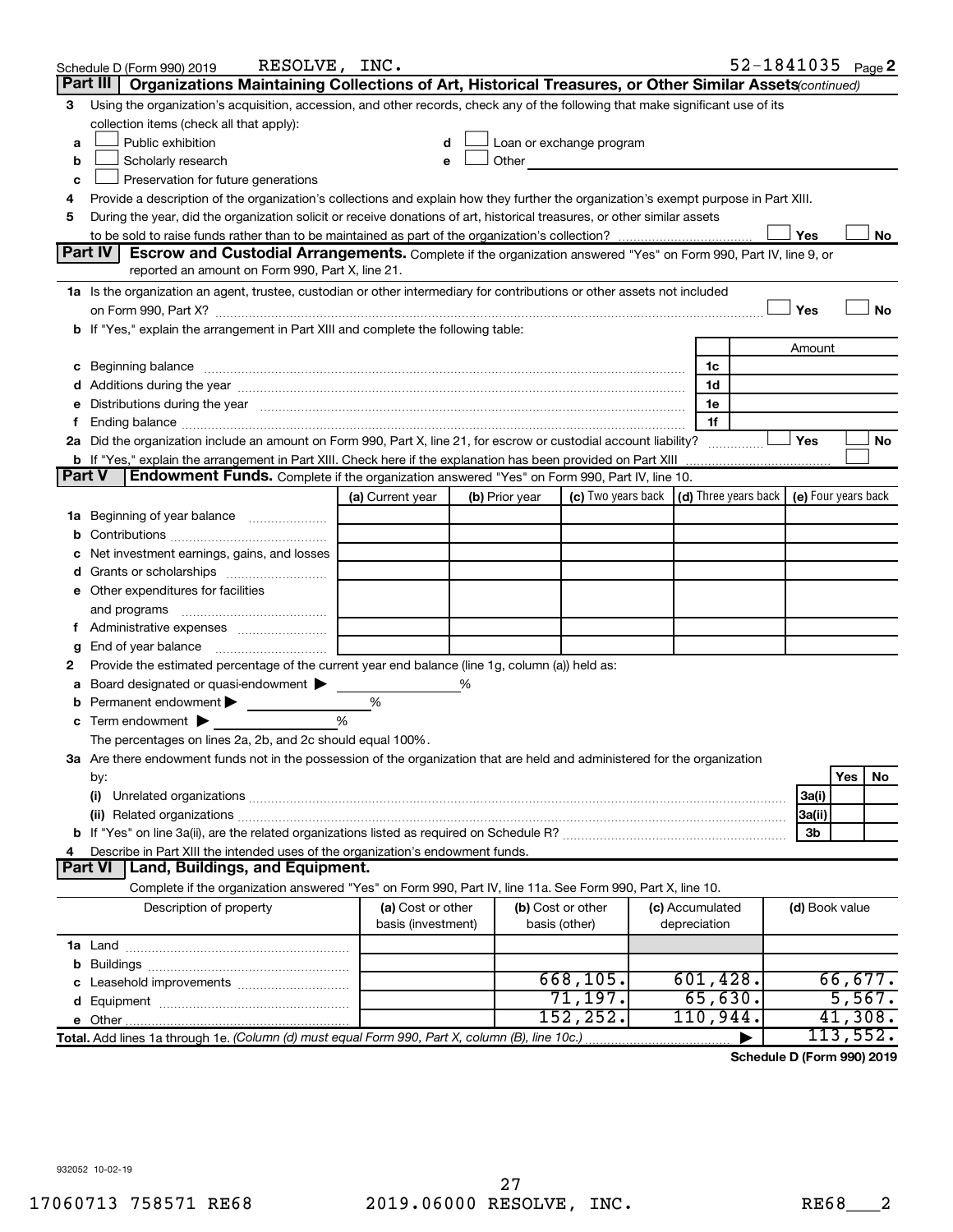| Complete if the organization answered "Yes" on Form 990, Part IV, line 11b. See Form 990, Part X, line 12.                                  |                 |                                                           |                |
|---------------------------------------------------------------------------------------------------------------------------------------------|-----------------|-----------------------------------------------------------|----------------|
| (a) Description of security or category (including name of security)                                                                        | (b) Book value  | (c) Method of valuation: Cost or end-of-year market value |                |
|                                                                                                                                             |                 |                                                           |                |
|                                                                                                                                             |                 |                                                           |                |
| $(3)$ Other                                                                                                                                 |                 |                                                           |                |
| (A)                                                                                                                                         |                 |                                                           |                |
| (B)                                                                                                                                         |                 |                                                           |                |
| (C)                                                                                                                                         |                 |                                                           |                |
| (D)                                                                                                                                         |                 |                                                           |                |
| (E)                                                                                                                                         |                 |                                                           |                |
| (F)                                                                                                                                         |                 |                                                           |                |
| (G)                                                                                                                                         |                 |                                                           |                |
| (H)                                                                                                                                         |                 |                                                           |                |
| Total. (Col. (b) must equal Form 990, Part X, col. (B) line 12.)                                                                            |                 |                                                           |                |
| Part VIII Investments - Program Related.                                                                                                    |                 |                                                           |                |
|                                                                                                                                             |                 |                                                           |                |
| Complete if the organization answered "Yes" on Form 990, Part IV, line 11c. See Form 990, Part X, line 13.<br>(a) Description of investment | (b) Book value  | (c) Method of valuation: Cost or end-of-year market value |                |
|                                                                                                                                             |                 |                                                           |                |
| (1)                                                                                                                                         |                 |                                                           |                |
| (2)                                                                                                                                         |                 |                                                           |                |
| (3)                                                                                                                                         |                 |                                                           |                |
| (4)                                                                                                                                         |                 |                                                           |                |
| (5)                                                                                                                                         |                 |                                                           |                |
| (6)                                                                                                                                         |                 |                                                           |                |
| (7)                                                                                                                                         |                 |                                                           |                |
| (8)                                                                                                                                         |                 |                                                           |                |
| (9)                                                                                                                                         |                 |                                                           |                |
| Total. (Col. (b) must equal Form 990, Part X, col. (B) line 13.)                                                                            |                 |                                                           |                |
| Part IX<br><b>Other Assets.</b>                                                                                                             |                 |                                                           |                |
| Complete if the organization answered "Yes" on Form 990, Part IV, line 11d. See Form 990, Part X, line 15.                                  |                 |                                                           |                |
|                                                                                                                                             | (a) Description |                                                           | (b) Book value |
| <b>OTHER</b><br>(1)                                                                                                                         |                 |                                                           | 3,000.         |
| INVESTMENT IN IMPACT@RESOLVE<br>(2)                                                                                                         |                 |                                                           | 965,000.       |
| (3)                                                                                                                                         |                 |                                                           |                |
| (4)                                                                                                                                         |                 |                                                           |                |
| (5)                                                                                                                                         |                 |                                                           |                |
| (6)                                                                                                                                         |                 |                                                           |                |
| (7)                                                                                                                                         |                 |                                                           |                |
| (8)                                                                                                                                         |                 |                                                           |                |
| (9)                                                                                                                                         |                 |                                                           |                |
| Total. (Column (b) must equal Form 990, Part X, col. (B) line 15.)                                                                          |                 |                                                           | 968,000.       |
| <b>Other Liabilities.</b><br>Part X                                                                                                         |                 |                                                           |                |
| Complete if the organization answered "Yes" on Form 990, Part IV, line 11e or 11f. See Form 990, Part X, line 25.                           |                 |                                                           |                |
| (a) Description of liability<br>1.                                                                                                          |                 |                                                           | (b) Book value |
| Federal income taxes<br>(1)                                                                                                                 |                 |                                                           |                |
| DEFERRED RENT<br>(2)                                                                                                                        |                 |                                                           | 114,610.       |
| <b>LEASE INCENTIVE</b><br>(3)                                                                                                               |                 |                                                           | 117,017.       |
| (4)                                                                                                                                         |                 |                                                           |                |
|                                                                                                                                             |                 |                                                           |                |
| (5)                                                                                                                                         |                 |                                                           |                |
| (6)                                                                                                                                         |                 |                                                           |                |
| (7)                                                                                                                                         |                 |                                                           |                |
| (8)                                                                                                                                         |                 |                                                           |                |
| (9)                                                                                                                                         |                 |                                                           |                |
| Total. (Column (b) must equal Form 990, Part X, col. (B) line 25.)                                                                          |                 |                                                           | 231,627.       |

**Total.**  *(Column (b) must equal Form 990, Part X, col. (B) line 25.)* |

**2.** Liability for uncertain tax positions. In Part XIII, provide the text of the footnote to the organization's financial statements that reports the organization's liability for uncertain tax positions under FASB ASC 740. Check here if the text of the footnote has been provided in Part XIII ...  $\fbox{\bf X}$ 

**Schedule D (Form 990) 2019**

932053 10-02-19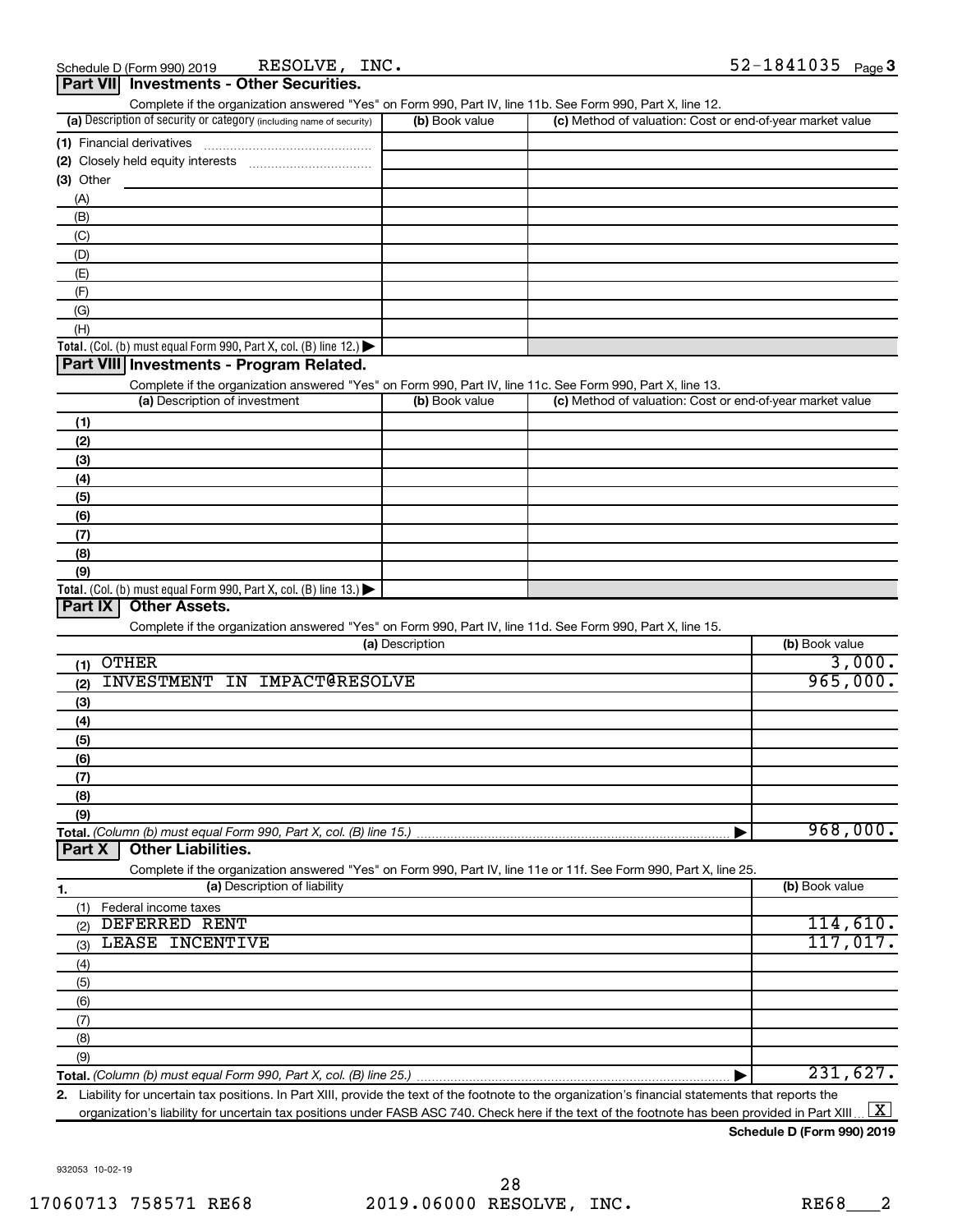| Schedule D (Form 990) 2019 |  |  | RESOLVE | INC. | 52-1841035 | Page 4 |
|----------------------------|--|--|---------|------|------------|--------|
|----------------------------|--|--|---------|------|------------|--------|

|   | Part XI   Reconciliation of Revenue per Audited Financial Statements With Revenue per Return.                                                               |                |              |  |
|---|-------------------------------------------------------------------------------------------------------------------------------------------------------------|----------------|--------------|--|
|   | Complete if the organization answered "Yes" on Form 990, Part IV, line 12a.                                                                                 |                |              |  |
| 1 | Total revenue, gains, and other support per audited financial statements [11] [11] Total revenue, gains, and other support per audited financial statements | $\mathbf{1}$   |              |  |
| 2 | Amounts included on line 1 but not on Form 990, Part VIII, line 12:                                                                                         |                |              |  |
| a |                                                                                                                                                             | 2a             |              |  |
| b |                                                                                                                                                             | 2 <sub>b</sub> |              |  |
| c |                                                                                                                                                             | 2c             |              |  |
| d |                                                                                                                                                             | 2d             |              |  |
| e | Add lines 2a through 2d <b>[10]</b> [20] <b>All and Primes 22</b> through 2d <b>[10] All and Primes 2a</b> through 2d <b>[10] Primes 24 Example 20</b>      |                | 2e           |  |
| з |                                                                                                                                                             |                | 3            |  |
|   | Amounts included on Form 990, Part VIII, line 12, but not on line 1:                                                                                        |                |              |  |
| a |                                                                                                                                                             |                |              |  |
| b |                                                                                                                                                             | 4 <sub>b</sub> |              |  |
| c | Add lines 4a and 4b                                                                                                                                         | 4c             |              |  |
| 5 |                                                                                                                                                             |                | 5            |  |
|   |                                                                                                                                                             |                |              |  |
|   | Part XII   Reconciliation of Expenses per Audited Financial Statements With Expenses per Return.                                                            |                |              |  |
|   | Complete if the organization answered "Yes" on Form 990, Part IV, line 12a.                                                                                 |                |              |  |
| 1 |                                                                                                                                                             |                | $\mathbf{1}$ |  |
| 2 | Amounts included on line 1 but not on Form 990, Part IX, line 25:                                                                                           |                |              |  |
| a |                                                                                                                                                             | 2a             |              |  |
| b |                                                                                                                                                             | 2 <sub>b</sub> |              |  |
| с |                                                                                                                                                             | 2 <sub>c</sub> |              |  |
| d |                                                                                                                                                             | 2d             |              |  |
| e |                                                                                                                                                             |                | 2е           |  |
| З | Add lines 2a through 2d <b>must be a constructed as the constant of the constant of the constant of the construction</b>                                    |                | 3            |  |
| 4 | Amounts included on Form 990, Part IX, line 25, but not on line 1:                                                                                          |                |              |  |
| a | Investment expenses not included on Form 990, Part VIII, line 7b [11, 111, 120]                                                                             | 4a             |              |  |
| b |                                                                                                                                                             | 4b.            |              |  |
|   | Add lines 4a and 4b                                                                                                                                         |                | 4c           |  |
| 5 | <b>Part XIII Supplemental Information.</b>                                                                                                                  |                | 5            |  |

Provide the descriptions required for Part II, lines 3, 5, and 9; Part III, lines 1a and 4; Part IV, lines 1b and 2b; Part V, line 4; Part X, line 2; Part XI, lines 2d and 4b; and Part XII, lines 2d and 4b. Also complete this part to provide any additional information.

PART X, LINE 2:

| THE ORGANIZATION IS SUBJECT TO INCOME TAXES IN U.S. FEDERAL JURISDICTIONS      |
|--------------------------------------------------------------------------------|
| AND VARIOUS STATE JURISDICTIONS. TAX REGULATIONS WITHIN EACH JURISDICTION      |
| ARE SUBJECT TO INTERPRETATION OF THE RELATED TAX LAWS AND REGULATIONS AND      |
| REQUIRE SIGNIFICANT JUDGMENT TO APPLY. THE ORGANIZATION RECOGNIZES TAX         |
| LIABILITIES FOR UNCERTAIN TAX POSITIONS WHEN IT IS MORE LIKELY<br>THAN NOT     |
| THAT A TAX POSITION WILL NOT BE SUSTAINED<br>UPON EXAMINATION AND SETTLEMENT   |
| WITH VARIOUS TAXING AUTHORITIES. LIABILITIES FOR UNCERTAIN TAX POSITIONS       |
| ARE MEASURED BASED UPON THE LARGEST AMOUNT OF BENEFIT THAT IS GREATER THAN     |
| 50% LIKELY OF<br>BEING REALIZED UPON SETTLEMENT. THE<br>GUIDANCE ON ACCOUNTING |
| IN INCOME TAXES ALSO ADDRESSES DE-RECOGNITION,<br>FOR UNCERTAINTY              |
| CLASSIFICATION, INTEREST AND PENALTIES ON INCOME TAXES, AND ACCOUNTING IN      |
| Schedule D (Form 990) 2019<br>932054 10-02-19<br>29                            |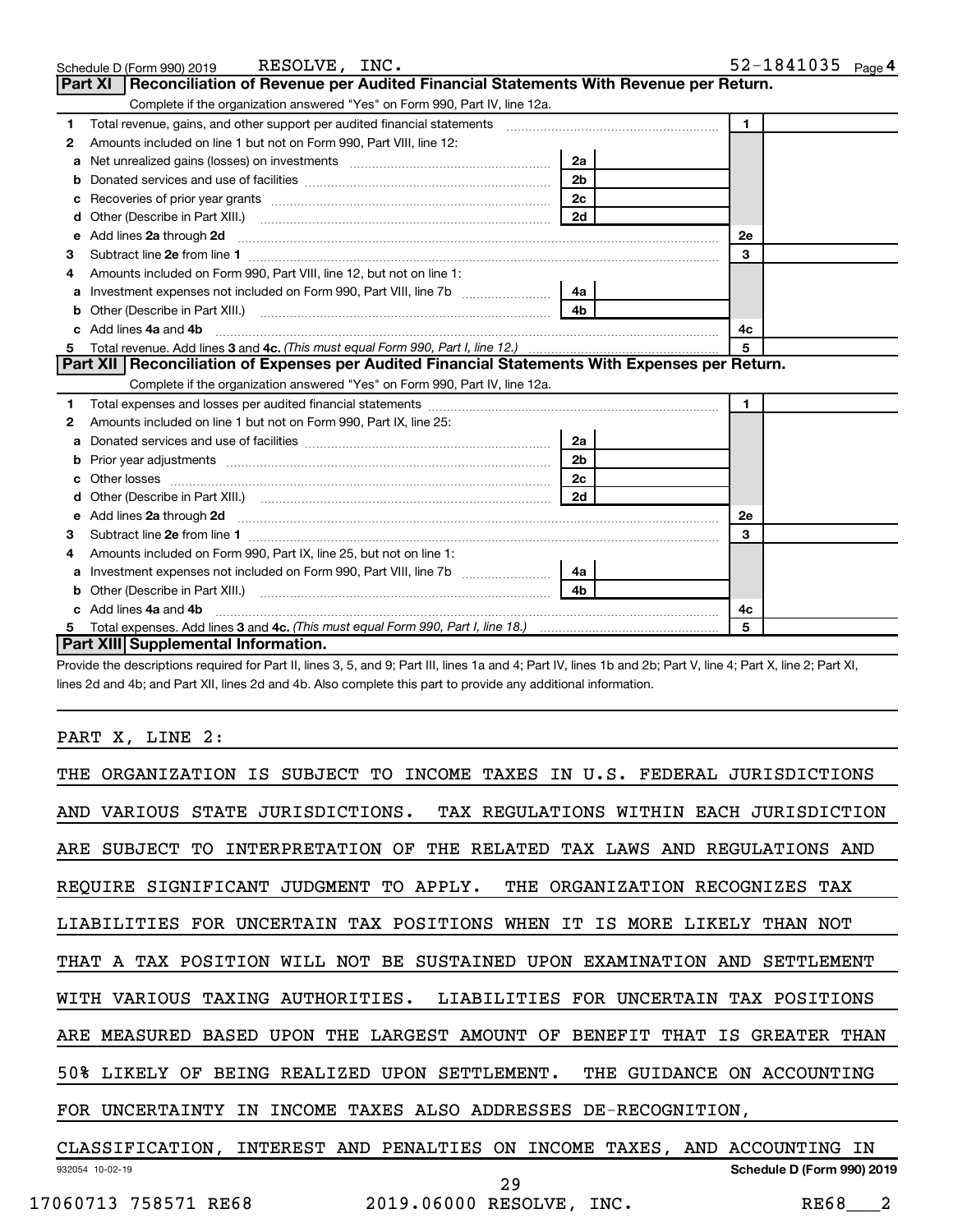INTERIM PERIODS.

**Schedule D (Form 990) 2019**

932055 10-02-19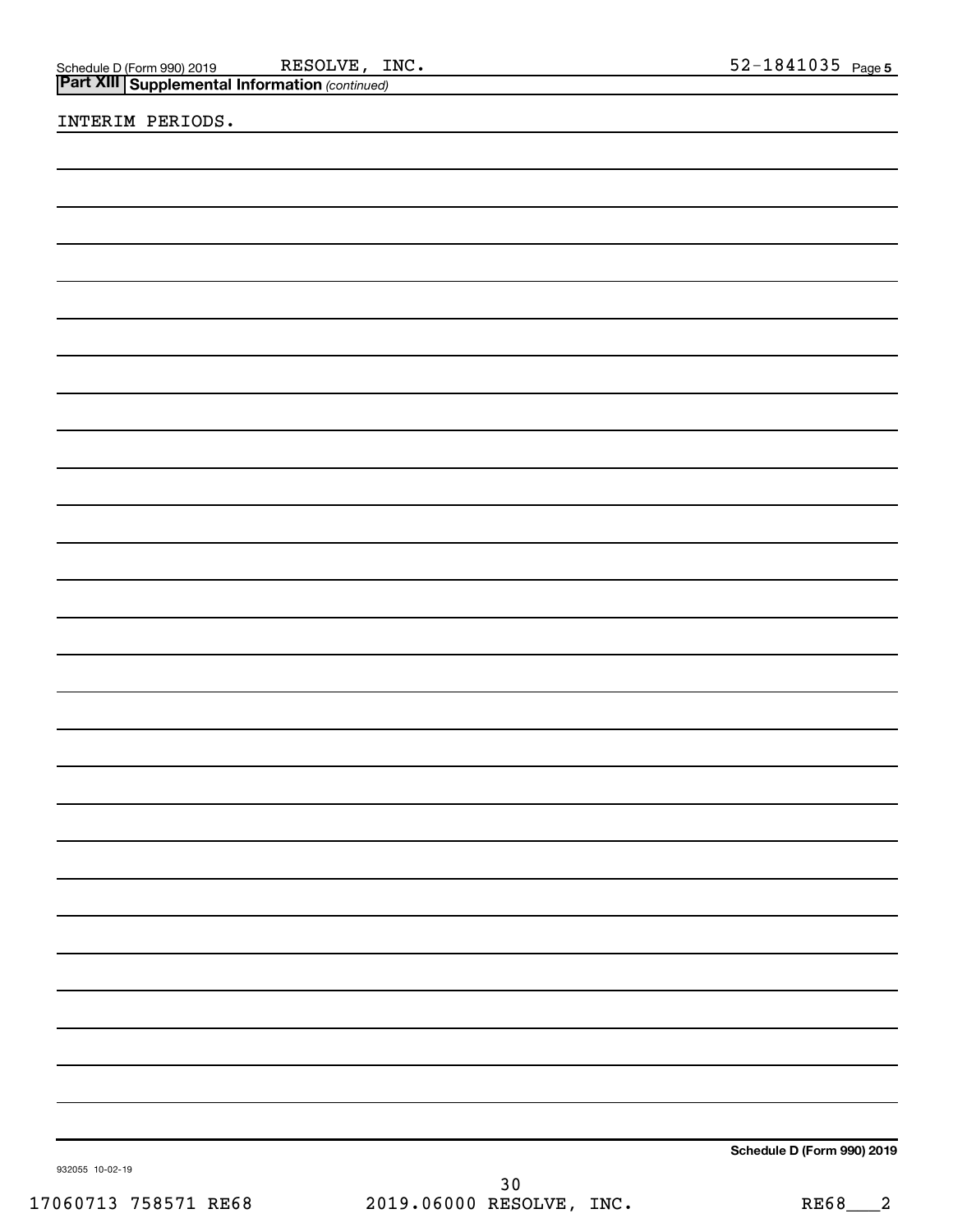| <b>SCHEDULE F</b> |  |
|-------------------|--|
| (Form 990)        |  |

Department of the Treasury

**3**

## **Statement of Activities Outside the United States**

**| Complete if the organization answered "Yes" on Form 990, Part IV, line 14b, 15, or 16. | Attach to Form 990.**

▶ Go to www.irs.gov/Form990 for instructions and the latest information.

| OMB No. 1545-0047                   |
|-------------------------------------|
| 1                                   |
| <b>Open to Public</b><br>Inspection |

Internal Revenue Service Name of the organization

| <b>Employer identification number</b> |  |
|---------------------------------------|--|
|                                       |  |

### RESOLVE, INC. [52-1841035]

Part I | General Information on Activities Outside the United States. Complete if the organization answered "Yes" on Form 990, Part IV, line 14b.

- **1 For grantmakers.**  Does the organization maintain records to substantiate the amount of its grants and other assistance,  $\Box$  Yes  $\Box$  No the grantees' eligibility for the grants or assistance, and the selection criteria used to award the grants or assistance?
- **2 For grantmakers.**  Describe in Part V the organization's procedures for monitoring the use of its grants and other assistance outside the United States.

Activities per Region. (The following Part I, line 3 table can be duplicated if additional space is needed.)

| (a) Region                                      | (b) Number of<br>offices<br>in the region | employees,<br>agents, and<br>independent<br>contractors<br>in the region | (c) Number of $\vert$ (d) Activities conducted in the region<br>(by type) (such as, fundraising, pro-<br>gram services, investments, grants to<br>recipients located in the region) | (e) If activity listed in (d)<br>is a program service,<br>describe specific type<br>of service(s) in the region | (f) Total<br>expenditures<br>for and<br>investments<br>in the region |
|-------------------------------------------------|-------------------------------------------|--------------------------------------------------------------------------|-------------------------------------------------------------------------------------------------------------------------------------------------------------------------------------|-----------------------------------------------------------------------------------------------------------------|----------------------------------------------------------------------|
| NORTH AMERICA -                                 |                                           |                                                                          |                                                                                                                                                                                     |                                                                                                                 |                                                                      |
| CANADA AND MEXICO,                              |                                           |                                                                          |                                                                                                                                                                                     |                                                                                                                 |                                                                      |
| BUT NOT THE UNITED                              |                                           |                                                                          |                                                                                                                                                                                     |                                                                                                                 |                                                                      |
| <b>STATES</b>                                   | 0                                         | 6                                                                        | PROGRAM WORK                                                                                                                                                                        | PROGRAM SUPPORT                                                                                                 | 60,978.                                                              |
| SUB-SAHARAN AFRICA -                            |                                           |                                                                          |                                                                                                                                                                                     |                                                                                                                 |                                                                      |
| ANGOLA, BENIN,                                  |                                           |                                                                          |                                                                                                                                                                                     |                                                                                                                 |                                                                      |
| BOTSWANA, BURKINA                               |                                           |                                                                          |                                                                                                                                                                                     |                                                                                                                 |                                                                      |
| FASO,                                           | 0                                         | 7                                                                        | PROGRAM WORK                                                                                                                                                                        | PPARMT/BWS/REGROW/QRFN                                                                                          | 378,100.                                                             |
| EUROPE (INCLUDING                               |                                           |                                                                          |                                                                                                                                                                                     |                                                                                                                 |                                                                      |
| ICELAND & GREENLAND)                            |                                           |                                                                          |                                                                                                                                                                                     |                                                                                                                 |                                                                      |
| - ALBANIA, ANDORRA,                             |                                           |                                                                          |                                                                                                                                                                                     |                                                                                                                 |                                                                      |
| AUSTRIA, BELGIUM                                | 0                                         | 3                                                                        | PROGRAM WORK                                                                                                                                                                        | <b>PPARMT</b>                                                                                                   | 58,417.                                                              |
|                                                 |                                           |                                                                          |                                                                                                                                                                                     |                                                                                                                 |                                                                      |
| SOUTH AMERICA                                   | 0                                         | $\mathbf{1}$                                                             | PROGRAM WORK                                                                                                                                                                        | PROGRAM SUPPORT                                                                                                 | 12,073.                                                              |
| EAST ASIA AND<br>PACIFIC                        | 0                                         | 2                                                                        | PROGRAM WORK                                                                                                                                                                        | PROGRAM SUPPORT/PPARMT                                                                                          | 19,335.                                                              |
|                                                 |                                           |                                                                          |                                                                                                                                                                                     |                                                                                                                 |                                                                      |
|                                                 |                                           |                                                                          |                                                                                                                                                                                     |                                                                                                                 |                                                                      |
|                                                 |                                           |                                                                          |                                                                                                                                                                                     |                                                                                                                 |                                                                      |
| <b>3 a</b> Subtotal                             | $\mathbf 0$                               | 19                                                                       |                                                                                                                                                                                     |                                                                                                                 | 528,903.                                                             |
| <b>b</b> Total from continuation                |                                           |                                                                          |                                                                                                                                                                                     |                                                                                                                 |                                                                      |
| sheets to Part I                                | $\mathbf 0$                               | $\mathbf 0$                                                              |                                                                                                                                                                                     |                                                                                                                 | 0.                                                                   |
| c Totals (add lines 3a<br>and 3b)<br>. <u>.</u> | $\overline{0}$                            | 19                                                                       |                                                                                                                                                                                     |                                                                                                                 | 528,903.                                                             |

**For Paperwork Reduction Act Notice, see the Instructions for Form 990. Schedule F (Form 990) 2019** LHA

932071 10-12-19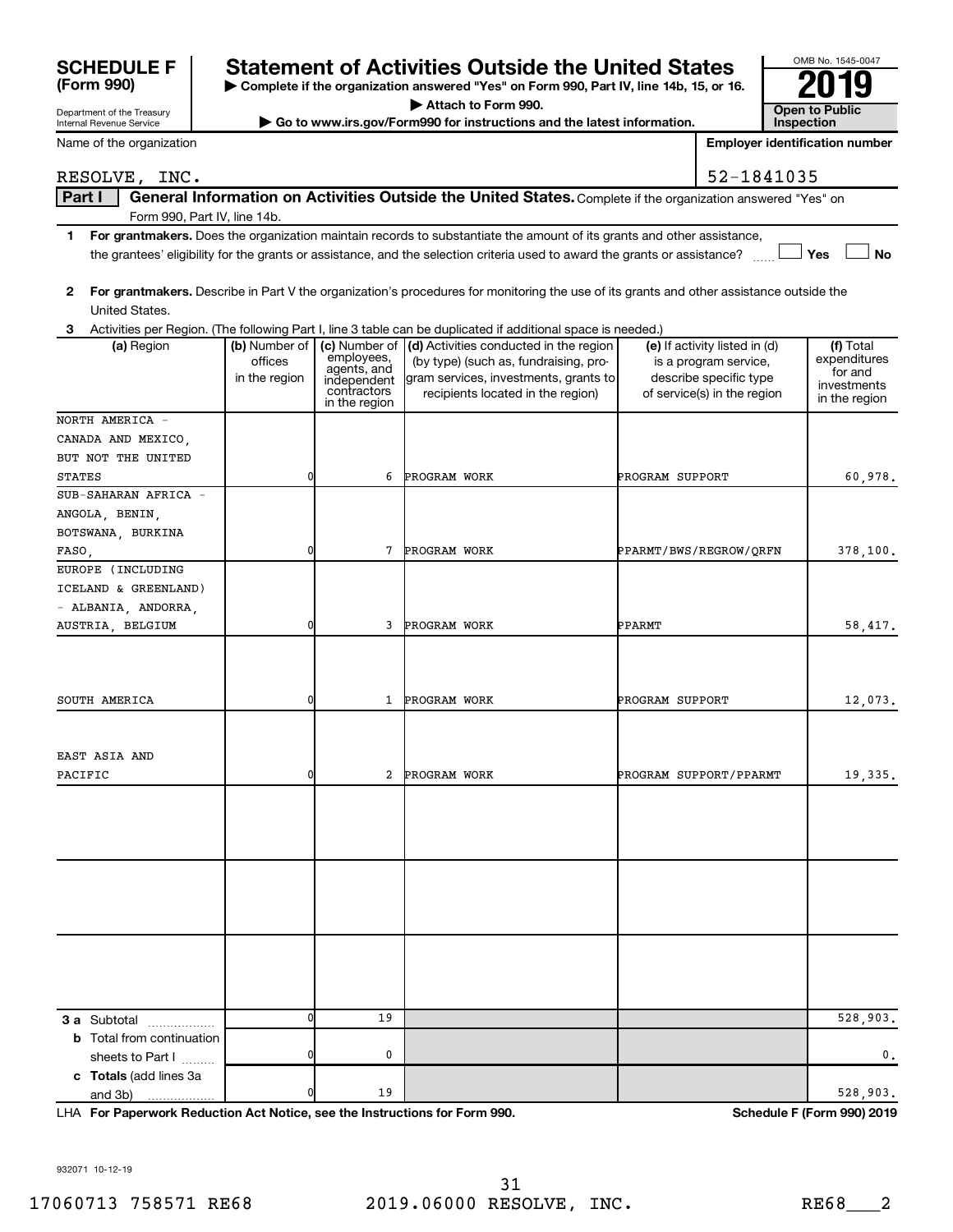| ٦<br>۰, |
|---------|
|---------|

**2** Enter total number of recipient organizations listed above that are recognized as charities by the foreign country, recognized as tax-exempt **3** Enter total number of other organizations or entities | **Schedule F (Form 990) 2019** by the IRS, or for which the grantee or counsel has provided a section 501(c)(3) equivalency letter ~~~~~~~~~~~~~~~~~~~~~~ |

**(a)** Name of organization (b) IRS code section (c) Region (c) Region (d) Purpose of (e) Amount (f) Manner of (g) Amount of (h) Description (i) (a) Name of organization (f) IRS code section (c) Region (d) Purpose of (d) Am

grant

RESOLVE, INC.

(a) Name of organization  $\begin{bmatrix} \textbf{(b)} \text{ IRS code section} \\ \textbf{conf} \text{ In the image of } \textbf{Comp}(n) \end{bmatrix}$  (c) Region (d) Purpose of

(b) IRS code section and EIN (if applicable)

Part II | Grants and Other Assistance to Organizations or Entities Outside the United States. Complete if the organization answered "Yes" on Form 990, Part IV, line 15, for any Schedule F (Form 990) 2019 RESOLVE, INC.  $52-1841035$ 

> (f) Manner of cash disbursement

(g) Amount of noncash assistance

(e) Amount of cash grant

recipient who received more than \$5,000. Part II can be duplicated if additional space is needed.

(h) Description of noncash assistance

**2**

(i) Method of valuation (book, FMV, appraisal, other)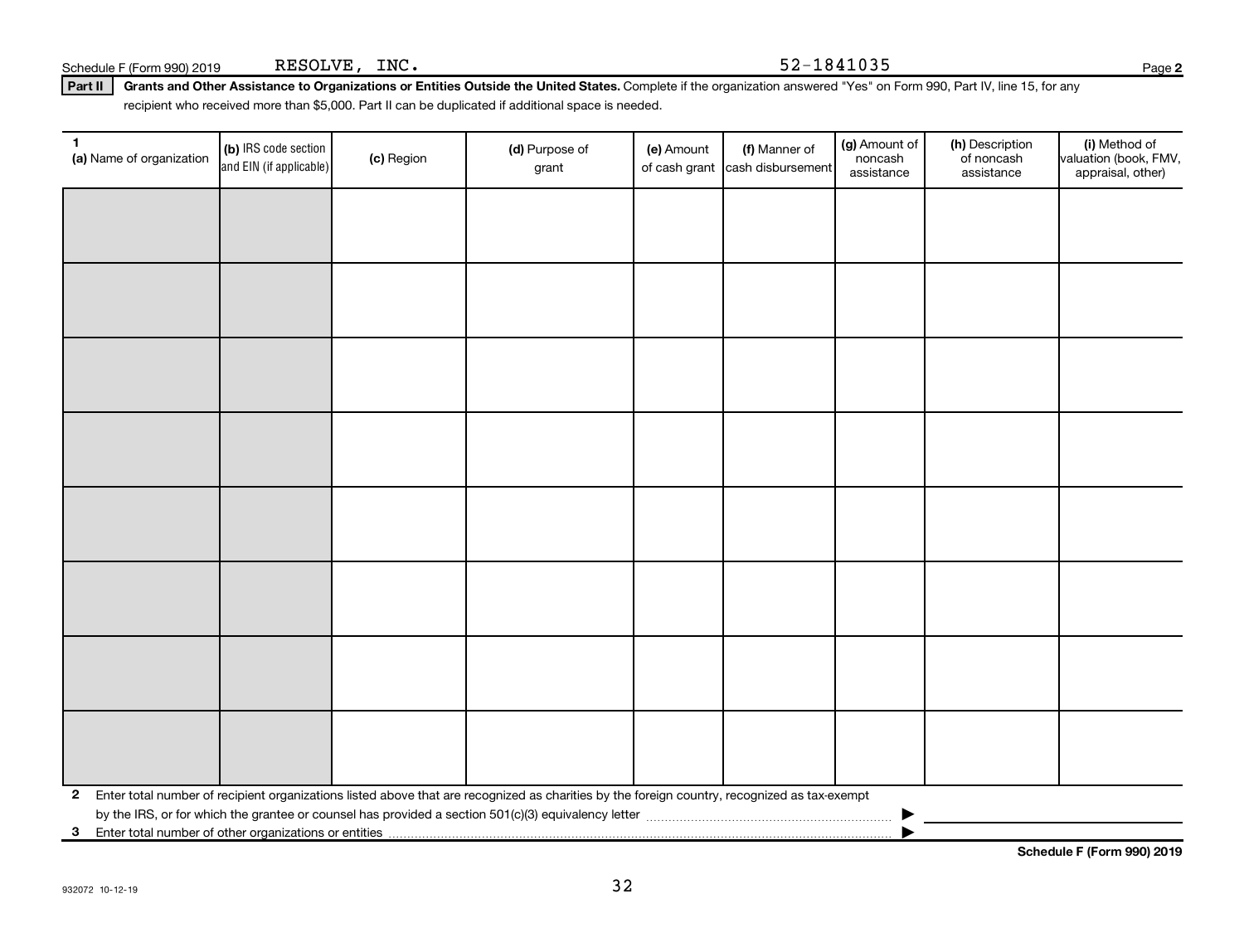| ٦<br>۰, | ٦<br>۰, |
|---------|---------|
|         |         |

| (a) Type of grant or assistance | (b) Region | (c) Number of (d) Amount of<br>recipients cash grant | (e) Manner of<br>cash disbursement | (f) Amount of<br>noncash<br>assistance | (g) Description of<br>noncash assistance | (h) Method of<br>valuation<br>(book, FMV,<br>appraisal, other) |
|---------------------------------|------------|------------------------------------------------------|------------------------------------|----------------------------------------|------------------------------------------|----------------------------------------------------------------|
|                                 |            |                                                      |                                    |                                        |                                          |                                                                |
|                                 |            |                                                      |                                    |                                        |                                          |                                                                |
|                                 |            |                                                      |                                    |                                        |                                          |                                                                |
|                                 |            |                                                      |                                    |                                        |                                          |                                                                |
|                                 |            |                                                      |                                    |                                        |                                          |                                                                |
|                                 |            |                                                      |                                    |                                        |                                          |                                                                |
|                                 |            |                                                      |                                    |                                        |                                          |                                                                |
|                                 |            |                                                      |                                    |                                        |                                          |                                                                |
|                                 |            |                                                      |                                    |                                        |                                          |                                                                |
|                                 |            |                                                      |                                    |                                        |                                          |                                                                |

### Part III Grants and Other Assistance to Individuals Outside the United States. Complete if the organization answered "Yes" on Form 990, Part IV, line 16. Part III can be duplicated if additional space is needed.

RESOLVE, INC.

### Schedule F (Form 990) 2019 RESOLVE, INC.  $52-1841035$

Page 3

**Schedule F (Form 990) 2019**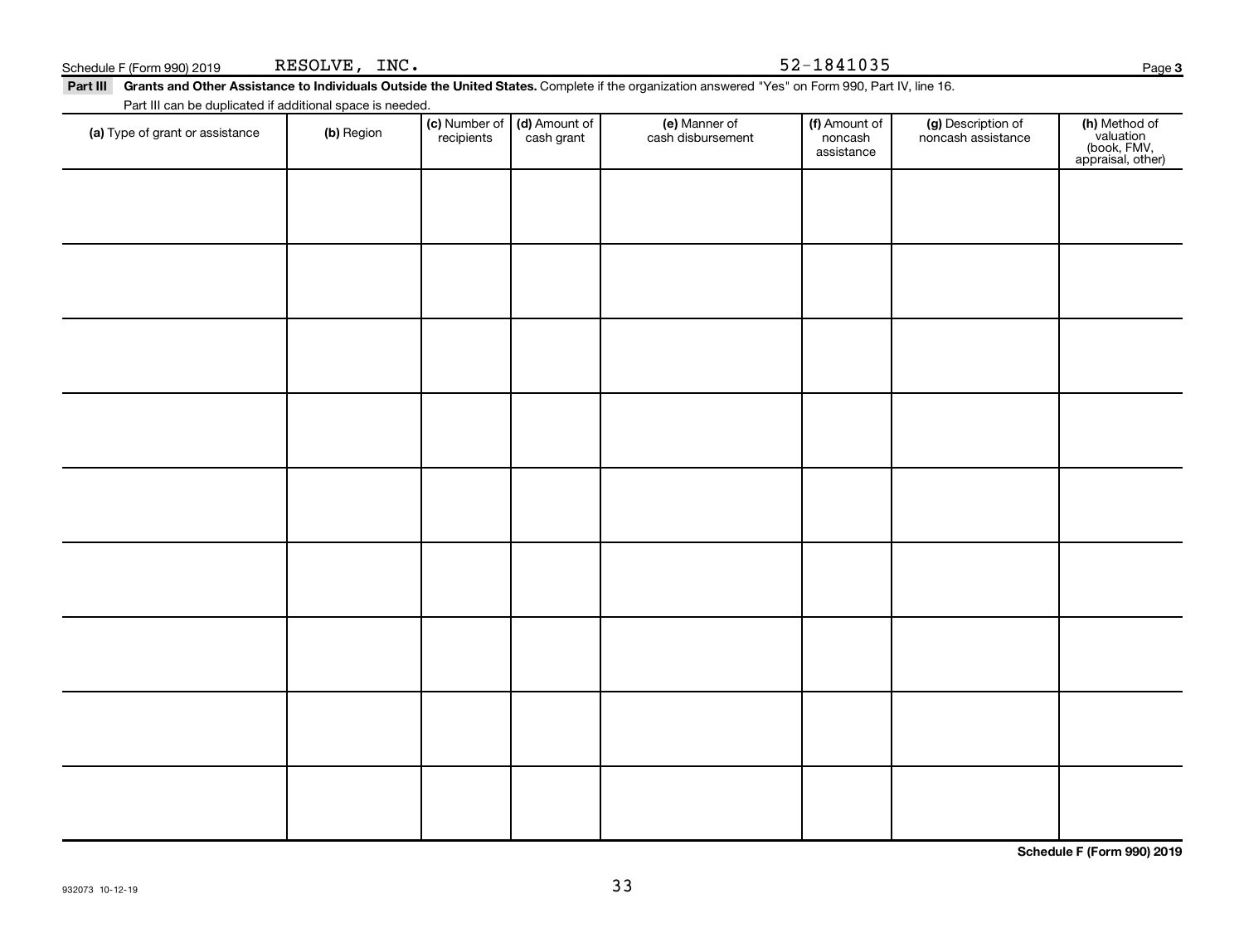| 1            | Was the organization a U.S. transferor of property to a foreign corporation during the tax year? If "Yes," the<br>organization may be required to file Form 926, Return by a U.S. Transferor of Property to a Foreign<br>Corporation (see Instructions for Form 926)                                                                                                                                                   | Yes | $X _{N0}$         |
|--------------|------------------------------------------------------------------------------------------------------------------------------------------------------------------------------------------------------------------------------------------------------------------------------------------------------------------------------------------------------------------------------------------------------------------------|-----|-------------------|
| $\mathbf{2}$ | Did the organization have an interest in a foreign trust during the tax year? If "Yes," the organization<br>may be required to separately file Form 3520, Annual Return To Report Transactions With Foreign<br>Trusts and Receipt of Certain Foreign Gifts, and/or Form 3520-A, Annual Information Return of Foreign<br>Trust With a U.S. Owner (see Instructions for Forms 3520 and 3520-A; don't file with Form 990) | Yes | ∣X∣ <sub>No</sub> |
| 3            | Did the organization have an ownership interest in a foreign corporation during the tax year? If "Yes,"<br>the organization may be required to file Form 5471, Information Return of U.S. Persons With Respect to                                                                                                                                                                                                      | Yes | $X \mid N_0$      |
| 4            | Was the organization a direct or indirect shareholder of a passive foreign investment company or a<br>qualified electing fund during the tax year? If "Yes," the organization may be required to file Form 8621,<br>Information Return by a Shareholder of a Passive Foreign Investment Company or Qualified Electing Fund<br>(see Instructions for Form 8621)                                                         | Yes | $\overline{X}$ No |
| 5            | Did the organization have an ownership interest in a foreign partnership during the tax year? If "Yes,"<br>the organization may be required to file Form 8865, Return of U.S. Persons With Respect to Certain<br>Foreign Partnerships (see Instructions for Form 8865)                                                                                                                                                 | Yes | $X _{\text{No}}$  |
| 6            | Did the organization have any operations in or related to any boycotting countries during the tax year? If<br>"Yes," the organization may be required to separately file Form 5713, International Boycott Report (see                                                                                                                                                                                                  | Yes |                   |

**Schedule F (Form 990) 2019**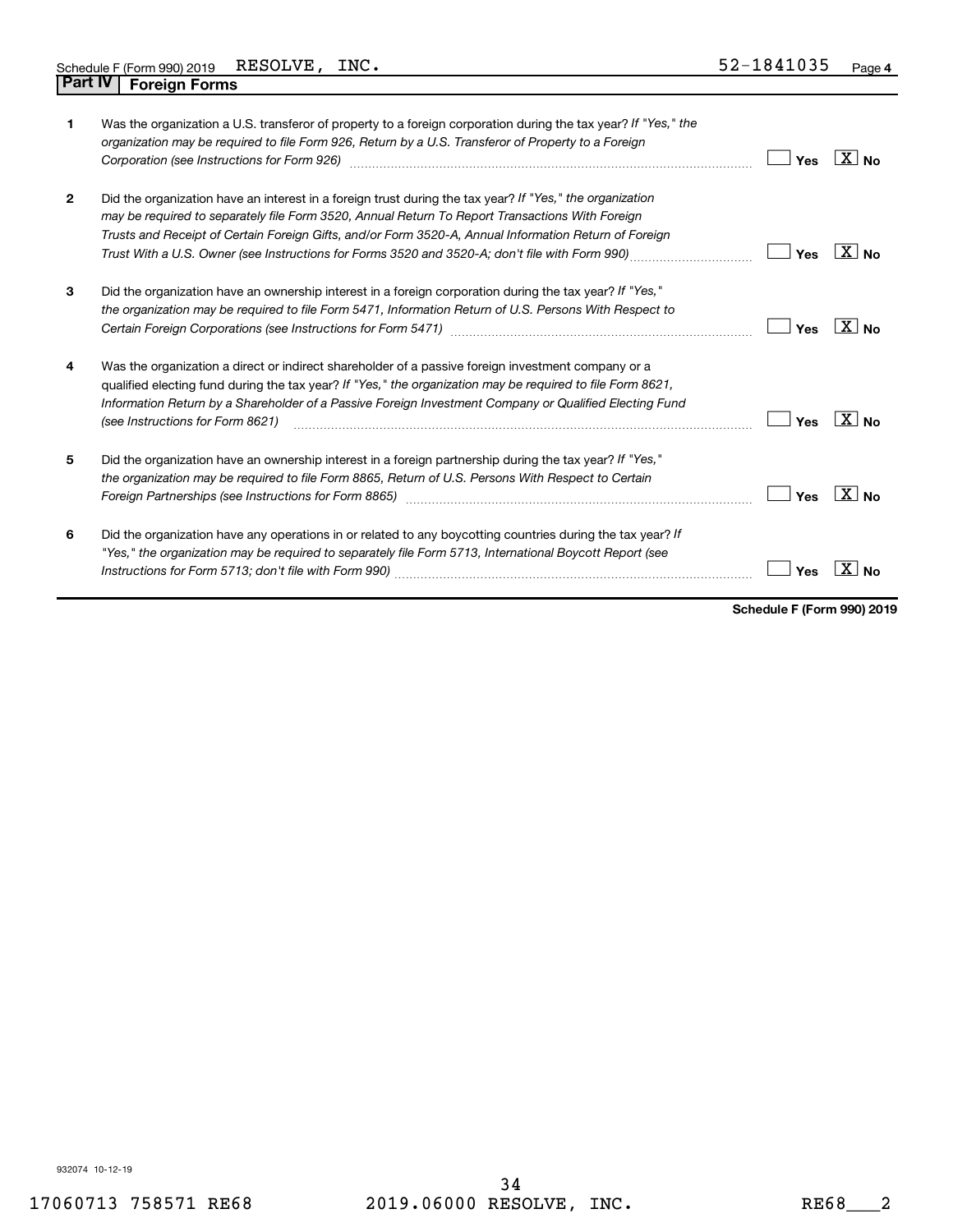### **Part V Supplemental Information**

Provide the information required by Part I, line 2 (monitoring of funds); Part I, line 3, column (f) (accounting method; amounts of investments vs. expenditures per region); Part II, line 1 (accounting method); Part III (accounting method); and Part III, column (c) (estimated number of recipients), as applicable. Also complete this part to provide any additional information. See instructions.

| 932075 10-12-19 | Schedule F (Form 990) 2019 |
|-----------------|----------------------------|
|                 |                            |
|                 |                            |
|                 |                            |
|                 |                            |
|                 |                            |
|                 |                            |
|                 |                            |
|                 |                            |
|                 |                            |
|                 |                            |
|                 |                            |
|                 |                            |
|                 |                            |
|                 |                            |
|                 |                            |
|                 |                            |
|                 |                            |
|                 |                            |
|                 |                            |
|                 |                            |
|                 |                            |
|                 |                            |
|                 |                            |
|                 |                            |
|                 |                            |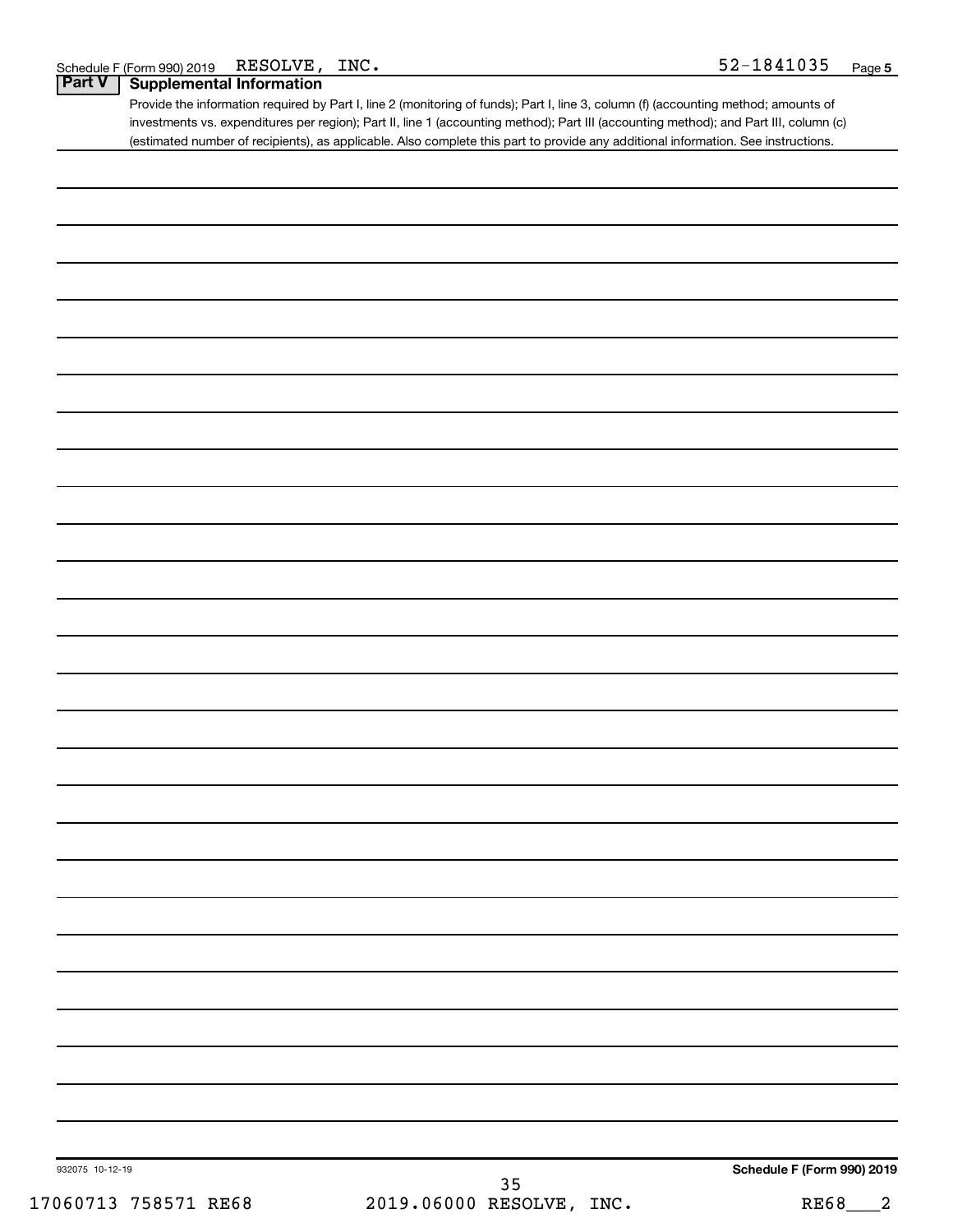| <b>Compensation Information</b><br><b>SCHEDULE J</b>                                                                                                                   | OMB No. 1545-0047                     |  |  |  |
|------------------------------------------------------------------------------------------------------------------------------------------------------------------------|---------------------------------------|--|--|--|
| (Form 990)<br>For certain Officers, Directors, Trustees, Key Employees, and Highest                                                                                    | 2019                                  |  |  |  |
| <b>Compensated Employees</b><br>Complete if the organization answered "Yes" on Form 990, Part IV, line 23.                                                             |                                       |  |  |  |
| Attach to Form 990.<br>Department of the Treasury                                                                                                                      | <b>Open to Public</b>                 |  |  |  |
| Go to www.irs.gov/Form990 for instructions and the latest information.<br>Internal Revenue Service                                                                     | Inspection                            |  |  |  |
| Name of the organization                                                                                                                                               | <b>Employer identification number</b> |  |  |  |
| RESOLVE, INC.                                                                                                                                                          | 52-1841035                            |  |  |  |
| <b>Questions Regarding Compensation</b><br>Part I                                                                                                                      |                                       |  |  |  |
|                                                                                                                                                                        | <b>Yes</b><br>No                      |  |  |  |
| <b>1a</b> Check the appropriate box(es) if the organization provided any of the following to or for a person listed on Form 990,                                       |                                       |  |  |  |
| Part VII, Section A, line 1a. Complete Part III to provide any relevant information regarding these items.                                                             |                                       |  |  |  |
| First-class or charter travel<br>Housing allowance or residence for personal use                                                                                       |                                       |  |  |  |
| Travel for companions<br>Payments for business use of personal residence<br>Health or social club dues or initiation fees<br>Tax indemnification and gross-up payments |                                       |  |  |  |
| Discretionary spending account<br>Personal services (such as maid, chauffeur, chef)                                                                                    |                                       |  |  |  |
|                                                                                                                                                                        |                                       |  |  |  |
| <b>b</b> If any of the boxes on line 1a are checked, did the organization follow a written policy regarding payment or                                                 |                                       |  |  |  |
|                                                                                                                                                                        | 1b                                    |  |  |  |
| Did the organization require substantiation prior to reimbursing or allowing expenses incurred by all directors,<br>$\mathbf{2}$                                       |                                       |  |  |  |
|                                                                                                                                                                        | $\mathbf{2}$                          |  |  |  |
|                                                                                                                                                                        |                                       |  |  |  |
| 3<br>Indicate which, if any, of the following the organization used to establish the compensation of the organization's                                                |                                       |  |  |  |
| CEO/Executive Director. Check all that apply. Do not check any boxes for methods used by a related organization to                                                     |                                       |  |  |  |
| establish compensation of the CEO/Executive Director, but explain in Part III.                                                                                         |                                       |  |  |  |
| Compensation committee<br>Written employment contract                                                                                                                  |                                       |  |  |  |
| Independent compensation consultant<br>Compensation survey or study                                                                                                    |                                       |  |  |  |
| $X$ Form 990 of other organizations<br>Approval by the board or compensation committee                                                                                 |                                       |  |  |  |
|                                                                                                                                                                        |                                       |  |  |  |
| During the year, did any person listed on Form 990, Part VII, Section A, line 1a, with respect to the filing<br>4                                                      |                                       |  |  |  |
| organization or a related organization:                                                                                                                                |                                       |  |  |  |
| Receive a severance payment or change-of-control payment?<br>а                                                                                                         | х<br>4a                               |  |  |  |
| b                                                                                                                                                                      | $\overline{\mathbf{X}}$<br>4b         |  |  |  |
| с                                                                                                                                                                      | X<br>4c                               |  |  |  |
| If "Yes" to any of lines 4a-c, list the persons and provide the applicable amounts for each item in Part III.                                                          |                                       |  |  |  |
|                                                                                                                                                                        |                                       |  |  |  |
| Only section 501(c)(3), 501(c)(4), and 501(c)(29) organizations must complete lines 5-9.                                                                               |                                       |  |  |  |
| For persons listed on Form 990, Part VII, Section A, line 1a, did the organization pay or accrue any compensation                                                      |                                       |  |  |  |
| contingent on the revenues of:                                                                                                                                         | х                                     |  |  |  |
|                                                                                                                                                                        | 5а<br>X                               |  |  |  |
| If "Yes" on line 5a or 5b, describe in Part III.                                                                                                                       | 5b                                    |  |  |  |
|                                                                                                                                                                        |                                       |  |  |  |
| For persons listed on Form 990, Part VII, Section A, line 1a, did the organization pay or accrue any compensation<br>6<br>contingent on the net earnings of:           |                                       |  |  |  |
|                                                                                                                                                                        | х<br>6a                               |  |  |  |
|                                                                                                                                                                        | $\overline{\mathbf{X}}$<br>6b         |  |  |  |
| If "Yes" on line 6a or 6b, describe in Part III.                                                                                                                       |                                       |  |  |  |
| For persons listed on Form 990, Part VII, Section A, line 1a, did the organization provide any nonfixed payments<br>$\mathbf{7}$                                       |                                       |  |  |  |
|                                                                                                                                                                        | x<br>7                                |  |  |  |
| 8 Were any amounts reported on Form 990, Part VII, paid or accrued pursuant to a contract that was subject to the                                                      |                                       |  |  |  |
|                                                                                                                                                                        | x<br>8                                |  |  |  |
| If "Yes" on line 8, did the organization also follow the rebuttable presumption procedure described in<br>9                                                            |                                       |  |  |  |
|                                                                                                                                                                        |                                       |  |  |  |
|                                                                                                                                                                        | 9                                     |  |  |  |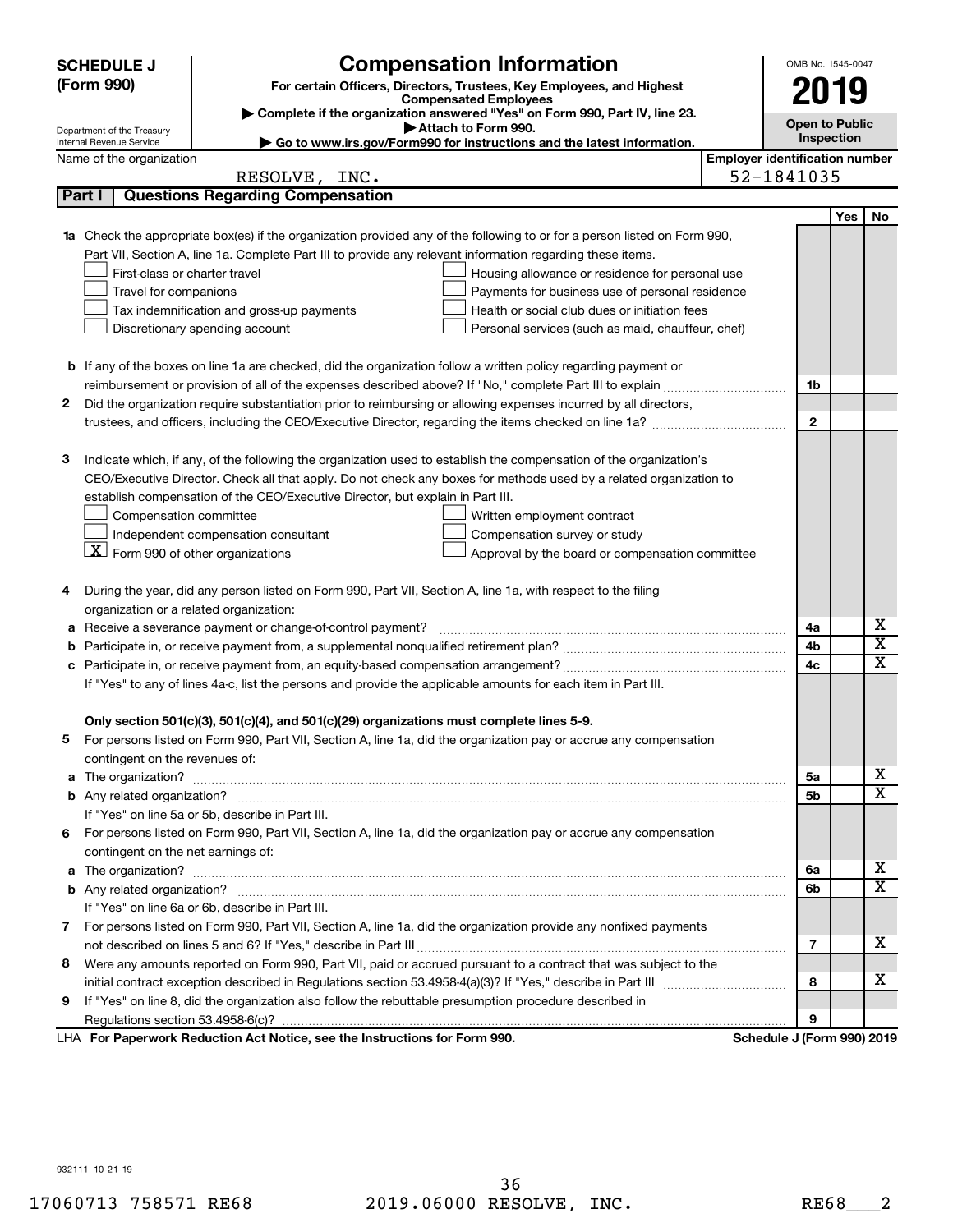### Part II | Officers, Directors, Trustees, Key Employees, and Highest Compensated Employees. Use duplicate copies if additional space is needed.

For each individual whose compensation must be reported on Schedule J, report compensation from the organization on row (i) and from related organizations, described in the instructions, on row (ii). Do not list any individuals that aren't listed on Form 990, Part VII.

Note: The sum of columns (B)(i)-(iii) for each listed individual must equal the total amount of Form 990, Part VII, Section A, line 1a, applicable column (D) and (E) amounts for that individual.

| (A) Name and Title                   |      |                          | (B) Breakdown of W-2 and/or 1099-MISC compensation |                                           | (C) Retirement and             | (D) Nontaxable   | (E) Total of columns        | (F) Compensation                                           |  |
|--------------------------------------|------|--------------------------|----------------------------------------------------|-------------------------------------------|--------------------------------|------------------|-----------------------------|------------------------------------------------------------|--|
|                                      |      | (i) Base<br>compensation | (ii) Bonus &<br>incentive<br>compensation          | (iii) Other<br>reportable<br>compensation | other deferred<br>compensation | benefits         | $(B)(i)-(D)$                | in column (B)<br>reported as deferred<br>on prior Form 990 |  |
| STEPHEN D'ESPOSITO<br>(1)            | (i)  | 212,443.                 | $\overline{\mathbf{0}}$ .                          | $\overline{0}$ .                          | 19, 120.                       | 28,758.          | 260, 321.                   | $0$ .                                                      |  |
| PRESIDENT AND CEO                    | (ii) | 0.                       | $\overline{0}$ .                                   | $\overline{\mathbf{0}}$ .                 | 0.                             | 0.               | $\Omega$ .                  | $\overline{0}$ .                                           |  |
| (2) ABBY DILLEY                      | (i)  | 185,951.                 | $\overline{0}$ .                                   | $\overline{\mathfrak{o}}$ .               | 16,736.                        | 1,593.           | 204, 280.                   | $\overline{0}$ .                                           |  |
| $CO-CHAIR$                           | (ii) | 0.                       | $\overline{\mathfrak{o}}$ .                        | $\overline{0}$ .                          | 0.                             | 0.               | $\Omega$                    | $\overline{0}$ .                                           |  |
| PAUL DE MORGAN<br>(3)                | (i)  | 167,370.                 | $\overline{\mathfrak{o}}$ .                        | $\overline{\mathfrak{o}}$ .               | 15,063.                        | 1,660            | 184,093.                    | $\overline{0}$ .                                           |  |
| SENIOR MEDIATOR                      | (ii) | $\overline{0}$ .         | $\overline{0}$ .                                   | $\overline{0}$ .                          | 0.                             | 0                | $\mathbf 0$ .               | $\overline{0}$ .                                           |  |
| ERIC DINERSTIEN<br>(4)               | (i)  | 159,811.                 | $\overline{0}$ .                                   | $\overline{\mathbf{0}}$ .                 | 14,383.                        | 25,125           | 199,319.                    | $\overline{0}$ .                                           |  |
| DIRECTOR BIODIVERSITY                | (ii) | $0$ .                    | 0.                                                 | $\overline{\mathbf{0}}$ .                 | О.                             | $\mathbf 0$ .    | $\overline{0}$ .            | $\overline{0}$ .                                           |  |
| JENNIFER PEYSER VANHOOREWEGHE<br>(5) | (i)  | 142,094.                 | $\overline{\mathfrak{o}}$ .                        | $\overline{0}$ .                          | 12,788.                        | 1,896.           | 156,778.                    | $\overline{0}$ .                                           |  |
| SENIOR MEDIATOR                      | (ii) | $\overline{0}$ .         | $\overline{0}$ .                                   | $\overline{0}$ .                          | σ.                             | $\overline{0}$ . | $\overline{\mathfrak{o}}$ . | $\overline{0}$ .                                           |  |
|                                      | (i)  |                          |                                                    |                                           |                                |                  |                             |                                                            |  |
|                                      | (i)  |                          |                                                    |                                           |                                |                  |                             |                                                            |  |
|                                      | (i)  |                          |                                                    |                                           |                                |                  |                             |                                                            |  |
|                                      | (i)  |                          |                                                    |                                           |                                |                  |                             |                                                            |  |
|                                      | (i)  |                          |                                                    |                                           |                                |                  |                             |                                                            |  |
|                                      | (i)  |                          |                                                    |                                           |                                |                  |                             |                                                            |  |
|                                      | (i)  |                          |                                                    |                                           |                                |                  |                             |                                                            |  |
|                                      | (ii) |                          |                                                    |                                           |                                |                  |                             |                                                            |  |
|                                      | (i)  |                          |                                                    |                                           |                                |                  |                             |                                                            |  |
|                                      | (ii) |                          |                                                    |                                           |                                |                  |                             |                                                            |  |
|                                      | (i)  |                          |                                                    |                                           |                                |                  |                             |                                                            |  |
|                                      | (ii) |                          |                                                    |                                           |                                |                  |                             |                                                            |  |
|                                      | (i)  |                          |                                                    |                                           |                                |                  |                             |                                                            |  |
|                                      | (ii) |                          |                                                    |                                           |                                |                  |                             |                                                            |  |
|                                      | (i)  |                          |                                                    |                                           |                                |                  |                             |                                                            |  |
|                                      | (ii) |                          |                                                    |                                           |                                |                  |                             |                                                            |  |
|                                      | (i)  |                          |                                                    |                                           |                                |                  |                             |                                                            |  |
|                                      | (ii) |                          |                                                    |                                           |                                |                  |                             |                                                            |  |
|                                      | (i)  |                          |                                                    |                                           |                                |                  |                             |                                                            |  |
|                                      | (ii) |                          |                                                    |                                           |                                |                  |                             |                                                            |  |
|                                      | (i)  |                          |                                                    |                                           |                                |                  |                             |                                                            |  |
|                                      | (ii) |                          |                                                    |                                           |                                |                  |                             |                                                            |  |

**2**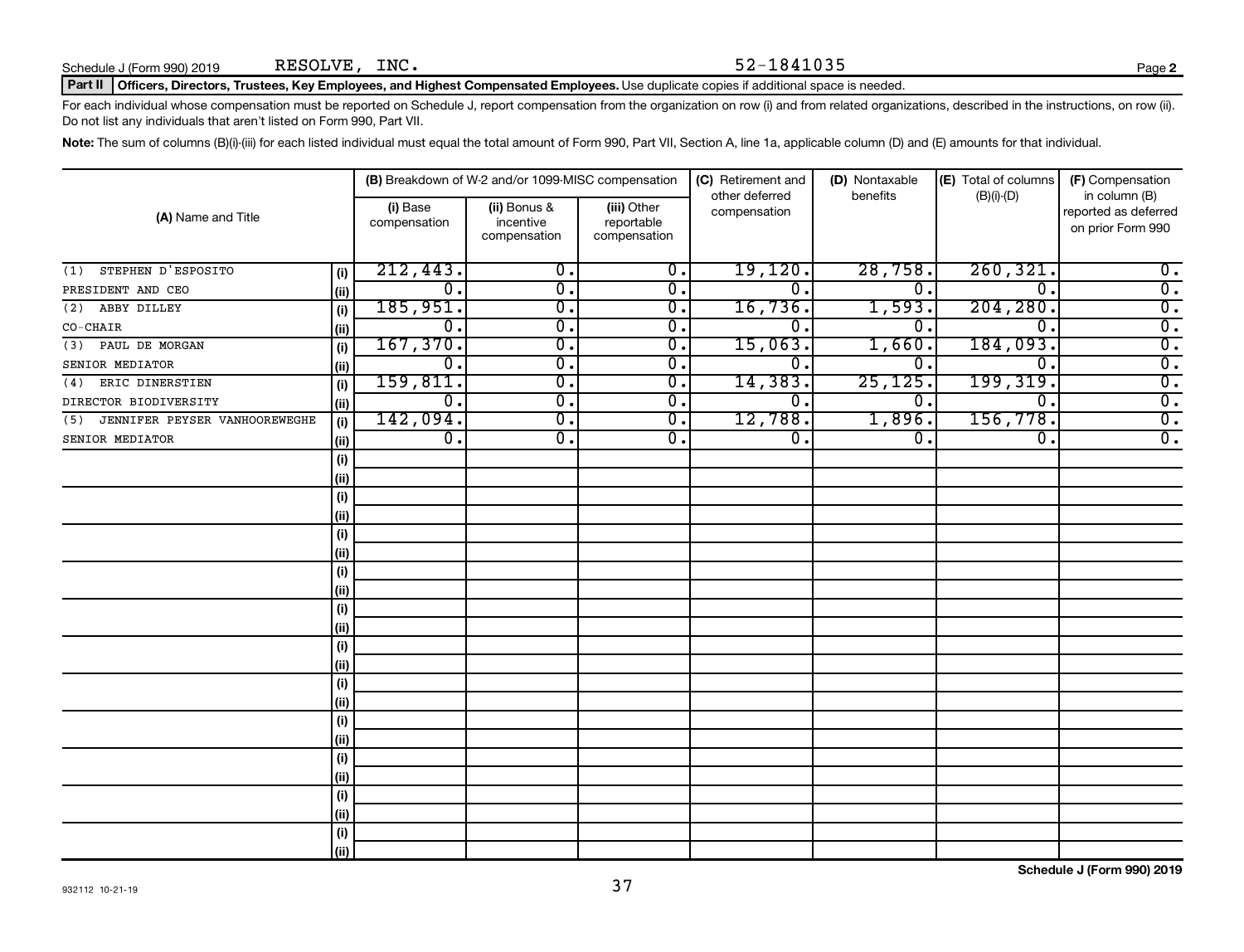**Part III Supplemental Information**

Provide the information, explanation, or descriptions required for Part I, lines 1a, 1b, 3, 4a, 4b, 4c, 5a, 5b, 6a, 6b, 7, and 8, and for Part II. Also complete this part for any additional information.

**Schedule J (Form 990) 2019**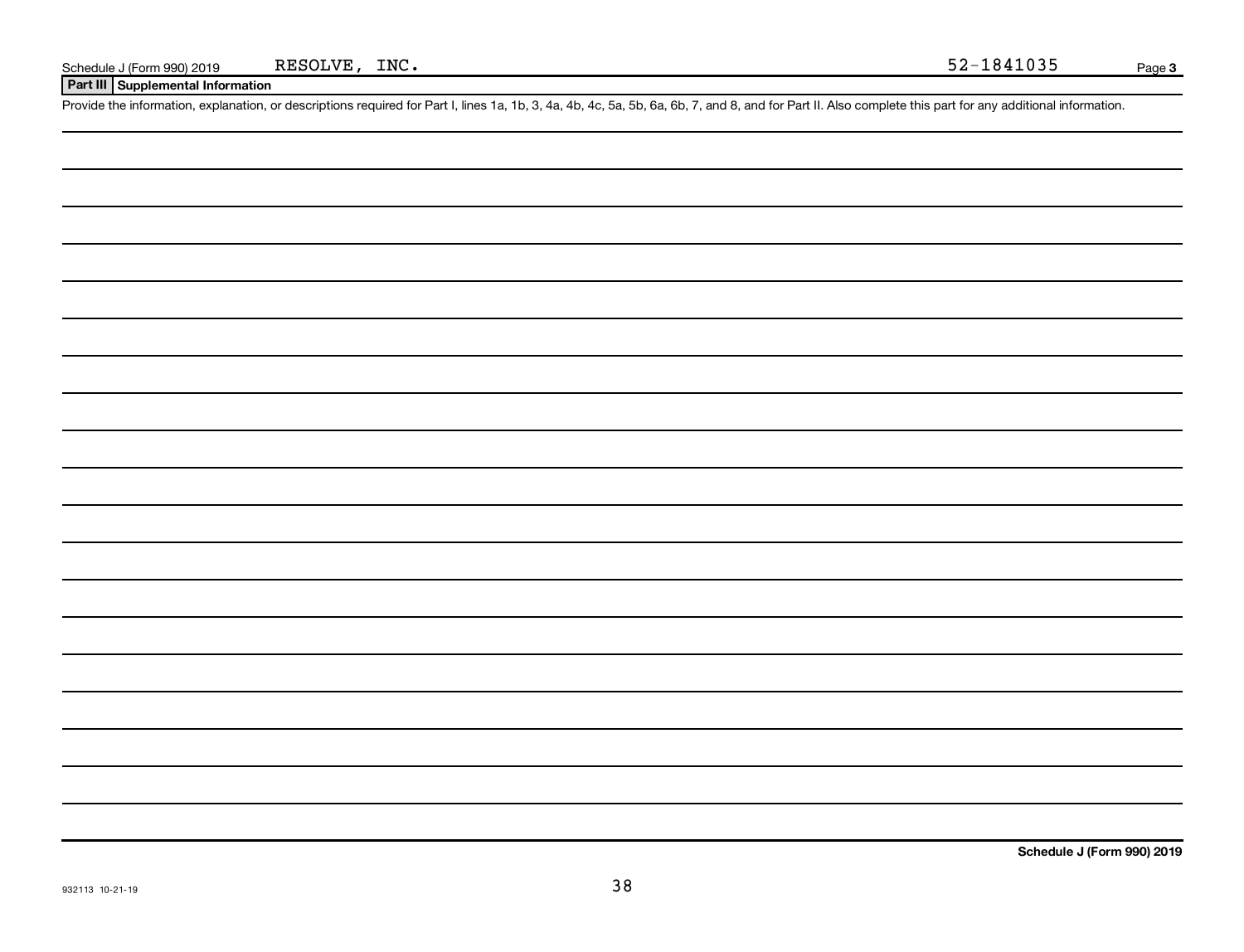### **SCHEDULE M (Form 990)**

# **Noncash Contributions**

OMB No. 1545-0047

Department of the Treasury Internal Revenue Service

◆ Complete if the organizations answered "Yes" on Form 990, Part IV, lines 29 or 30.<br>▶ Complete if the organizations answered "Yes" on Form 990, Part IV, lines 29 or 30. **Attach to Form 990.**  $\blacktriangleright$ 

**Open to Public Inspection**

| Name of the organization |  |
|--------------------------|--|
|--------------------------|--|

| Go to www.irs.gov/Form990 for instructions and the latest information. |
|------------------------------------------------------------------------|
|                                                                        |

| <b>Employer identification number</b> |
|---------------------------------------|
| $52 - 1841035$                        |

RESOLVE, INC. 52-1841035

| Part I | <b>Types of Property</b>                                                                                                       |                             |                               |                                                |                                                       |            |     |    |
|--------|--------------------------------------------------------------------------------------------------------------------------------|-----------------------------|-------------------------------|------------------------------------------------|-------------------------------------------------------|------------|-----|----|
|        |                                                                                                                                | (a)                         | (b)                           | (c)                                            | (d)                                                   |            |     |    |
|        |                                                                                                                                | Check if<br>applicable      | Number of<br>contributions or | Noncash contribution<br>amounts reported on    | Method of determining<br>noncash contribution amounts |            |     |    |
|        |                                                                                                                                |                             |                               | items contributed Form 990, Part VIII, line 1g |                                                       |            |     |    |
| 1      |                                                                                                                                |                             |                               |                                                |                                                       |            |     |    |
| 2      |                                                                                                                                |                             |                               |                                                |                                                       |            |     |    |
| З      | Art - Fractional interests                                                                                                     |                             |                               |                                                |                                                       |            |     |    |
| 4      | Books and publications                                                                                                         |                             |                               |                                                |                                                       |            |     |    |
| 5      | Clothing and household goods                                                                                                   |                             |                               |                                                |                                                       |            |     |    |
| 6      | Cars and other vehicles                                                                                                        |                             |                               |                                                |                                                       |            |     |    |
| 7      |                                                                                                                                |                             |                               |                                                |                                                       |            |     |    |
| 8      |                                                                                                                                |                             |                               |                                                |                                                       |            |     |    |
| 9      | Securities - Publicly traded                                                                                                   | $\overline{\textnormal{x}}$ | 2                             |                                                | 100,100.FAIR MARKET VALUE                             |            |     |    |
| 10     | Securities - Closely held stock                                                                                                |                             |                               |                                                |                                                       |            |     |    |
| 11     | Securities - Partnership, LLC, or                                                                                              |                             |                               |                                                |                                                       |            |     |    |
|        |                                                                                                                                |                             |                               |                                                |                                                       |            |     |    |
| 12     |                                                                                                                                |                             |                               |                                                |                                                       |            |     |    |
| 13     | Qualified conservation contribution -                                                                                          |                             |                               |                                                |                                                       |            |     |    |
|        |                                                                                                                                |                             |                               |                                                |                                                       |            |     |    |
| 14     | Qualified conservation contribution - Other                                                                                    |                             |                               |                                                |                                                       |            |     |    |
| 15     | Real estate - Residential                                                                                                      |                             |                               |                                                |                                                       |            |     |    |
| 16     | Real estate - Commercial                                                                                                       |                             |                               |                                                |                                                       |            |     |    |
| 17     |                                                                                                                                |                             |                               |                                                |                                                       |            |     |    |
| 18     |                                                                                                                                |                             |                               |                                                |                                                       |            |     |    |
| 19     |                                                                                                                                |                             |                               |                                                |                                                       |            |     |    |
| 20     | Drugs and medical supplies                                                                                                     |                             |                               |                                                |                                                       |            |     |    |
| 21     |                                                                                                                                |                             |                               |                                                |                                                       |            |     |    |
| 22     |                                                                                                                                |                             |                               |                                                |                                                       |            |     |    |
|        |                                                                                                                                |                             |                               |                                                |                                                       |            |     |    |
| 23     |                                                                                                                                |                             |                               |                                                |                                                       |            |     |    |
| 24     |                                                                                                                                |                             |                               |                                                |                                                       |            |     |    |
| 25     | Other $\blacktriangleright$                                                                                                    |                             |                               |                                                |                                                       |            |     |    |
| 26     | Other $\blacktriangleright$                                                                                                    |                             |                               |                                                |                                                       |            |     |    |
| 27     | Other $\blacktriangleright$                                                                                                    |                             |                               |                                                |                                                       |            |     |    |
| 28     | Other $\blacktriangleright$                                                                                                    |                             |                               |                                                |                                                       |            |     |    |
| 29     | Number of Forms 8283 received by the organization during the tax year for contributions                                        |                             |                               |                                                |                                                       |            |     |    |
|        | for which the organization completed Form 8283, Part IV, Donee Acknowledgement                                                 |                             |                               | 29                                             |                                                       |            |     |    |
|        |                                                                                                                                |                             |                               |                                                |                                                       |            | Yes | No |
|        | 30a During the year, did the organization receive by contribution any property reported in Part I, lines 1 through 28, that it |                             |                               |                                                |                                                       |            |     |    |
|        | must hold for at least three years from the date of the initial contribution, and which isn't required to be used for          |                             |                               |                                                |                                                       |            |     | х  |
|        |                                                                                                                                |                             |                               |                                                |                                                       | 30a        |     |    |
|        | <b>b</b> If "Yes," describe the arrangement in Part II.                                                                        |                             |                               |                                                |                                                       |            | х   |    |
| 31     | Does the organization have a gift acceptance policy that requires the review of any nonstandard contributions?                 |                             |                               |                                                |                                                       | 31         |     |    |
|        | 32a Does the organization hire or use third parties or related organizations to solicit, process, or sell noncash              |                             |                               |                                                |                                                       |            |     |    |
|        | contributions?                                                                                                                 |                             |                               |                                                |                                                       | <b>32a</b> |     | х  |
|        | <b>b</b> If "Yes," describe in Part II.                                                                                        |                             |                               |                                                |                                                       |            |     |    |
| 33     | If the organization didn't report an amount in column (c) for a type of property for which column (a) is checked,              |                             |                               |                                                |                                                       |            |     |    |
|        | describe in Part II.                                                                                                           |                             |                               |                                                |                                                       |            |     |    |
| LHA    | For Paperwork Reduction Act Notice, see the Instructions for Form 990.                                                         |                             |                               |                                                | Schedule M (Form 990) 2019                            |            |     |    |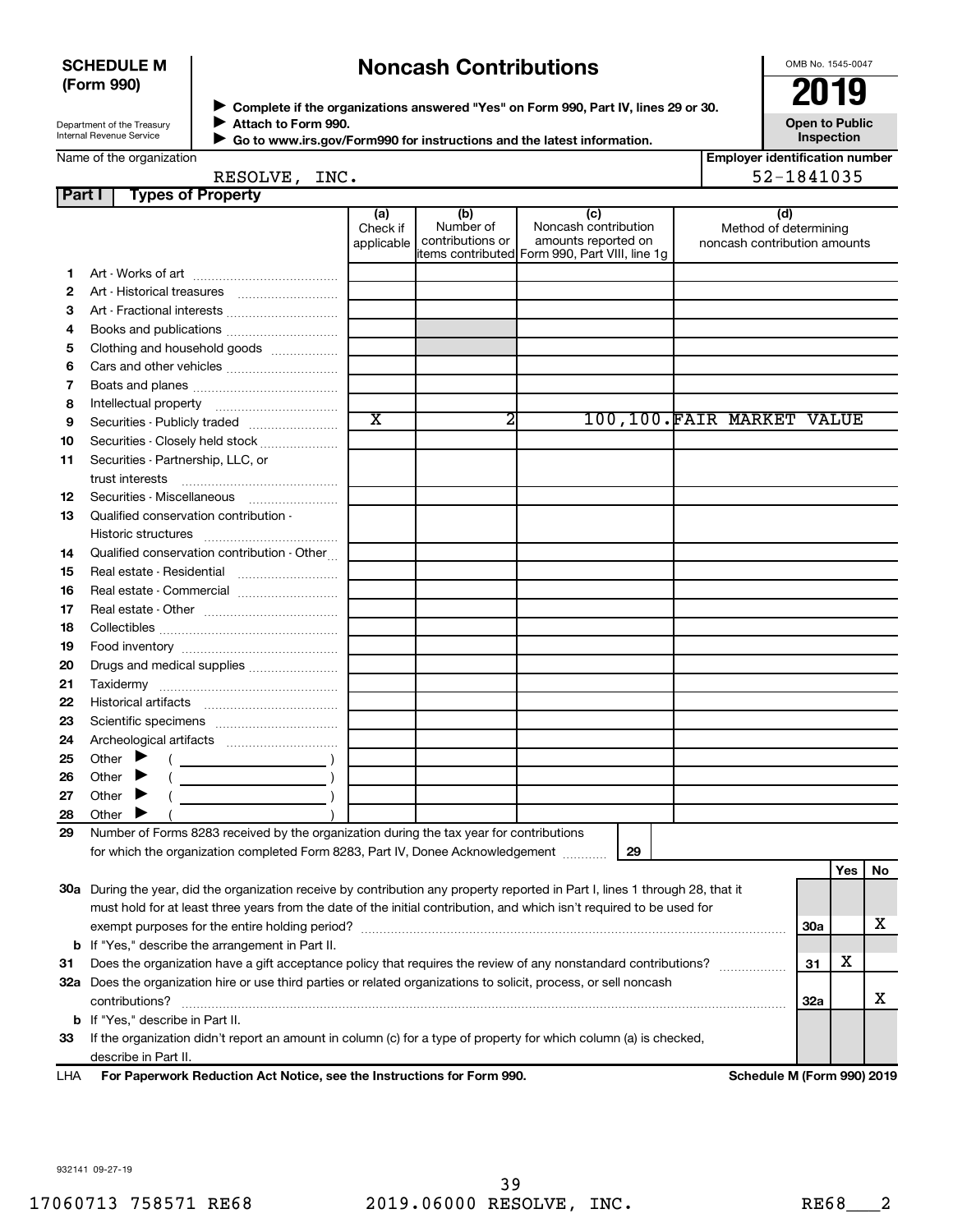**2** RESOLVE, INC. 52-1841035

Provide the information required by Part I, lines 30b, 32b, and 33, and whether the organization is reporting in Part I, column (b), the number of contributions, the number of items received, or a combination of both. Also complete this part for any additional information. **Part II Supplemental Information.** 

| 932142 09-27-19 | Schedule M (Form 990) 2019 |
|-----------------|----------------------------|
|                 |                            |
|                 |                            |
|                 |                            |
|                 |                            |
|                 |                            |
|                 |                            |
|                 |                            |
|                 |                            |
|                 |                            |
|                 |                            |
|                 |                            |
|                 |                            |
|                 |                            |
|                 |                            |
|                 |                            |
|                 |                            |
|                 |                            |
|                 |                            |
|                 |                            |
|                 |                            |
|                 |                            |
|                 |                            |
|                 |                            |
|                 |                            |
|                 |                            |
|                 |                            |
|                 |                            |
|                 |                            |
|                 |                            |
|                 |                            |
|                 |                            |
|                 |                            |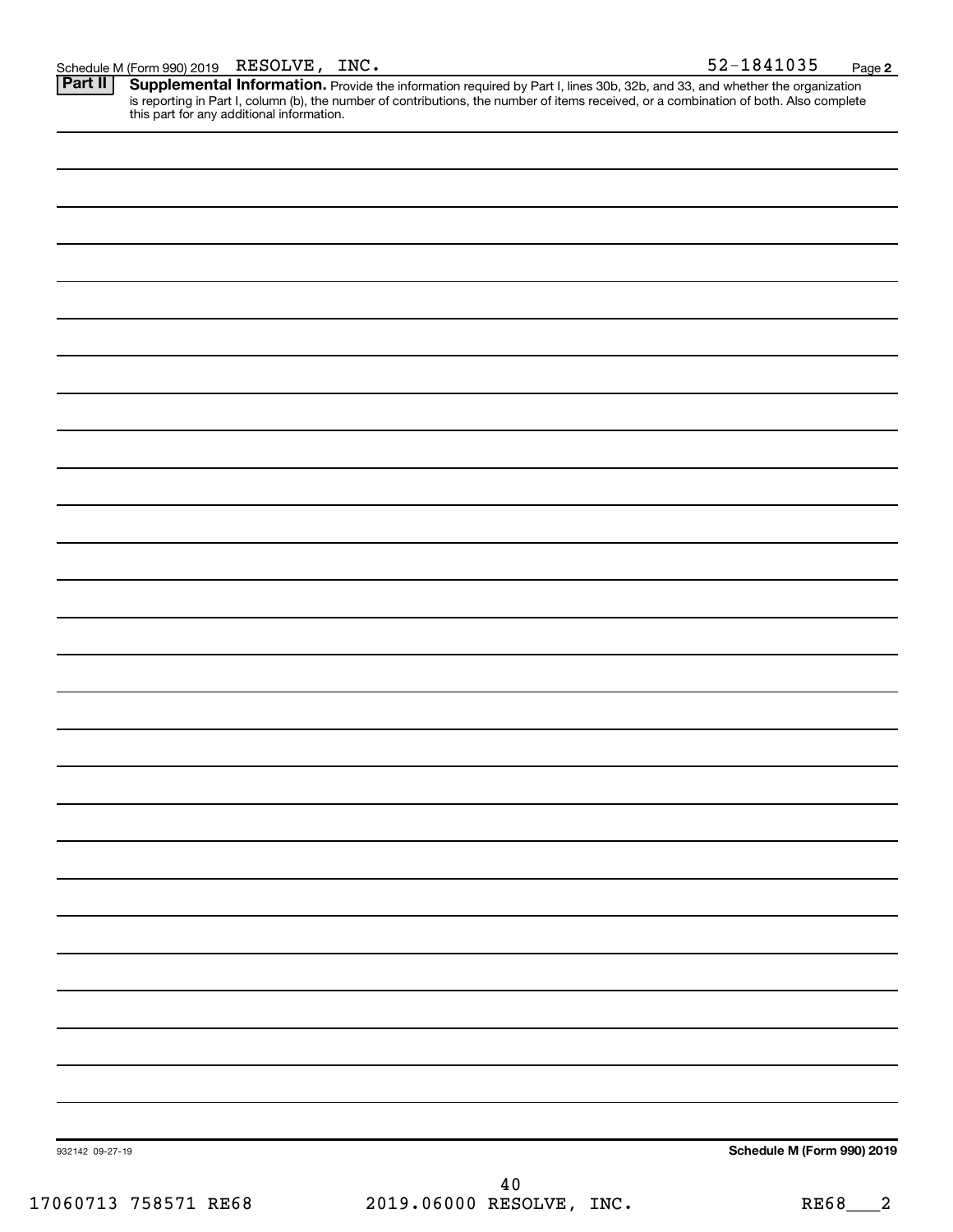**(Form 990 or 990-EZ)**

Department of the Treasury Internal Revenue Service Name of the organization

**Complete to provide information for responses to specific questions on Form 990 or 990-EZ or to provide any additional information. | Attach to Form 990 or 990-EZ. | Go to www.irs.gov/Form990 for the latest information. SCHEDULE O Supplemental Information to Form 990 or 990-EZ 2019** 



RESOLVE, INC. 52-1841035

**Employer identification number**

FORM 990, PART I, LINE 1, DESCRIPTION OF ORGANIZATION MISSION:

BY CREATING INNOVATIVE PARTNERSHIPS WHERE THEY ARE LEAST LIKELY AND

MOST NEEDED. WE ENVISION A LESS POLARIZED WORLD WITH A SHARED

COMMITMENT TO TRANSFORMING AMBITIOUS IDEAS INTO REAL BENEFITS FOR

PEOPLE, COMMUNITIES, AND ECOSYSTEMS.

FORM 990, PART III, LINE 1, DESCRIPTION OF ORGANIZATION MISSION:

REAL BENEFITS FOR PEOPLE, COMMUNITIES, AND ECOSYSTEMS.

FORM 990, PART VI, SECTION B, LINE 11B:

THE RETURN IS REVIEWED BY THE CFO AND PRESENTED TO THE FINANCE, AUDIT, AND

COMPLIANCE COMMITTEE OF THE BOARD OF DIRECTORS TYPICALLY PRIOR TO FILING.

FORM 990, PART VI, SECTION B, LINE 12C:

THE BOARD PERIODICALLY MONITORS AND REVIEWS THE CONFLICT OF INTEREST

POLICY. THE MOST CURRENT REVIEWED VERSION IS DATED 4/22/17.

FORM 990, PART VI, SECTION C, LINE 19:

THE ORGANIZATION MAKES ITS GOVERNING DOCUMENTS, CONFLICT OF INTEREST

POLICY, AND FINANCIAL STATEMENTS AVAILABLE TO THE PUBLIC UPON REQUEST.

FORM 990, PART IX, LINE 11G, OTHER FEES:

CONSULTANTS:

PROGRAM SERVICE EXPENSES 1,802,895.

MANAGEMENT AND GENERAL EXPENSES  $\qquad \qquad \qquad \qquad 0$ .

FUNDRAISING EXPENSES 0.

932211 09-06-19 LHA For Paperwork Reduction Act Notice, see the Instructions for Form 990 or 990-EZ. Schedule O (Form 990 or 990-EZ) (2019)

17060713 758571 RE68 2019.06000 RESOLVE, INC. RE68 2 41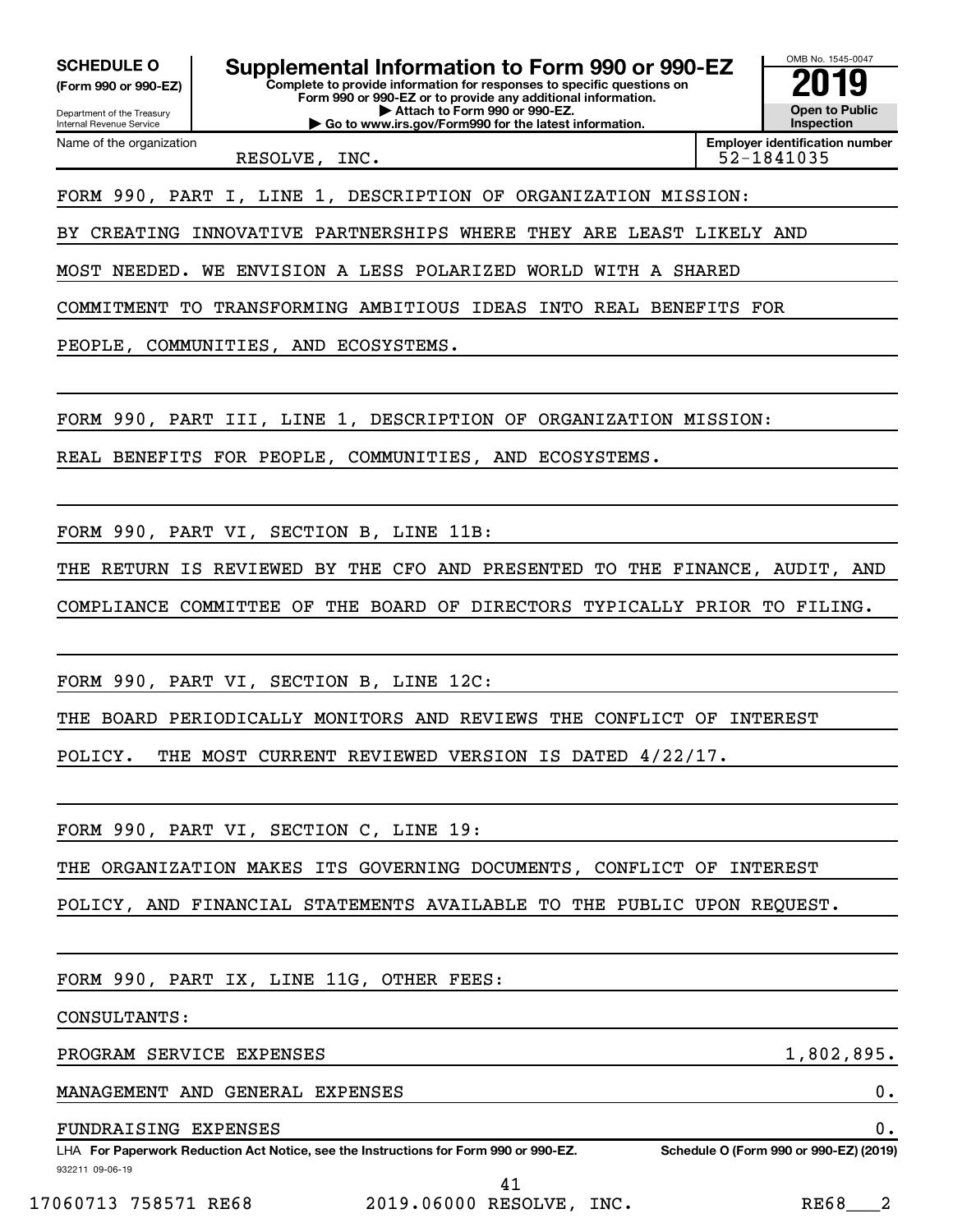| Schedule O (Form 990 or 990-EZ) (2019)<br>Name of the organization<br>RESOLVE, INC. |                                                        | Page 2<br><b>Employer identification number</b><br>52-1841035 |
|-------------------------------------------------------------------------------------|--------------------------------------------------------|---------------------------------------------------------------|
| TOTAL EXPENSES                                                                      |                                                        | 1,802,895.                                                    |
|                                                                                     | TOTAL OTHER FEES ON FORM 990, PART IX, LINE 11G, COL A | 1,802,895.                                                    |
| FORM 990, PART XII, LINE 2C                                                         |                                                        |                                                               |
|                                                                                     | THE PROCESS HAS NOT CHANGED FROM THE PRIOR YEAR.       |                                                               |
|                                                                                     |                                                        |                                                               |
|                                                                                     |                                                        |                                                               |
|                                                                                     |                                                        |                                                               |
|                                                                                     |                                                        |                                                               |
|                                                                                     |                                                        |                                                               |
|                                                                                     |                                                        |                                                               |
|                                                                                     |                                                        |                                                               |
|                                                                                     |                                                        |                                                               |
|                                                                                     |                                                        |                                                               |
|                                                                                     |                                                        |                                                               |
|                                                                                     |                                                        |                                                               |
|                                                                                     |                                                        |                                                               |
|                                                                                     |                                                        |                                                               |
|                                                                                     |                                                        |                                                               |
| 932212 09-06-19                                                                     | 42                                                     | Schedule O (Form 990 or 990-EZ) (2019)                        |
| 17060713 758571 RE68                                                                | 2019.06000 RESOLVE, INC.                               | RE68____2                                                     |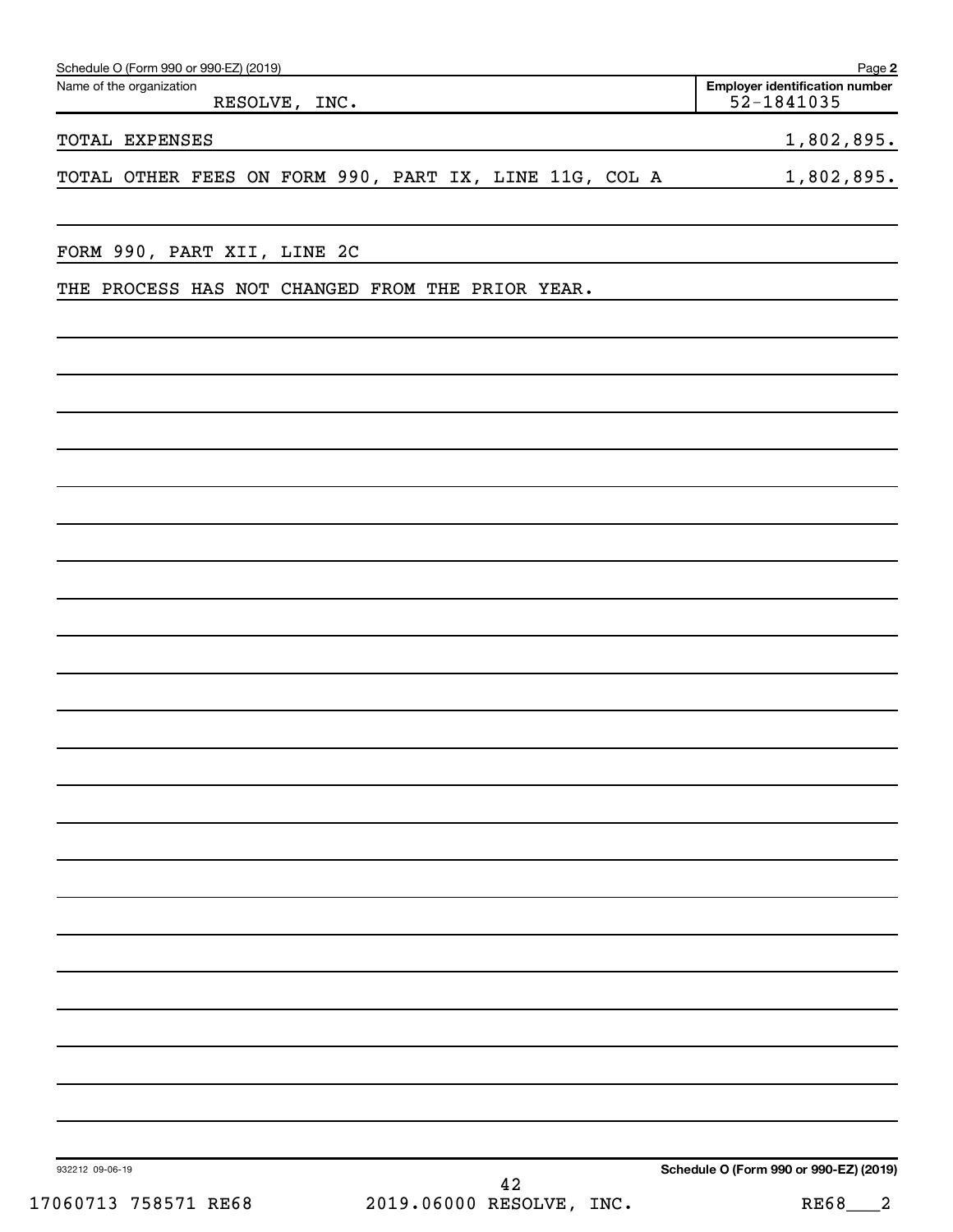| <b>SCHEDULE R</b><br>(Form 990)<br>Department of the Treasury<br>Internal Revenue Service |                          |                                                                        |                                                                                                                                                                              | <b>Related Organizations and Unrelated Partnerships</b><br>> Complete if the organization answered "Yes" on Form 990, Part IV, line 33, 34, 35b, 36, or 37.<br>Attach to Form 990.<br>Go to www.irs.gov/Form990 for instructions and the latest information. |                               |                                                          |                                       |                            | OMB No. 1545-0047<br>2019<br><b>Open to Public</b><br>Inspection |                                                      |
|-------------------------------------------------------------------------------------------|--------------------------|------------------------------------------------------------------------|------------------------------------------------------------------------------------------------------------------------------------------------------------------------------|--------------------------------------------------------------------------------------------------------------------------------------------------------------------------------------------------------------------------------------------------------------|-------------------------------|----------------------------------------------------------|---------------------------------------|----------------------------|------------------------------------------------------------------|------------------------------------------------------|
|                                                                                           | Name of the organization | RESOLVE, INC.                                                          |                                                                                                                                                                              |                                                                                                                                                                                                                                                              |                               |                                                          | <b>Employer identification number</b> | 52-1841035                 |                                                                  |                                                      |
| Part I                                                                                    |                          |                                                                        | Identification of Disregarded Entities. Complete if the organization answered "Yes" on Form 990, Part IV, line 33.                                                           |                                                                                                                                                                                                                                                              |                               |                                                          |                                       |                            |                                                                  |                                                      |
|                                                                                           |                          | (a)<br>Name, address, and EIN (if applicable)<br>of disregarded entity | (b)<br>Primary activity                                                                                                                                                      | (c)<br>Legal domicile (state or<br>foreign country)                                                                                                                                                                                                          | (d)<br>Total income           | (e)<br>End-of-year assets                                |                                       |                            | (f)<br>Direct controlling<br>entity                              |                                                      |
|                                                                                           |                          |                                                                        |                                                                                                                                                                              |                                                                                                                                                                                                                                                              |                               |                                                          |                                       |                            |                                                                  |                                                      |
|                                                                                           |                          |                                                                        |                                                                                                                                                                              |                                                                                                                                                                                                                                                              |                               |                                                          |                                       |                            |                                                                  |                                                      |
| Part II                                                                                   |                          | organizations during the tax year.                                     | Identification of Related Tax-Exempt Organizations. Complete if the organization answered "Yes" on Form 990, Part IV, line 34, because it had one or more related tax-exempt |                                                                                                                                                                                                                                                              |                               |                                                          |                                       |                            |                                                                  |                                                      |
|                                                                                           |                          | (a)<br>Name, address, and EIN<br>of related organization               | (b)<br>Primary activity                                                                                                                                                      | (c)<br>Legal domicile (state or<br>foreign country)                                                                                                                                                                                                          | (d)<br>Exempt Code<br>section | (e)<br>Public charity<br>status (if section<br>501(c)(3) | (f)<br>Direct controlling<br>entity   |                            |                                                                  | $(g)$<br>Section 512(b)(13)<br>controlled<br>entity? |
|                                                                                           |                          |                                                                        |                                                                                                                                                                              |                                                                                                                                                                                                                                                              |                               |                                                          |                                       |                            | Yes                                                              | No                                                   |
|                                                                                           |                          |                                                                        |                                                                                                                                                                              |                                                                                                                                                                                                                                                              |                               |                                                          |                                       |                            |                                                                  |                                                      |
|                                                                                           |                          |                                                                        |                                                                                                                                                                              |                                                                                                                                                                                                                                                              |                               |                                                          |                                       |                            |                                                                  |                                                      |
|                                                                                           |                          | For Paperwork Reduction Act Notice, see the Instructions for Form 990. |                                                                                                                                                                              |                                                                                                                                                                                                                                                              |                               |                                                          |                                       | Schedule R (Form 990) 2019 |                                                                  |                                                      |

932161 09-10-19 LHA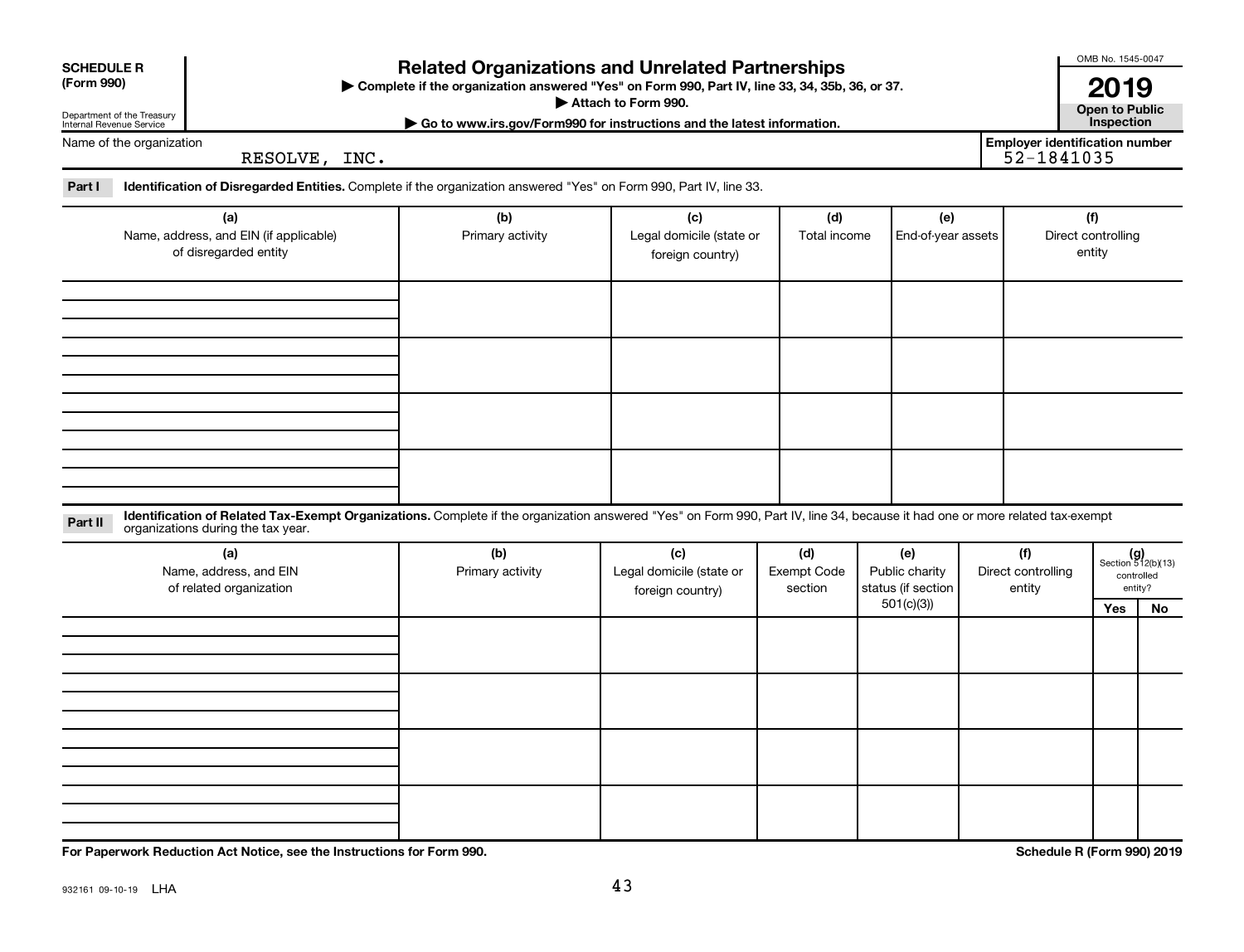Part III Identification of Related Organizations Taxable as a Partnership. Complete if the organization answered "Yes" on Form 990, Part IV, line 34, because it had one or more related<br>Read to the organizations tracted as organizations treated as a partnership during the tax year.

| (a)                                                                                                                                                                                                                                                                         | (b)              | (c)                                       | (d)                          | (e)                                                                                        | (f)                      | (g)                               |                                  | (h) | (i)                                           | (i) | (k)                                         |
|-----------------------------------------------------------------------------------------------------------------------------------------------------------------------------------------------------------------------------------------------------------------------------|------------------|-------------------------------------------|------------------------------|--------------------------------------------------------------------------------------------|--------------------------|-----------------------------------|----------------------------------|-----|-----------------------------------------------|-----|---------------------------------------------|
| Name, address, and EIN<br>of related organization                                                                                                                                                                                                                           | Primary activity | Legal<br>domicile<br>(state or<br>foreign | Direct controlling<br>entity | Predominant income<br>(related, unrelated,<br>excluded from tax under<br>sections 512-514) | Share of total<br>income | Share of<br>end-of-year<br>assets | Disproportionate<br>allocations? |     | Code V-UBI<br>amount in box<br>20 of Schedule |     | General or Percentage<br>managing ownership |
|                                                                                                                                                                                                                                                                             |                  | country)                                  |                              |                                                                                            |                          |                                   | Yes <sub>l</sub>                 | No  | K-1 (Form 1065) Yes No                        |     |                                             |
|                                                                                                                                                                                                                                                                             |                  |                                           |                              |                                                                                            |                          |                                   |                                  |     |                                               |     |                                             |
|                                                                                                                                                                                                                                                                             |                  |                                           |                              |                                                                                            |                          |                                   |                                  |     |                                               |     |                                             |
|                                                                                                                                                                                                                                                                             |                  |                                           |                              |                                                                                            |                          |                                   |                                  |     |                                               |     |                                             |
|                                                                                                                                                                                                                                                                             |                  |                                           |                              |                                                                                            |                          |                                   |                                  |     |                                               |     |                                             |
|                                                                                                                                                                                                                                                                             |                  |                                           |                              |                                                                                            |                          |                                   |                                  |     |                                               |     |                                             |
|                                                                                                                                                                                                                                                                             |                  |                                           |                              |                                                                                            |                          |                                   |                                  |     |                                               |     |                                             |
|                                                                                                                                                                                                                                                                             |                  |                                           |                              |                                                                                            |                          |                                   |                                  |     |                                               |     |                                             |
|                                                                                                                                                                                                                                                                             |                  |                                           |                              |                                                                                            |                          |                                   |                                  |     |                                               |     |                                             |
|                                                                                                                                                                                                                                                                             |                  |                                           |                              |                                                                                            |                          |                                   |                                  |     |                                               |     |                                             |
|                                                                                                                                                                                                                                                                             |                  |                                           |                              |                                                                                            |                          |                                   |                                  |     |                                               |     |                                             |
|                                                                                                                                                                                                                                                                             |                  |                                           |                              |                                                                                            |                          |                                   |                                  |     |                                               |     |                                             |
|                                                                                                                                                                                                                                                                             |                  |                                           |                              |                                                                                            |                          |                                   |                                  |     |                                               |     |                                             |
|                                                                                                                                                                                                                                                                             |                  |                                           |                              |                                                                                            |                          |                                   |                                  |     |                                               |     |                                             |
|                                                                                                                                                                                                                                                                             |                  |                                           |                              |                                                                                            |                          |                                   |                                  |     |                                               |     |                                             |
|                                                                                                                                                                                                                                                                             |                  |                                           |                              |                                                                                            |                          |                                   |                                  |     |                                               |     |                                             |
|                                                                                                                                                                                                                                                                             |                  |                                           |                              |                                                                                            |                          |                                   |                                  |     |                                               |     |                                             |
| Identification of Related Organizations Taxable as a Corporation or Trust. Complete if the organization answered "Yes" on Form 990, Part IV, line 34, because it had one or more related<br>Part IV<br>organizations treated as a corporation or trust during the tax year. |                  |                                           |                              |                                                                                            |                          |                                   |                                  |     |                                               |     |                                             |

| (a)                                               | (b)                | (c)                                    | (d)                          | (e)                                             | (f)                      | (g)                               | (h)                     |                            | (i)<br>Section |
|---------------------------------------------------|--------------------|----------------------------------------|------------------------------|-------------------------------------------------|--------------------------|-----------------------------------|-------------------------|----------------------------|----------------|
| Name, address, and EIN<br>of related organization | Primary activity   | Legal domicile<br>(state or<br>foreign | Direct controlling<br>entity | Type of entity<br>(C corp, S corp,<br>or trust) | Share of total<br>income | Share of<br>end-of-year<br>assets | Percentage<br>ownership | $512(b)(13)$<br>controlled | entity?        |
|                                                   |                    | country)                               |                              |                                                 |                          |                                   |                         |                            | Yes   No       |
| RESOLVE GROUP INC - 52-1994551                    |                    |                                        |                              |                                                 |                          |                                   |                         |                            |                |
| 1255 23RD STREET NW STE 275                       |                    |                                        |                              |                                                 |                          |                                   |                         |                            |                |
| WASHINGTON, DC 20037                              | DISPUTE MEDIATION  | DC                                     | RESOLVE, INC.                | C CORP                                          |                          |                                   | 100.00%                 | X                          |                |
| IMPACT@RESOLVE, INC - 82-2717604                  |                    |                                        |                              |                                                 |                          |                                   |                         |                            |                |
| 1255 23RD STREET NW STE 275                       | SOCIAL IMPACT      |                                        |                              |                                                 |                          |                                   |                         |                            |                |
| WASHINGTON, DC 20037                              | <b>ENTERPRISES</b> | DC                                     | RESOLVE, INC.                | C CORP                                          | 3,092.                   | 964, 957.                         | 100.00%                 | x                          |                |
|                                                   |                    |                                        |                              |                                                 |                          |                                   |                         |                            |                |
|                                                   |                    |                                        |                              |                                                 |                          |                                   |                         |                            |                |
|                                                   |                    |                                        |                              |                                                 |                          |                                   |                         |                            |                |
|                                                   |                    |                                        |                              |                                                 |                          |                                   |                         |                            |                |
|                                                   |                    |                                        |                              |                                                 |                          |                                   |                         |                            |                |
|                                                   |                    |                                        |                              |                                                 |                          |                                   |                         |                            |                |
|                                                   |                    |                                        |                              |                                                 |                          |                                   |                         |                            |                |
|                                                   |                    |                                        |                              |                                                 |                          |                                   |                         |                            |                |
|                                                   |                    |                                        |                              |                                                 |                          |                                   |                         |                            |                |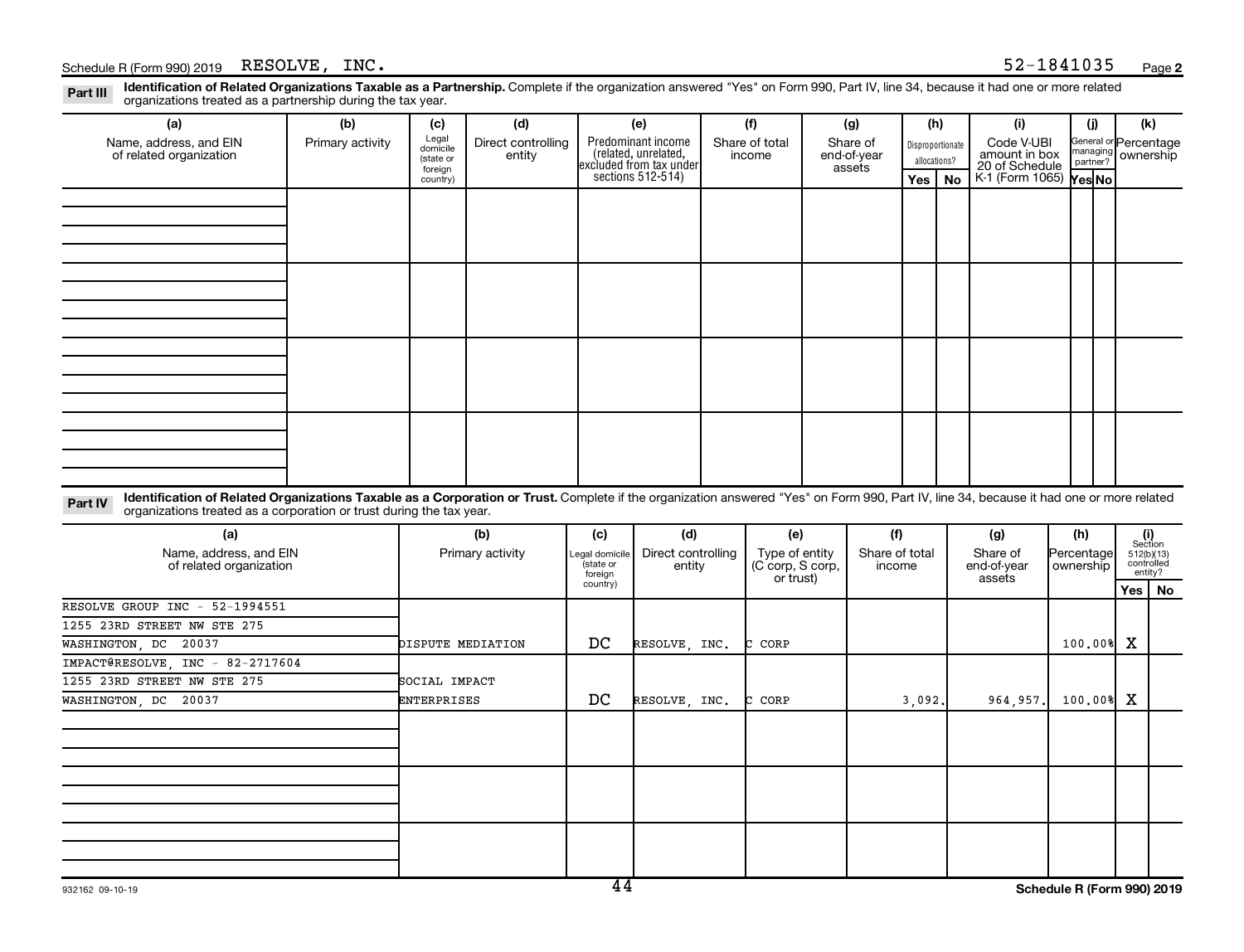### Schedule R (Form 990) 2019 Page RESOLVE, INC. 52-1841035

|  | <b>Part V</b> Transactions With Related Organizations. Complete if the organization answered "Yes" on Form 990, Part IV, line 34, 35b, or 36. |  |  |  |  |
|--|-----------------------------------------------------------------------------------------------------------------------------------------------|--|--|--|--|
|--|-----------------------------------------------------------------------------------------------------------------------------------------------|--|--|--|--|

|   | Note: Complete line 1 if any entity is listed in Parts II, III, or IV of this schedule.                                                                                                                                        |                 | Yes                     | <b>No</b>               |
|---|--------------------------------------------------------------------------------------------------------------------------------------------------------------------------------------------------------------------------------|-----------------|-------------------------|-------------------------|
|   | During the tax year, did the organization engage in any of the following transactions with one or more related organizations listed in Parts II-IV?                                                                            |                 |                         |                         |
|   |                                                                                                                                                                                                                                | 1a              |                         | $\overline{\mathbf{X}}$ |
|   | b Gift, grant, or capital contribution to related organization(s) manufaction contribution of the contribution to related organization(s) manufaction contribution to related organization(s) manufaction contribution contrib | 1 <sub>b</sub>  | X                       |                         |
|   |                                                                                                                                                                                                                                | 1 <sub>c</sub>  |                         | $\mathbf{x}$            |
|   | d Loans or loan guarantees to or for related organization(s) www.communically.com/www.communically.com/www.communically.com/www.communically.com/www.communically.com/www.communically.com/www.communically.com/www.communical | 1d              | x                       |                         |
|   |                                                                                                                                                                                                                                | 1e              |                         | X                       |
|   |                                                                                                                                                                                                                                |                 |                         |                         |
|   | Dividends from related organization(s) machinesis and contract and contract and contract and contract and contract and contract and contract and contract and contract and contract and contract and contract and contract and | 1f              |                         | х                       |
| a | Sale of assets to related organization(s) www.assettion.com/www.assettion.com/www.assettion.com/www.assettion.com/www.assettion.com/www.assettion.com/www.assettion.com/www.assettion.com/www.assettion.com/www.assettion.com/ | 1 <sub>g</sub>  |                         | $\overline{\text{x}}$   |
|   | h Purchase of assets from related organization(s) manufactured content to content the content of the content of the content of the content of the content of the content of the content of the content of the content of the c | 1 <sub>h</sub>  |                         | $\overline{\textbf{x}}$ |
|   |                                                                                                                                                                                                                                | 1i              |                         | $\mathbf x$             |
|   |                                                                                                                                                                                                                                | 1i              |                         | $\overline{\textbf{x}}$ |
|   |                                                                                                                                                                                                                                |                 |                         |                         |
|   |                                                                                                                                                                                                                                | 1k              |                         | X                       |
|   |                                                                                                                                                                                                                                | 11              | X                       |                         |
|   |                                                                                                                                                                                                                                | 1 <sub>m</sub>  |                         | $\mathbf{x}$            |
|   |                                                                                                                                                                                                                                | 1n              | $\overline{\textbf{x}}$ |                         |
|   | <b>o</b> Sharing of paid employees with related organization(s)                                                                                                                                                                | 10 <sub>o</sub> |                         |                         |
|   |                                                                                                                                                                                                                                |                 |                         |                         |
|   |                                                                                                                                                                                                                                | 1p              |                         | X                       |
|   |                                                                                                                                                                                                                                | 1q              | $\overline{\textbf{x}}$ |                         |
|   |                                                                                                                                                                                                                                |                 |                         |                         |
|   | Other transfer of cash or property to related organization(s) www.communically.communically content transfer of cash or property to related organization(s)                                                                    | -1r             |                         | х                       |
|   |                                                                                                                                                                                                                                | 1s              |                         | X                       |
|   | 2 If the answer to any of the above is "Yes," see the instructions for information on who must complete this line, including covered relationships and transaction thresholds.                                                 |                 |                         |                         |

| (a)<br>Name of related organization | (b)<br>Transaction<br>type (a-s) | (c)<br>Amount involved | (d)<br>Method of determining amount involved |
|-------------------------------------|----------------------------------|------------------------|----------------------------------------------|
| (1)                                 |                                  |                        |                                              |
| (2)                                 |                                  |                        |                                              |
| (3)                                 |                                  |                        |                                              |
| (4)                                 |                                  |                        |                                              |
| (5)                                 |                                  |                        |                                              |
| (6)                                 | $\overline{15}$                  |                        |                                              |